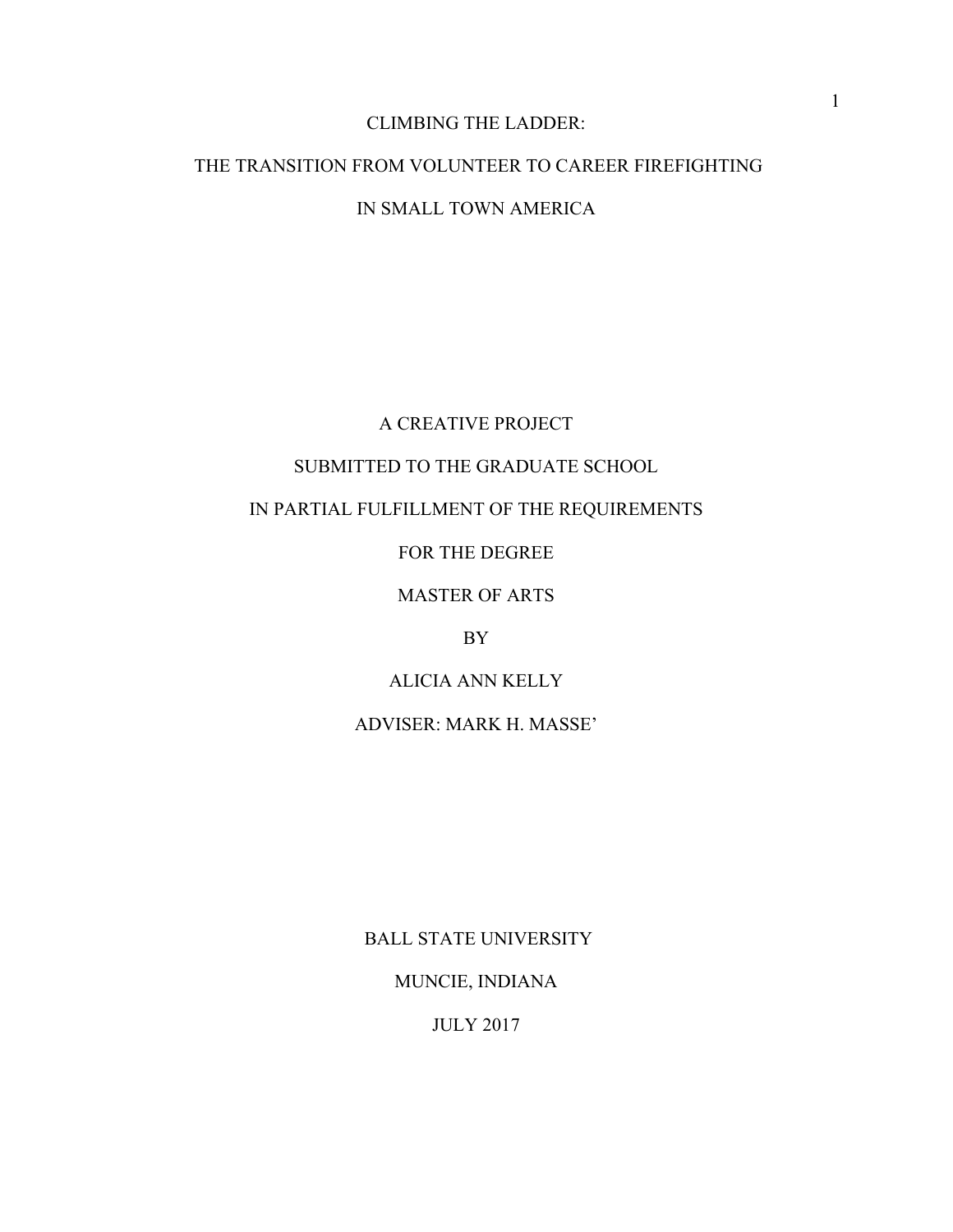# **CONTENTS**

| <b>INTRODUCTION</b><br>1.                                  | 3  |
|------------------------------------------------------------|----|
| LITERATURE REVIEW<br>2                                     | 5  |
| A brief history of firefighting in the United States       | 5  |
| A brief history of the Fire Department of Liberty Township | 8  |
| Literary Journalism: Giving readers a new worldview        | 10 |
| Volunteer firefighters achieving career firefighter status | 12 |
| 3. METHODOLOGY                                             | 15 |
| Approach                                                   | 15 |
| Technique                                                  | 16 |
| <b>Reporting Methods</b>                                   | 17 |
| Structure                                                  | 18 |
| 4. BODY OF THE PROJECT                                     | 20 |
| Prologue: The Chair                                        | 20 |
| Part 1: Rookie of the Year                                 | 24 |
| Part 2: Breaking Point                                     | 42 |
| Part 3: The Offer                                          | 57 |
| 5. CONCLUSION                                              | 64 |
| <b>6. EVALUATORS</b>                                       | 69 |
| 7. BIBLIOGRAPHY                                            | 77 |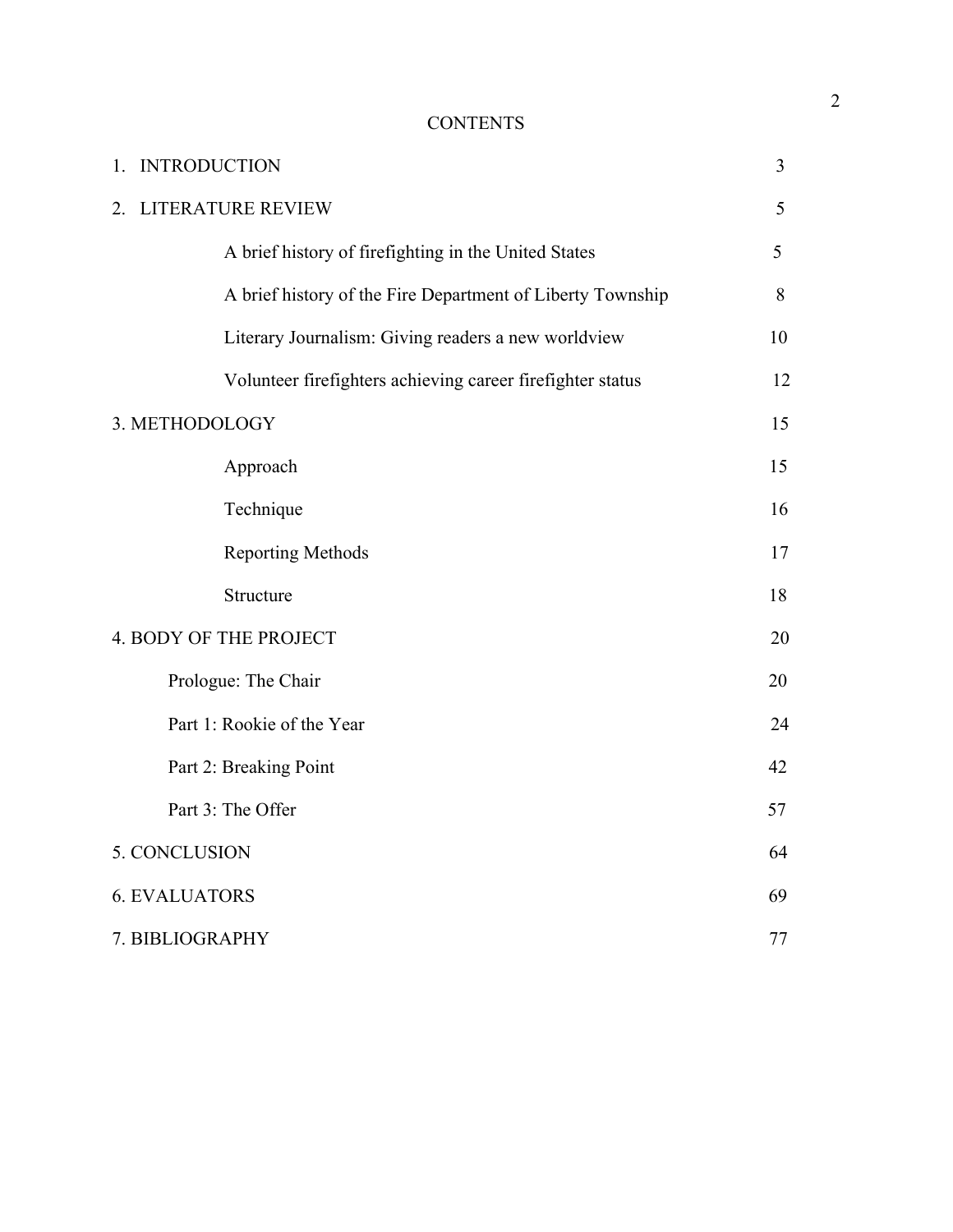#### CHAPTER 1

# **INTRODUCTION**

Becoming a career firefighter is a long process for most prospective emergency responders. It is common to apply to several departments before finally getting hired on or moving across the state or country to accept a job offer. Roughly 1.1 million firefighters serve in approximately 30,000 departments across the United States. Out of those, fewer than thirty percent are full-time career firefighters (Byrne, 2009). Many firefighters get their start at volunteer stations, specifically in rural settings around the country. Some volunteer firefighters make it a goal to fight fires full time and make a living while doing it.

Twenty-four-year-old Lt. Trevor Bolton of the Fire Department of Liberty Township (FDLT) in Clayton, Indiana, is one of six volunteer firefighters at the department who is trying to get hired full-time. He has submitted nearly fifty applications in the past two-and-a-half years, but has yet to receive an offer for a full-time position. Trevor is relying on saturating departments across the state with applications to get hired within the next few years. Some of the volunteers at FDLT are depending more on personal connections than years of experience and training to get hired. For example, one of the volunteers, twenty-four-year-old Logan Beam, was recently hired at the Zionsville Fire Department in Zionsville, Indiana, where his father is third in command.

Because training and skill requirements for firefighters have increased as the Occupational Health and Safety Administration has become more involved in the procedures surrounding emergency response throughout the United States, Trevor is getting as much experience as possible at FDLT before embarking on a journey at a new department. He is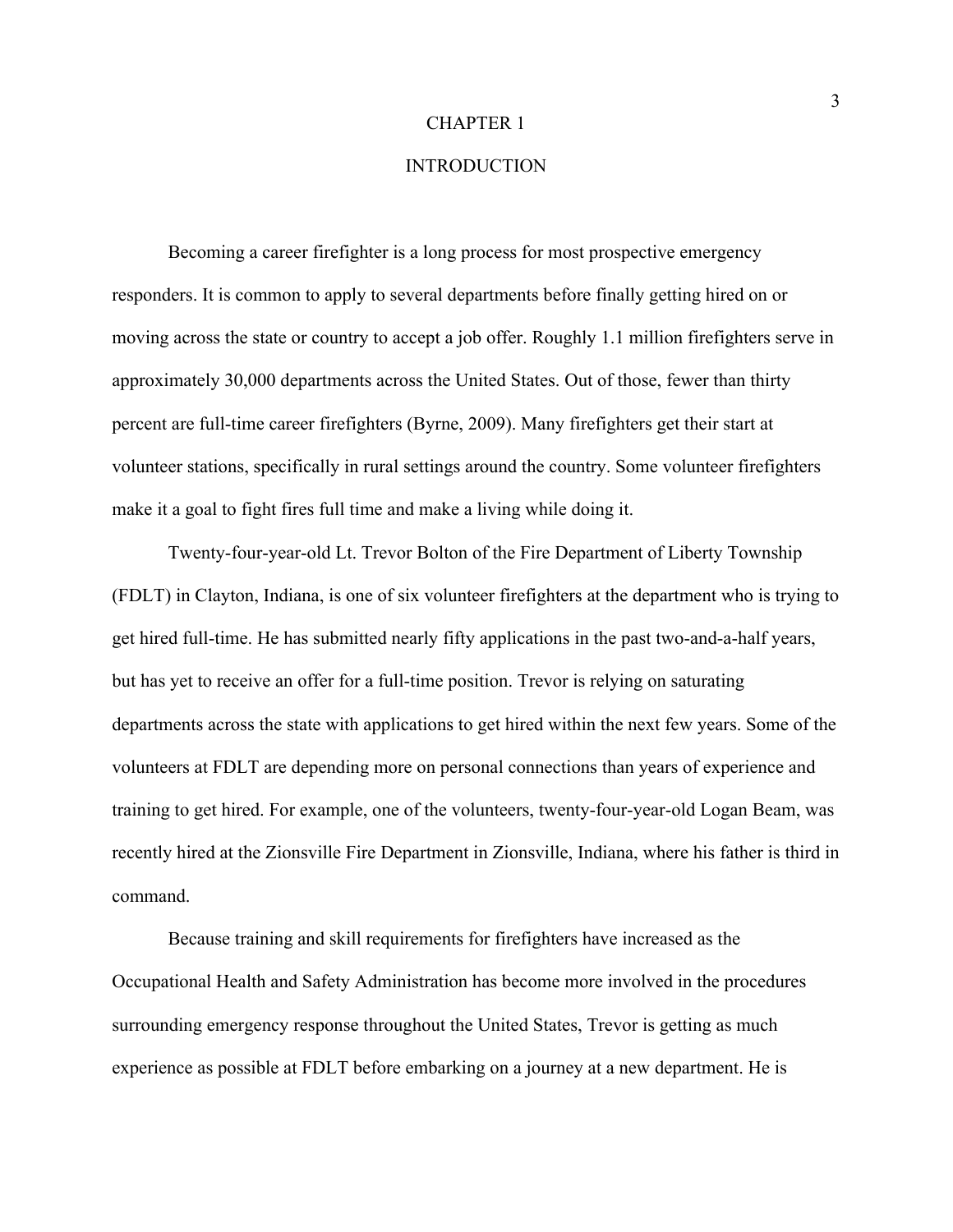reluctant to leave FDLT when the opportunity arises because he has formed a bond with the staff at the station, but he decided to continue submitting applications.

 Employing many literary journalism techniques, this creative project has documented the process of becoming a career firefighter in small-town America. The story of young volunteers at FDLT climbing the ranks within the fire service will serve as a case study to further explore the topic of volunteer and career firefighting, while describing the skills and training requirements of today's firefighters. The researcher will use immersion journalism, including field observation, primary and secondary materials, and extensive in-depth interviews.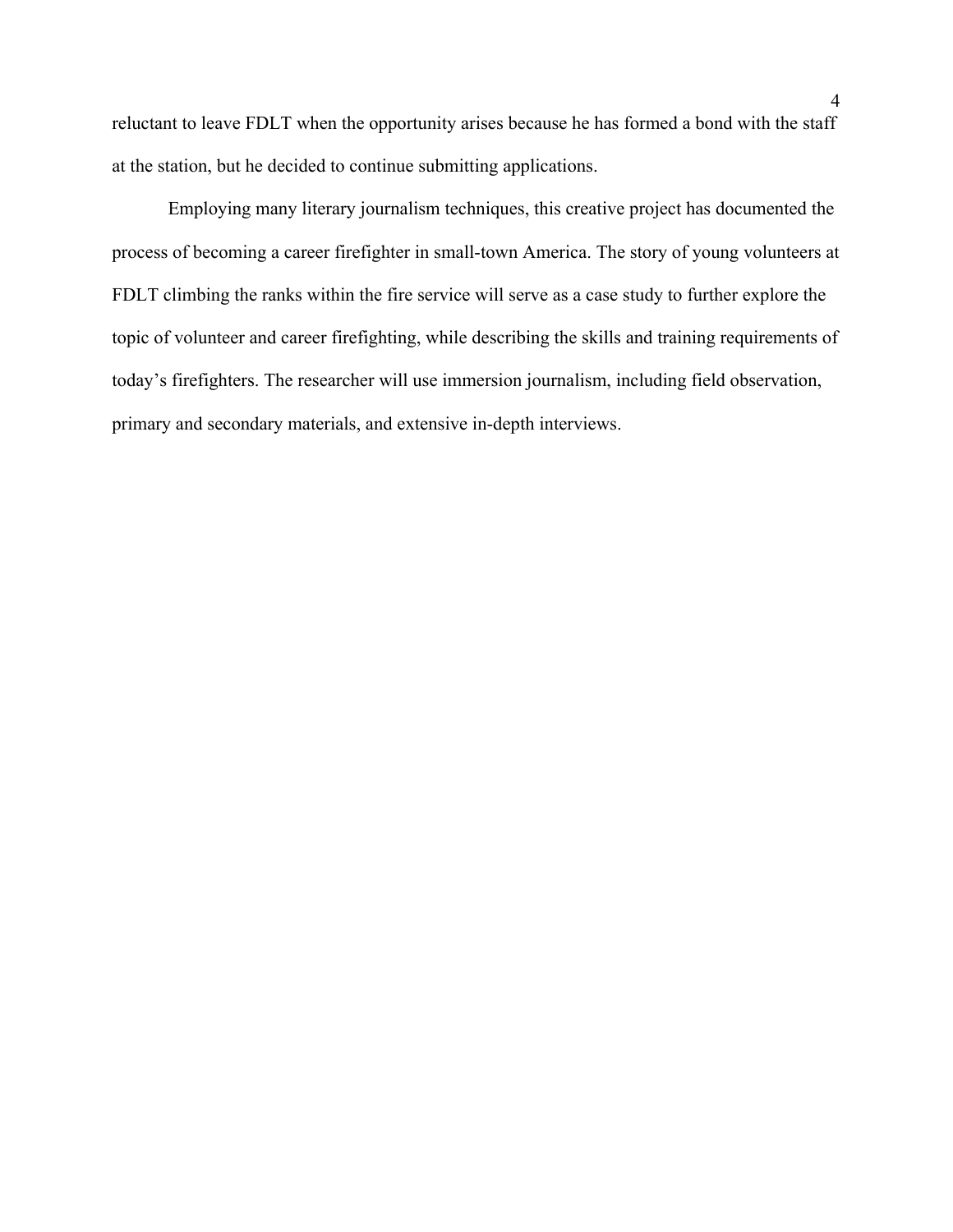#### CHAPTER 2

# LITERATURE REVIEW

### **A brief history of firefighting in the United States**

Volunteer firefighters have lead the way in emergency response for centuries throughout American history (Byrne, 2009). The first firefighting brigade in the United States, Union Fire Company, was started by Benjamin Franklin in Philadelphia in 1736 (Green, 2014). The first professional fire department was established in Cincinnati in 1853, when the first practical steam fire engine was invented, although there are records that several cities in Colonial America appointed fire wardens or volunteers to alert citizens to a fire by shaking a loud wooden rattle (Green, 2014). Today more than 70 percent of fire departments in the United States are run by volunteers, most who spend less than 5 percent of their time on runs dedicated to fighting fires, according to the National Fire Protection Association (NFPA, 2016). They are considered to be omnipresent across the American landscape, and provide essential goods to the communities they serve in (Bono & Thompson, 1993).

NFPA (2015) estimates that 71 percent of career firefighters work in communities that protect more than 25,000 people or more, while 95 percent of volunteer firefighters work in departments that protect fewer than 25,000 people. Roughly 65 percent of volunteer firefighters have more than five years of service (NFPA, 2015).

Volunteer departments most often occupy less populated areas, such as rural and nonurban communities. These areas may not have the ability to employ full-time firefighters based on the lack of funds, but the communities' need for professional responders for emergencies remains prevalent (Byrne, 2009). The majority of runs are dedicated to medical emergencies,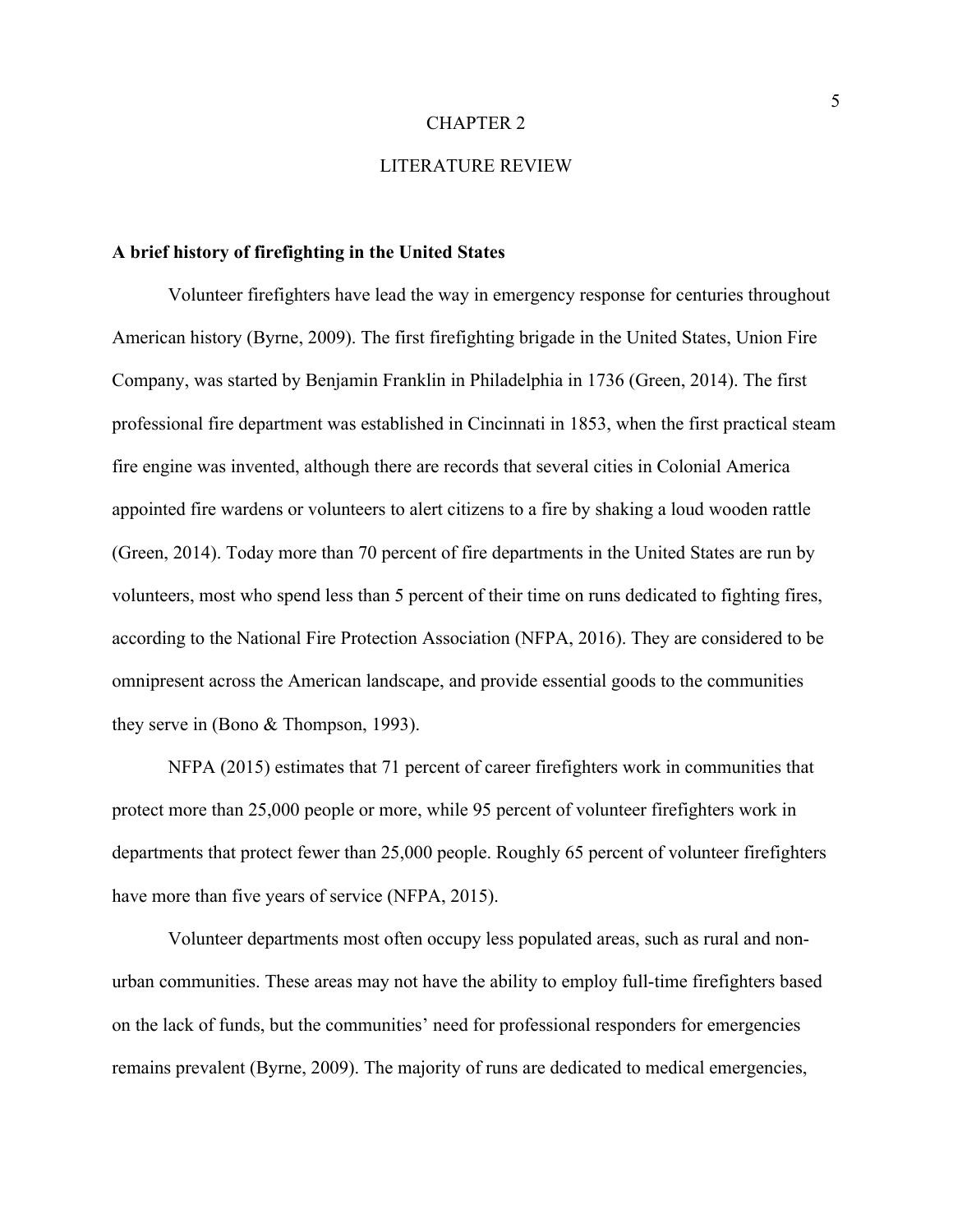with a small fraction classified as false alarms (NFPA, 2016). Firefighters respond to a wide variety of emergencies, including tornadoes, natural disasters, threats of terrorism, environmental hazards, and even water rescue (Byrne, 2009). Those who make up volunteer fire departments come from diverse backgrounds with different levels of education and talent, and many members of the volunteer fire service across the nation have full-time jobs elsewhere (Hewitt  $\&$ Landreville, 2007).

In more recent decades, the National Fire Protection Association has put more rigorous training requirements in place to decrease the number of occupational deaths, injuries, and illnesses that occur on the job (Finger, 2016). In 2014 the Federal Emergency Management Agency (FEMA) published statistics indicating that between 2010 and 2012 roughly 70,450 firefighters were injured in that three-year period (Finger, 2016). Today there are more than 300 NFPA codes and standards, all of which represent and reflect the changing needs of the industry. The codes and standards aim to "eliminate death, injury, property and economic loss due to fire, electrical, and related hazards." (NFPA, 2017). Technologies regularly evolve and practical knowledge based on experience continually pushes the NFPA to adapt to these changes. The process of amending an existing code or standard, or publishing a new one entirely, is reliant on a strict development process that involves more than 9,000 volunteer committee members which hold a wide range of professional expertise within the fire service (NFPA, 2017).

Because improvements in fire safety have caused the number of building fires to decrease by 54 percent between 1980 and 2013, firefighters today respond to a much smaller number of fire calls (NFPA, 2016). Today fewer than 4 percent of fire department calls are in response to an actual fire (NFPA, 2016). However, the number of career firefighter positions nationwide has increased by more than 50 percent in that time (NFPA, 2016). While many assumptions highlight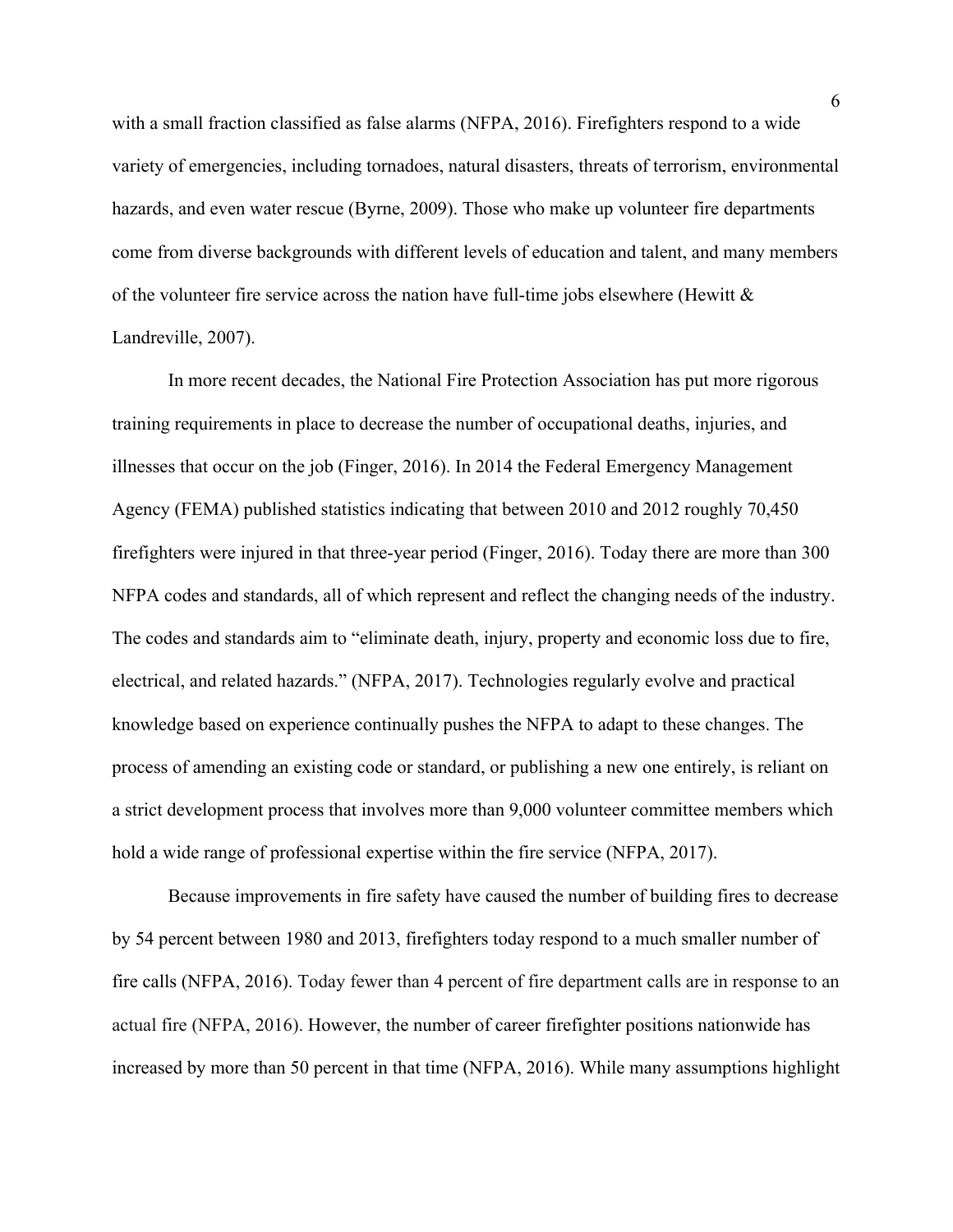increased emergency response tactics after 9/11, NFPA blames an increase in fire department funding on expanding staffs, overtime pay and retirement and health benefits (NFPA, 2016). NFPA (2015) estimates there are more than 29,727 fire departments nationwide. Of these, 2,651 departments were all career, 1,893 were mostly career, 5,421 were mostly volunteer and 19,762 were all volunteer. 13,500 of the departments provided EMS with basic life support, 4,617 departments provided EMS with advanced life support, and 11,610 departments did not provide EMS (NFPA, 2015). There were approximately 1,160,450 firefighters in the U.S. in 2015, according to estimates based on NFPA's 2015 National Fire Experience Survey. This is a 2.3 percent increase from 2014 (NFPA, 2015).

Career firefighters include full-time uniformed firefighters, regardless of assignments on duty. For the purpose of the 2015 National Fire Experience Survey, career firefighters include only firefighters in public fire departments that protect people, their residences, and public structures; they do not include firefighters working in private fire brigades, or for state or federal agencies (NFPA, 2015). Volunteer firefighters include any active part-time (call or volunteer) firefighters. "Active volunteers are defined as being involved in firefighting. 345,600 (30%) were career firefighters, while 814,850 (70%) were volunteers (NFPA, 2015)."

Of the 1,160,450 firefighters surveyed, the age group accounting for the largest share of firefighters was the 30-39 group, or 26.7 percent of all firefighters. About 24 percent of firefighters surveyed fell into the 40-49 age group and the next largest was the 20-29 age group (20.9%). Firefighters, age 50-59 accounted for a smaller share (17.2%). Only 3.3 percent of firefighters were of ages 16 to 19, and another 7.9 percent were age 60 and over (NFPA, 2015).

Since 1986, the number of career firefighters in the U.S. has increased by 49 percent. Although the number of career firefighters has increased overtime, the number of people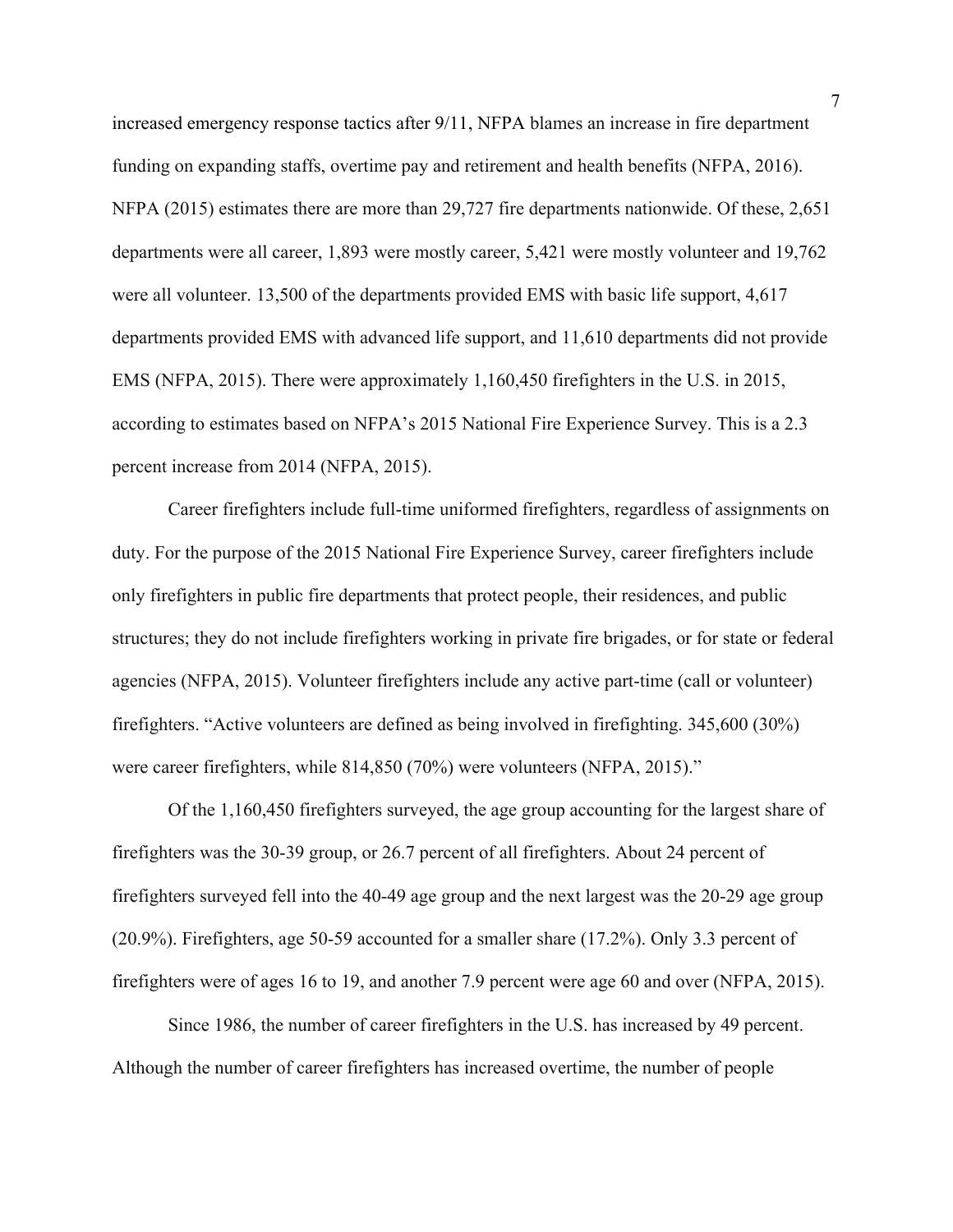protected by career firefighters has remained relatively level as the population in the U.S. has increased (NFPA, 2015).

#### **A brief history of the Fire Department of Liberty Township**

 Formerly known as the Hazelwood Volunteer Fire Department dating back to 1953, the Fire Department of Liberty Township (FDLT) was formed in January 2000 by a cooperative effort of Cartersburg, Clayton, and Belleville Volunteer Fire Departments. After nearly a decade of development, Hazelwood merged and became the Fire Department of Liberty Township in 2007. This combination department provides fire, rescue, and EMS protection to about 5,500 inhabitants in 35 square miles of a primarily rural area about thirty miles west of Indianapolis. Contracting with the Liberty Township Trustee and the Town of Clayton, FDLT is a non-profit organization in which a large source of revenue is collected through commercial and residence property tax.

 On a typical day there are three or four volunteers on duty at FDLT, with a few more working on the weekends to fit in additional training sessions. Most of the runs are in response to non-emergent medical situations. However, some days, particularly when it's raining, five or six trauma runs in just a few hours can occur due to an increased number of traffic accidents in the area. Between 2013 and 2016, FDLT responded to an average of 642 EMS incidents per year. There is a minimum of least two respondents at the station per shift, but on the weekends as many as eight will show up to earn supplementary hours of training and experience.

 Larry Bruner, former fire chief of FDLT when it was still the Hazelwood Volunteer Fire Department, expressed hope more than a decade ago that FDLT would eventually become a paid department within five to 10 years, but today the department remains largely volunteer-run with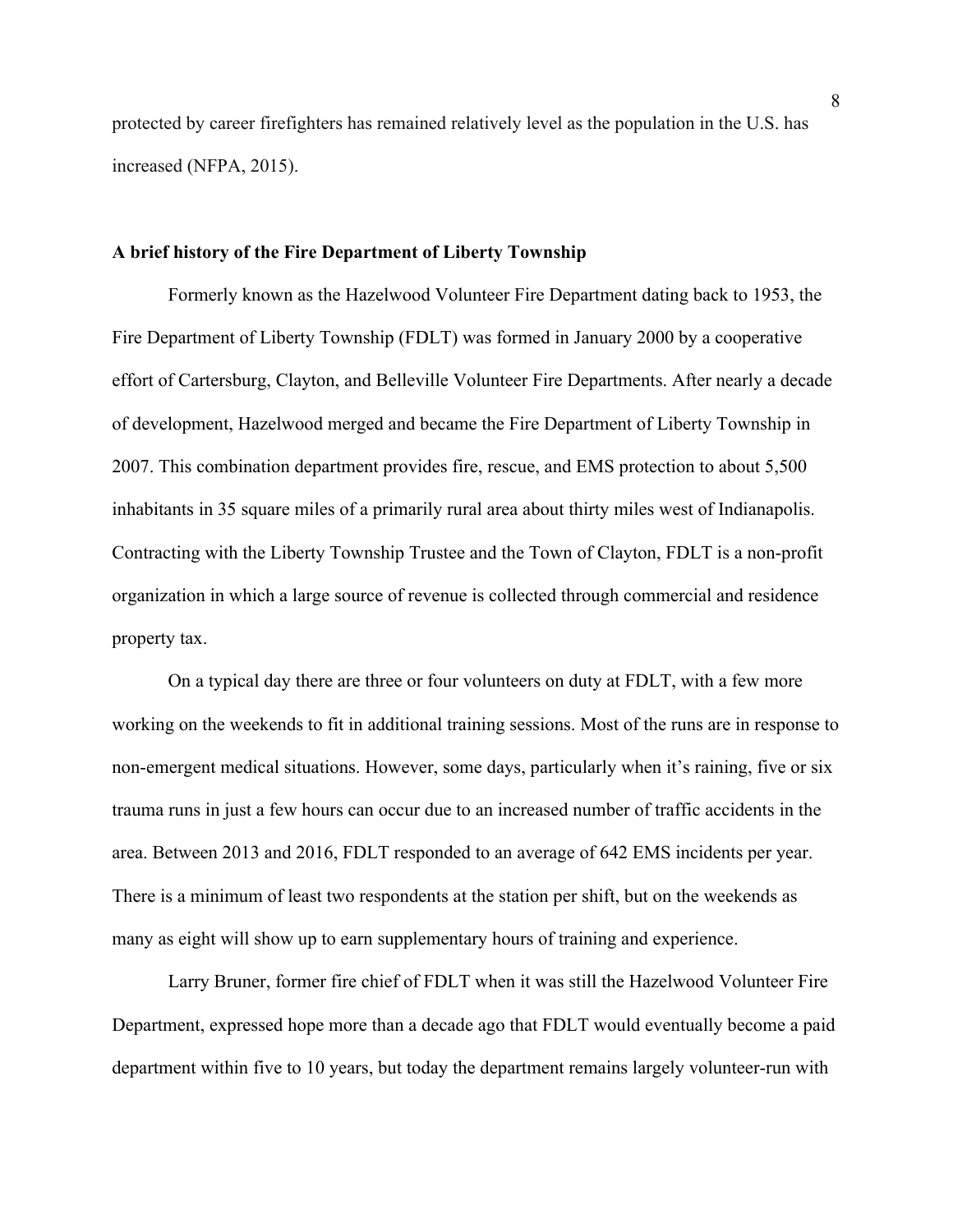the exception of a couple paid officer positions. In *Hazelwood Volunteer Fire Department: The First 50 Years (2003)*, Bruner highlights the complexities of the volunteer department:

Within the next five to ten years, Hazelwood VFD will possibly become a paid department, which means that although most of the volunteers remain volunteer, there will be a number of paid members to ensure twenty-four-hour emergency medical support to the community. The difficulty will be paying for this twenty-four-hour support (63).

Today, FDLT is run by approximately fifty volunteers total, with some ten volunteers offering a portion of their time at the fire station on a weekly basis. A handful of the volunteers are paid part-time, some earning as much as \$10.50 per hour, and typically have another parttime or full-time job on the side. Some of the volunteers are firefighters at other stations in the region, including Amo Volunteer Fire Department, Monrovia Volunteer Fire Department, and Coatesville Volunteer Fire Department. The current fire chief, Jeff (Andy) Dixon, succeeds his mother, Bobbie Dixon, as the former fire chief who served in that position for just a few years.

FDLT operates on a budget of roughly \$300,000 to \$400,000 per year, which is barely enough to keep up with the station's apparatuses, utilities, and structural upkeep. As revenue continues to subtly decrease in recent years, the fire department faces the possibility of annexation within the next decade. Annexation, under its definition, usually implies that the territory and population being annexed is the smaller, more peripheral, and weaker of the two merging entities, discounting physical size. Annexation would allow the Plainfield Fire Territory to take over the region of Hendricks County covered by FDLT. This would only happen if local officials in Liberty Township voted to have the fire department eliminated, or if the county became involved and proposed an annexation. In that case they would be giving their tax dollars to Plainfield's fire stations, rather than the station protecting their own region.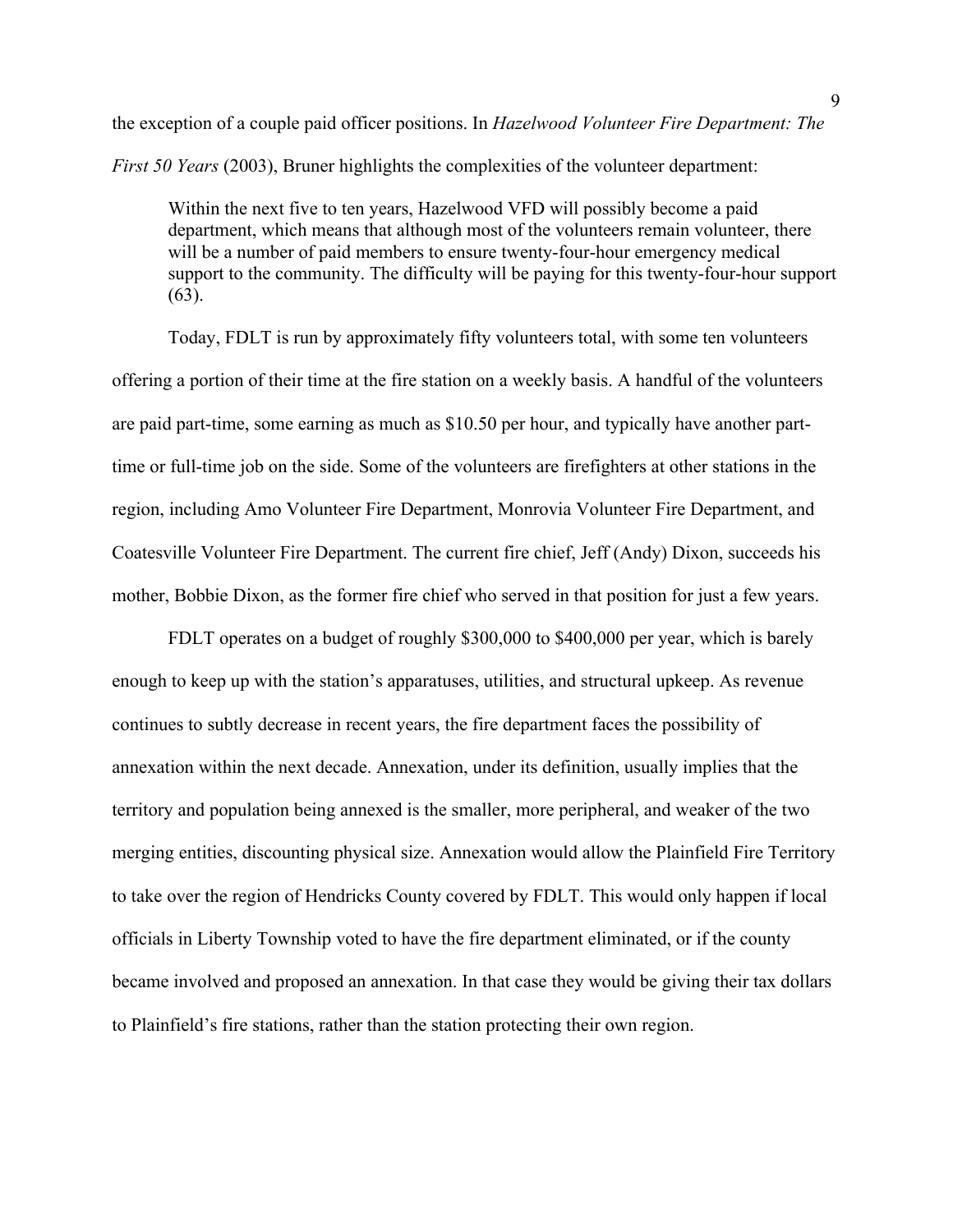#### **Literary Journalism: Giving readers a new worldview**

Literary journalism falls into several different definitions under the same interpretation of storytelling. Some have defined it as "a distinct genre quite different from traditional news reporting and other narrative works" (Aucoin, 2016, p. 116). Others have noted, "it's a sophisticated form of nonfiction writing, possibly the highest form, that harnesses the power of facts to the techniques of fiction" (Vare, 2000, p. 18). In *Writing for Story*, Jon Franklin uses the term "nonfiction short story" for literary journalism because he said such works "represent the revival, in new form, of the old fiction short story" (Marsh, 2010, p. 295).

Literary journalism enables readers to gain insight about an unfamiliar world, ultimately giving them a more thorough understanding of the character(s) or topic at hand (Massé, 2002). By giving readers a window into an unfamiliar world, literary journalism differs from traditional news in that it focuses on the "subjective description and exposition of phenomena that resist abstraction by providing intensely experienced details of the real world." (Aucoin, 2016, p. 116). The practice of literary journalism requires a level of commitment of the author, as well as the subject of interest, that surpasses the components of everyday traditional news. In-depth reporting techniques include extensive field observation, in-depth interviews, and detailed secondary or background research (Massé, 2002). Several noteworthy authors including Tom Wolfe, Truman Capote, and John McPhee, spent hundreds of hours researching the complexities of their stories and subjects of interest. Capote's interviews and reporting while writing *In Cold Blood* accounted for more than 6,000 pages of typed notes during a five-year span (Massé, 2002).

In *Literary Journalism*, Mark Kramer notes that literary journalists immerse themselves in the subjects' worlds and in background research (Sims, 1995, p. 22). This in-depth immersion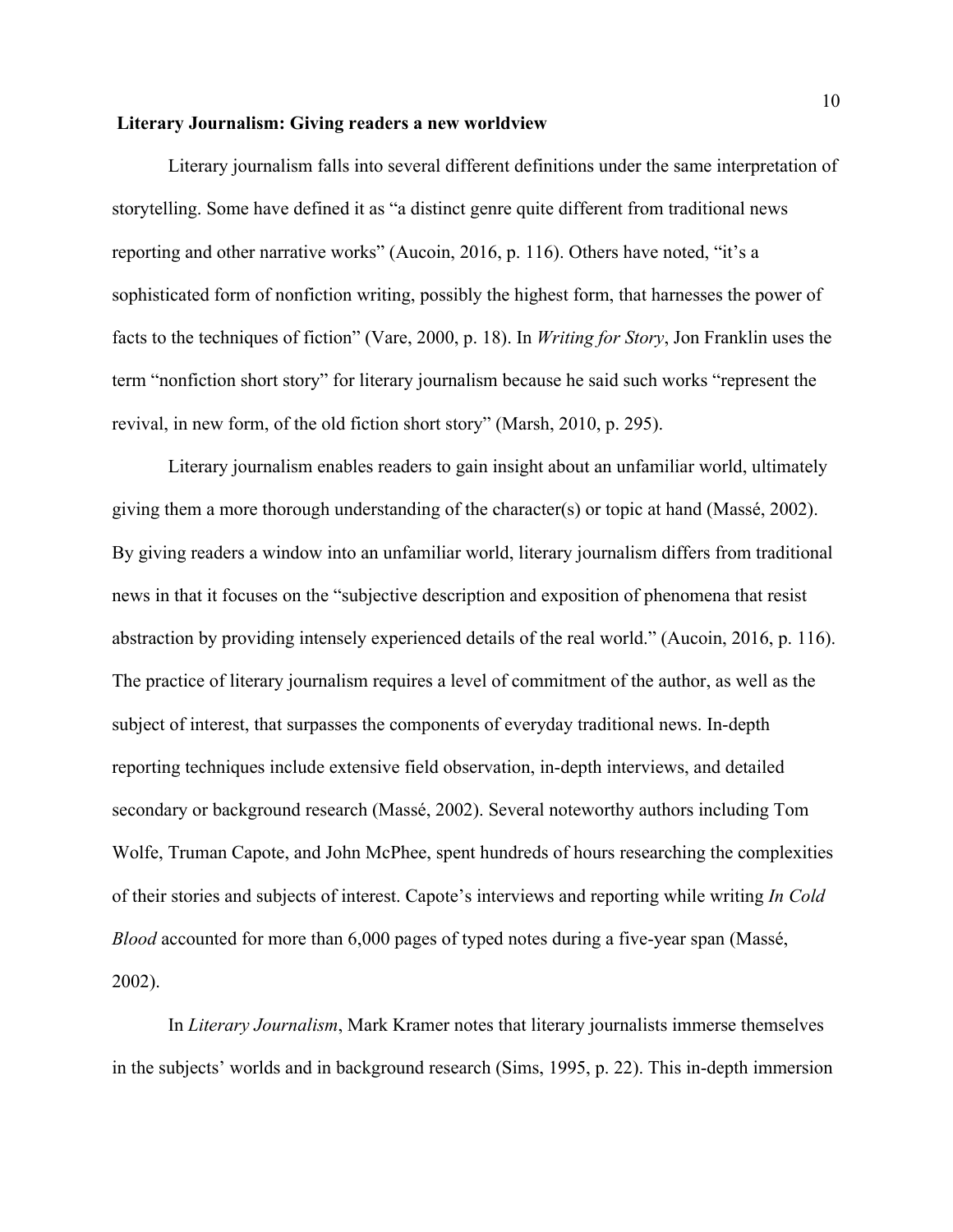and exhaustive research allows literary journalists to comprehend their subjects on a deeper level, thus readers can "sift through the flood of information in a way that allows them to make sense of the world" (Aucoin, 2016, p. 116). While traditional news journalism attempts to answer what, who, when, why, and how something happened, literary journalism relies on the ability to craft dramatic scenes and use them as the "unit of construction" (Massé, 2002, p. 30). Crafting accurate and dramatic scenes within a narrative requires trust and access from the immediate source. This often involves extensive reporting that is both time consuming and all-inclusive within the scope of a topic. Large-scale reporting might include uncovering historical documents, public records, databases, and even personal correspondence (Massé, 2002, p. 29).

To bring the work of literary journalism up to a certain degree of artistic standard, the writer must use several narrative techniques to bring the new world or subject to life for the reader. Giving readers a unique view of a character or way of life is dependent on crafting dramatic scenes, foreshadowing, and including extensive dialogue, characterization, flashbacks, and symbolism (Massé, 2002, p. 29). Unlike writers of fiction, literary journalists must achieve this artistic merit while bound by the limits of "facts, opinions, observations, and other information obtained through research," (Massé, 2002, p. 29).

Clark (2012) states that one literary journalism technique, characterization, is achieved through a detailed arrangement that allows readers to see "flesh, blood, and spirit." When writing nonfiction, it is important to pay attention to the contrast between a character's internal and external value system. Interesting characters usually exhibit a higher level of contrast between those aspects (Clark, 2012). Rather than telling the readers what the character is like, writers of literary journalism should make it evident through his or her dialogue and actions (Clark, 2012). Spending an extensive amount of time with subjects makes this technique possible for writers by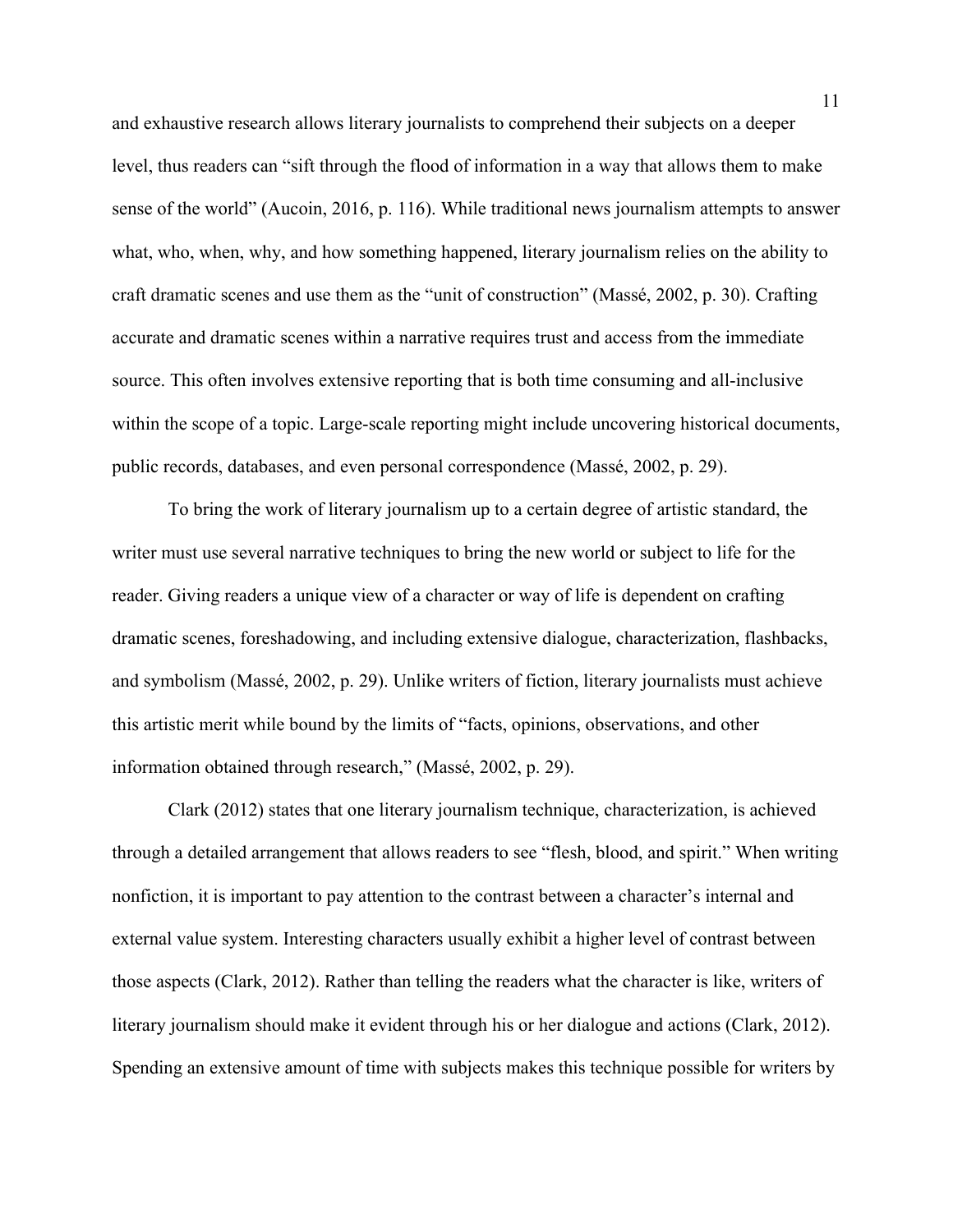allowing them to show the reader their subject's characteristics, rather than flatly stating them (Massé, 2002).

Within journalism, the acceptance of creative nonfiction is becoming more widespread as editors have begun welcoming more interesting and dramatic writing (Cheney, 2003). "People may want facts, but they want those facts presented interestingly" (Cheney, 2003). Giving readers facts and information without imbedding some type of emotional appeal robs them of the experience they could have as learners. Though it often reads like fiction, new journalism is not fiction. Literary journalism, or "new journalism" requires a more creative, and imaginative approach to reporting and writing (Cheney, 2003).

### **Volunteer firefighters achieving career firefighter status**

Today's volunteer and career fire service is vastly different than it was decades or even several years ago. A need for increased specialized training is becoming paramount as firefighters seek to increase their skill set (Kraut, 2014). Mike Metro (2003), chief deputy for the Los Angeles County Fire Department, believes that today's fire service "needs to accept the responsibility of educating our future applicants so they will have a complete and accurate understanding of the commitment they will be making for the next 30 years" (Metro, 2003, p. 56). From budget cuts to ever increasing new technology and a decline in basic firefighting skills, the fire service is continuously facing challenges (Metro, 2003). He believes the time has come when all who fought fires during "The War Years," or when fire duty was at its peak, have already retired or are in the process of leaving departments.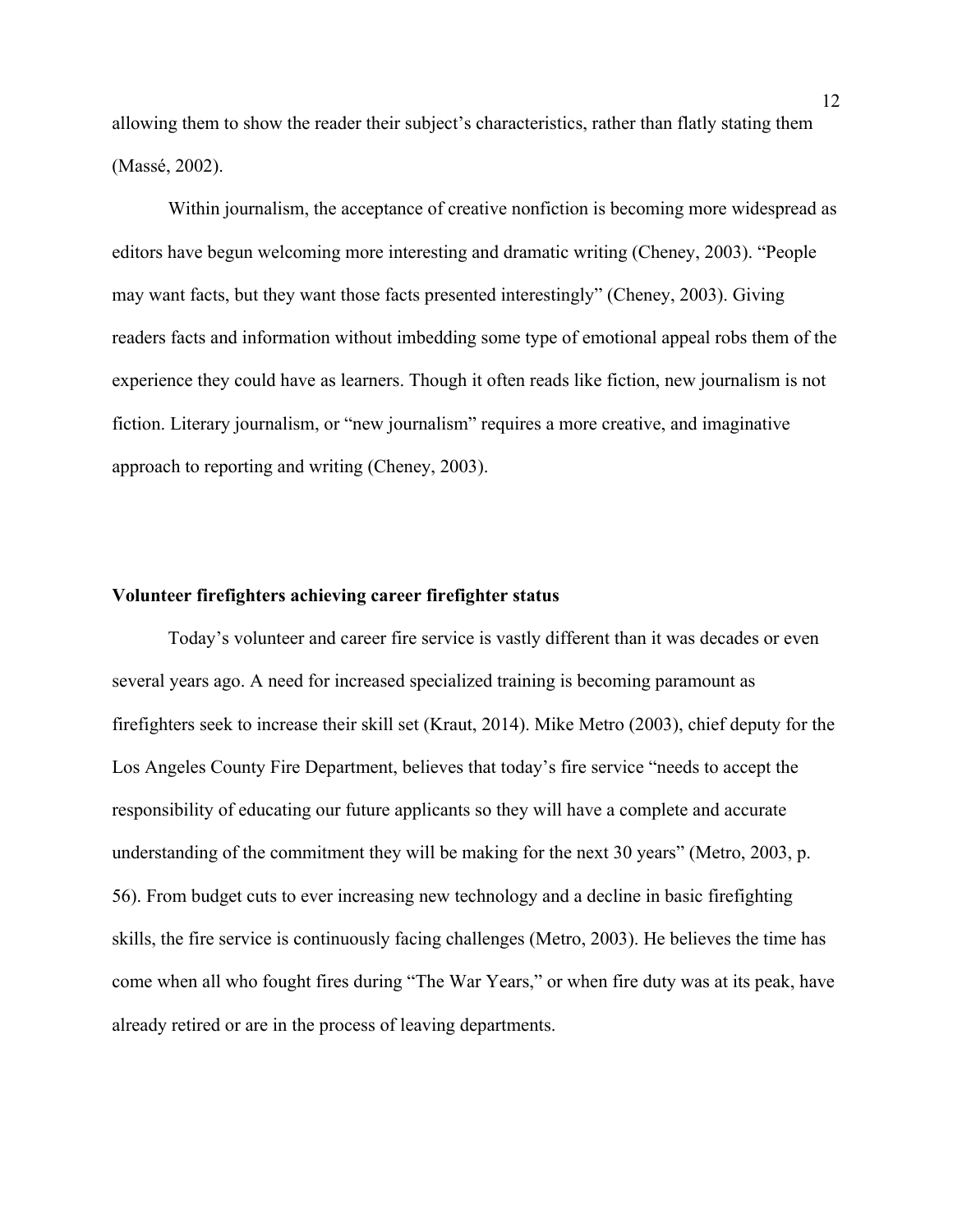Mike Metro (2003), chief deputy for the Los Angeles County Fire Department, has pondered the culture of the fire service as it attempts to embrace the revamped EMS mission:

I am afraid we, as a fire service, do this often: We give the impression to those seeking a career in the fire service that we fight fires every day, rescuing babies and gaining the accolades of a grateful public. We then hire these wide-eyed youths, who enter our profession with no clue as to the significance of our EMS mission. We send them to fire stations where they anxiously await those fires we have all shown them, that Hollywood has shown them, but those fires are long in coming, separated by the countless EMS runs that we handle day in and day out (57).

The competition for full-time paid firefighting positions is slowly increasing due to the advanced training requirements in place for today's firefighters (NFPA, 2016). The Indianapolis Fire Department (IFD) chose 39 firefighters out of a pool of 1,800 applicants for the department's 81st recruiting class in February 2016. According to IFD, the average age of the firefighters in the 81st recruiting class is 29. Most fire departments require that applicants are under the age of 35 when applying for full-time firefighting positions (NFPA, 2016). According to Haigh (2015, p. 47), "most firefighter candidates do not understand the new firefighting selection process and criteria, including how to shine among the rest of the applicants as a contender." While it is considered to be one of the most rewarding jobs, it is also one of the most challenging to acquire (Haigh, 2015).

 Obtaining a high school diploma is the first step to be considered for a firefighting position (Moore, 2006). However, obtaining a bachelor's degree in fire science is one way to quickly advance in the career (Moore, 2006). Because the fire service now responds to a variety of emergency medical calls, most firefighters are certified as paramedics, making it even more challenging to acquire a full-time position (Moore, 2006). Dragging a 165-pound dummy up to 125 feet is just one of the standard strength and agility tests for firefighter assessments (Moore, 2006).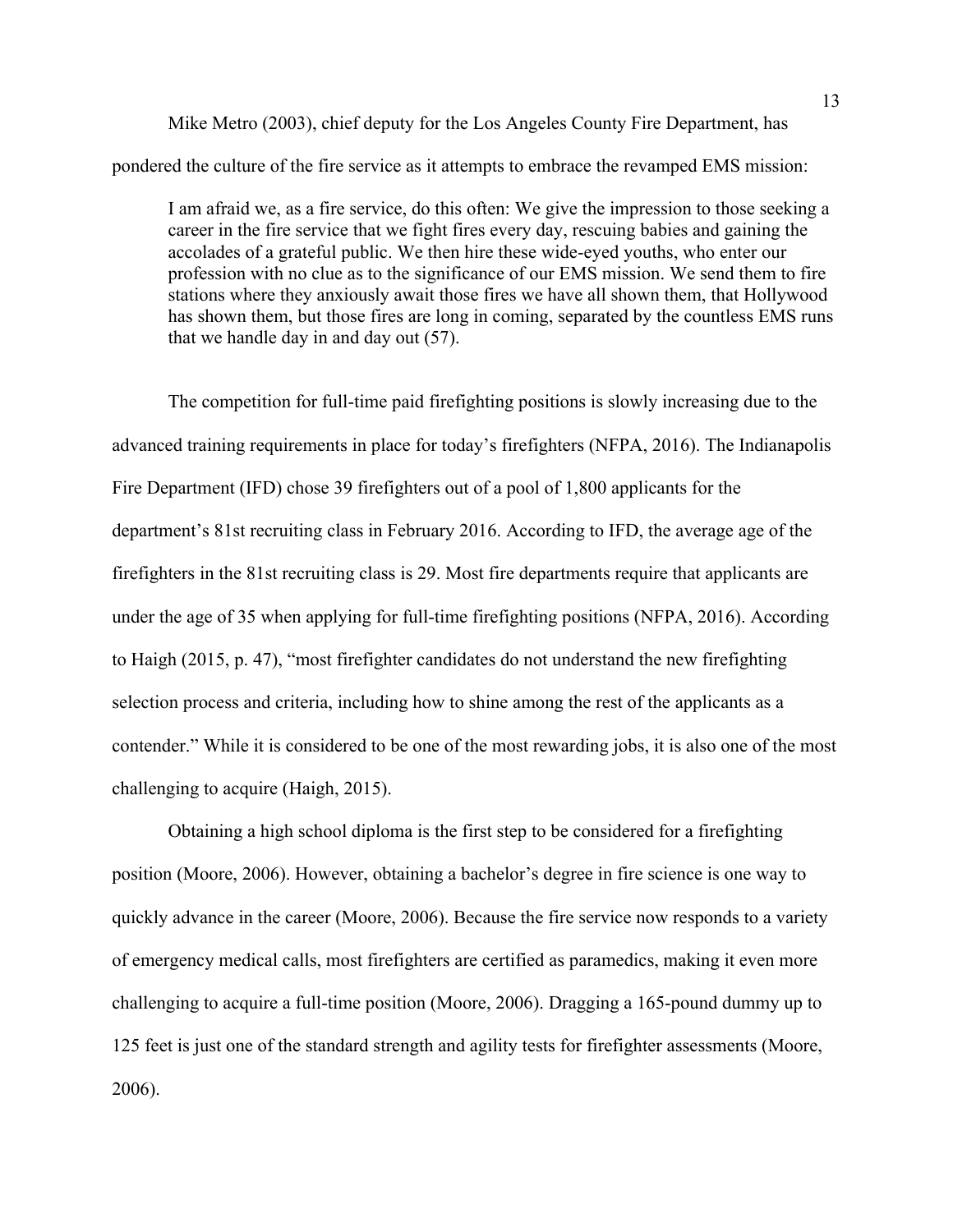According to the Bureau of Labor Statistics, firefighters had a median pay of \$48,030 per year in 2016. Salaries are becoming more competitive in the field, particularly among flourishing communities that have the resources to provide fire departments with hefty salaries. The Bureau of Labor Statistics (2015) indicates the projected job growth for firefighters will grow by 5 percent over the next decade, and states "competition for jobs will likely be strong."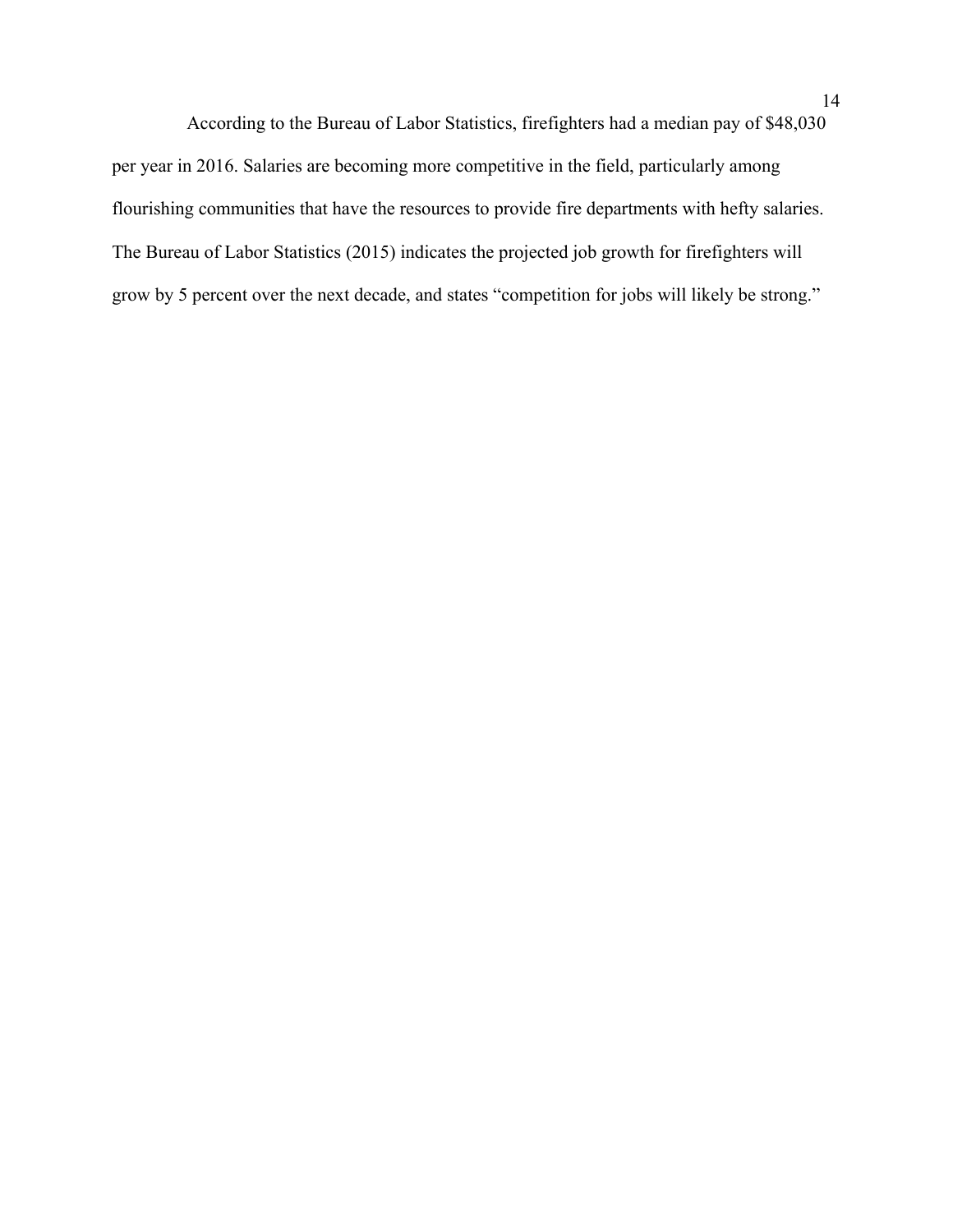#### CHAPTER 3

# METHODOLOGY

### **Approach**

 The creative project researched the process of becoming a career firefighter, as well as the norms and behaviors of those who take part in that process as current volunteer firefighters. One main character, Lt. Trevor Bolton, is the main focus throughout the nonfiction narrative, with several other minor characters included in the story providing dialogue, description, and exposition from experts and other FDLT volunteers. The story chronicles Trevor's life as a volunteer firefighter and include the steps he has taken to become a career firefighter up until the moment he is accepted into paramedic school, and ultimately given an offer for a full-time firefighting position. The researcher and main subject met while studying at Danville Community High School in 2009, which enabled a discussion about the subject's struggle with being hired to a paid fire department.

The original narrative, which included shorter scenes and minimal background research, was written during a graduate level journalism course (J614) in the fall semester of 2016. The scenes outlined in the original version of the narrative have been adjusted and extended as a result of further extensive reporting and the collection of secondary research. Three main chapters in the body of the project outline the process Trevor has been involved with while trying to achieve career firefighting status as a rookie volunteer. Chronologically, with the use of digression, these chapters begin with Trevor's first days at the FDLT firehouse and end with an offer to attend paramedic school, as well as the opportunity to work full-time at a nearby fire department.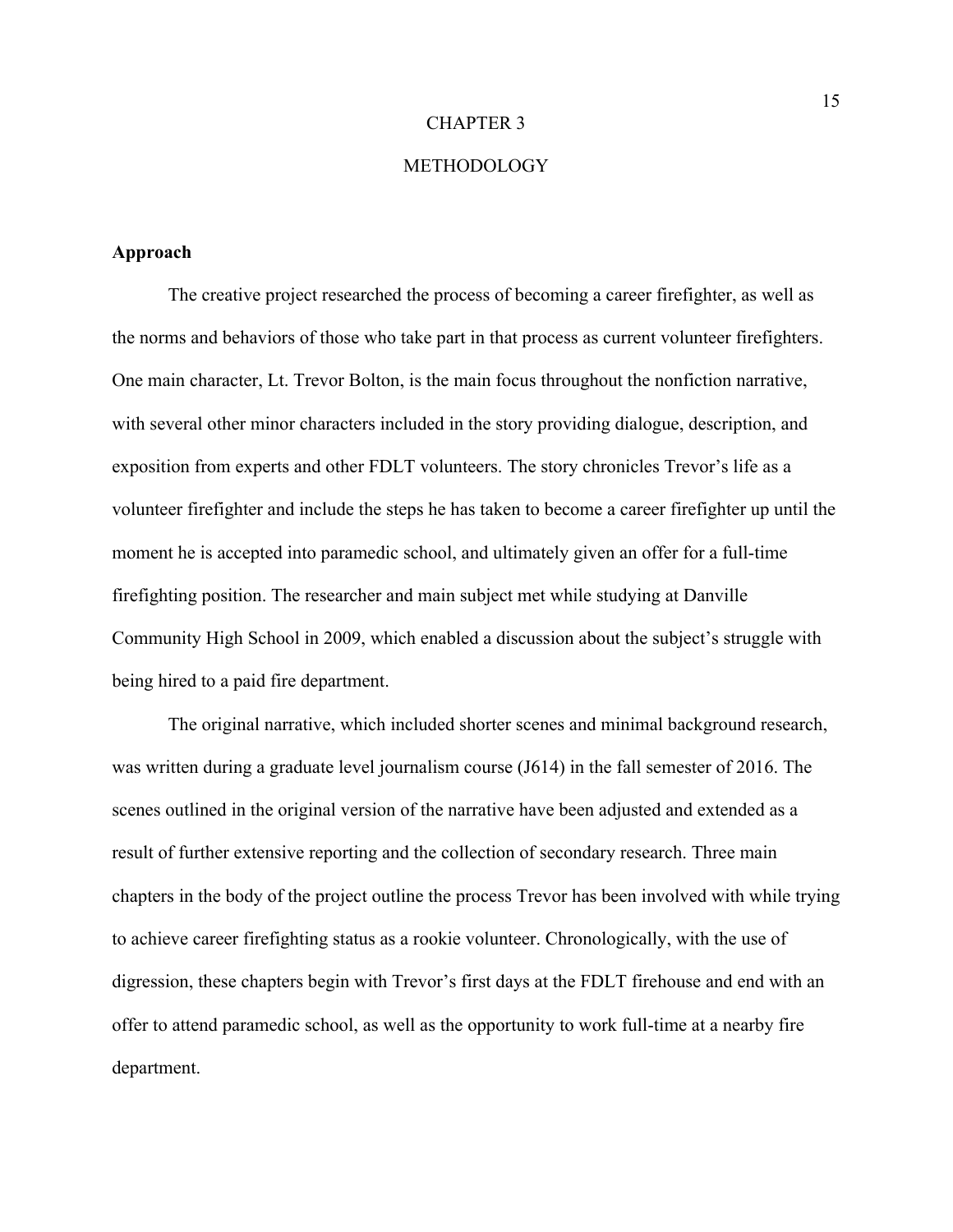The required training, expertise, and skillmanship of today's firefighters is described within the narrative, while also touching on the characters' overall dedication to the fire service and its rigorous hiring processes. The researcher utilized ethnographic techniques and avoided judgments or opinions on the subject of volunteer and career firefighting in the United States.

### **Technique**

 Exposition, description, characterization, and dramatization are the primary literary journalism techniques that were used in the research project. The inclusion of sensory and status details allows readers to become immersed into the scenes within the narrative. Exposition was achieved through the collection of secondary research including facts and data surrounding the volunteer and career sectors of the fire service. More specifically, exposition surrounding the Fire Department of Liberty Township was touched on through information collected during interviews and external examination of the department. Characterization was achieved through the insertion of dialogue and description of the main character, Lt. Trevor Bolton. Other supporting characters help propel the narrative, as well as the inclusion of complication, points of insight, and a structured resolution. Several scenes within the narrative were the result of direct field observation reporting by the author, as well as unstructured scenes and summary narrative. Eyewitness accounts also helped drive several scenes within the narrative.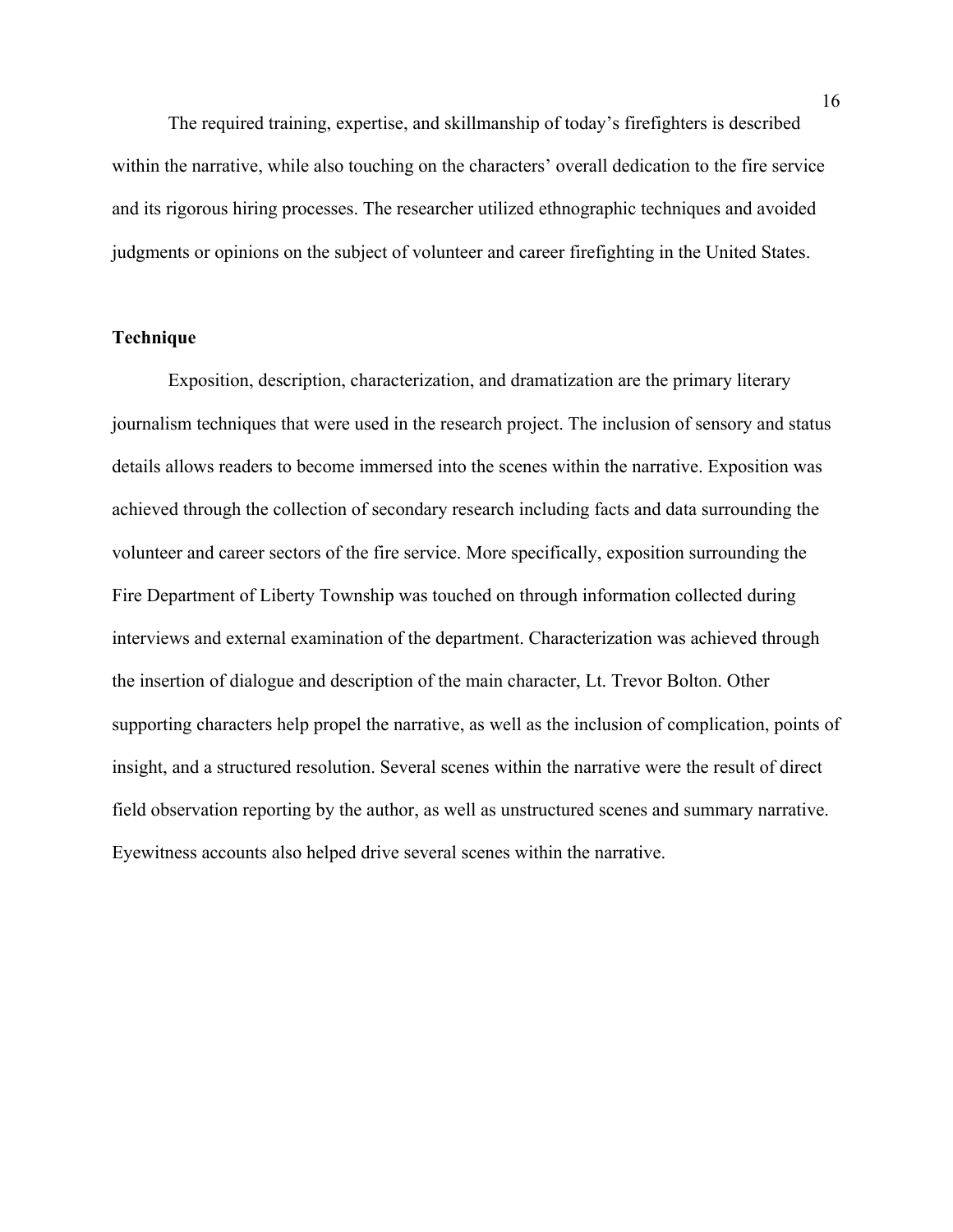# **Reporting Methods**

This research project utilized several reporting techniques to give readers a richer understanding of the challenges firefighters face when climbing the ranks of employment within the fire service. A majority of the interviews were conducted in-person at the FDLT fire station in Clayton, Indiana. Most of the interviews were recorded, but some were documented through taking notes and paying attention to sensory details on the scene of an EMS incident. However, several other avenues for interviewing were utilized including e-mail and by telephone. Interviews that resulted in material used for the body of the narrative were mainly conducted with Trevor and several volunteers he works with on a regular basis at the firehouse. Cheney (2001) states that using a tape recorder while interviewing is important because it enables the researcher to catch details of the conversation that might be missed while scribbling quickly in a notebook. A tape recorder was almost always present during structured interviews and it was also utilized during certain moments of field observation to catch comments from the researcher's observations, as well as the dialogue occurring between the volunteer firefighters.

Maintaining eye contact, which is something Chaney (2001) points out as crucial to the interview, was helpful in gaining the subject's trust and reassuring him the researcher was interested in what he was saying about the topic. Chaney (2001) states that it is helpful to simply ask "why" during interviews, and this was helpful when trying to understand how Trevor was feeling about certain things including the hiring process and his feelings towards the fire department he currently works for.

Field observation by the author largely makes up the main body of the narrative, and was done over a ten-month period between August 2016 and May 2017. The researcher gained permission from the fire department the main character works for to go on ride alongs and watch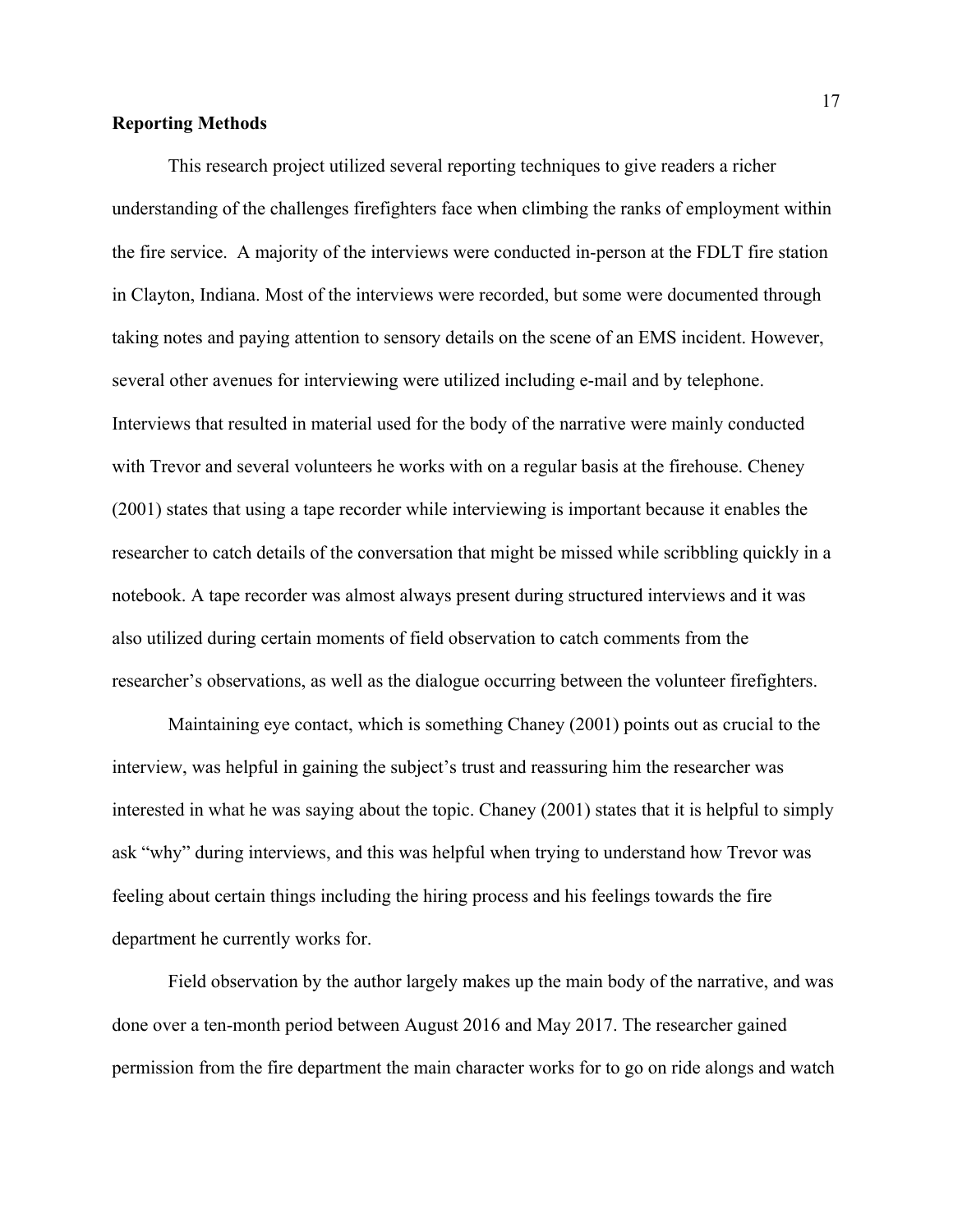the volunteers work while they were tending to various emergencies. The researcher also gained permission to attend two of the Firefighter I and II courses that were taught in house at FDLT. Most of the field observation and immersion occurred once per week over the course of ten months. However, sometimes field observation occurred at the group of volunteers' favorite places to hang out and spend time outside of the firehouse. This immersion reporting allowed the researcher to become fully involved in the everyday lives of volunteer firefighters, giving readers a unique and magnified perspective of the focus of the narrative.

The re-creation of scenes was be achieved through field observation and extensive interviews with key eye witnesses. There are some scenarios within the narrative that were not witnessed by the researcher herself. These particular scenarios were discussed and documented in vivid detail with key players and witnesses which were involved.

Secondary research supports field observations and include documented materials, books, magazine and scholarly journal articles, and historical data. For example, one element of the secondary research supports what training requirements are in place for today's volunteer and career firefighters.

# **Structure**

 Dramatic scene building comprises a majority of the material gathered for the body of the narrative. By utilizing a primarily chronological structure with digression to tell the story, readers can relate to Trevor's character in that he is an example of a timeless tale, "The Little Engine That Could." From start to finish, Trevor is unrelenting in his efforts to become a fulltime, paid firefighter. The structure of this story was built largely on the re-creation of dramatic scenes and the characterization of Trevor, as well as the supporting characters. A key guideline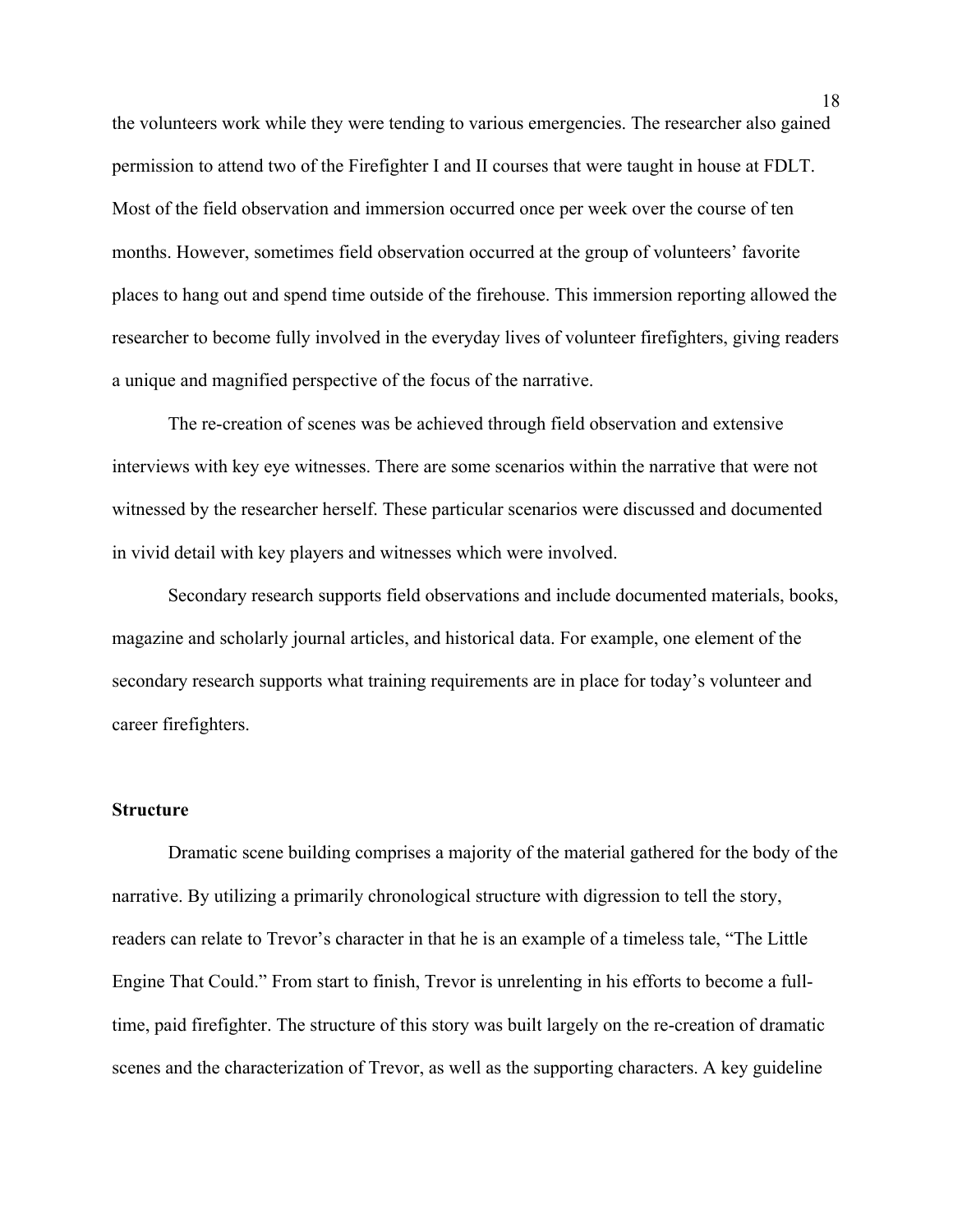for structuring a work of literary journalism is highlighted by Investigative Editor Brad Reagan at the Wall Street Journal: "Scenes drive the action" (Reagan, 2000, p. 53). By giving readers a unique perspective from Trevor's world as a volunteer firefighter who is trying to achieve career status, they will have the ability to relate to his character and triumphs.

In some sections of the narrative the researcher chooses to insert herself as a character to propel the story. Specifically, two conversations between the focal character and the researcher are included within the narrative. These conversations show the type of relationship the researcher had with the focal character and is an example of the researcher taking a mobile stance.

The prologue of the narrative gives readers a quick look inside the morning Trevor has before he goes into an interview for a full-time firefighting position. From there, the story builds up Trevor's rapport as an achieving firefighting rookie and includes scenes which propel the idea that he deserves and has what it takes to be a career firefighter. The story ebbs and flows as Trevor gets into a rut after not being hired to a department, despite turning in nearly fifty applications. A point of insight is drawn when Trevor seemingly accepts that his fate is to go through with paramedic school for the time being, but the conclusion brings everything full circle when Trevor is ultimately offered the job he is applying for in the prologue of the narrative.

Several points of insight occur throughout the story, including Trevor choosing to take a demotion at the firehouse and realizing his interest for the time being might be in trauma rather than firefighting. The authenticity of Trevor's drive and character is shown through the opinions of his fire chief and other volunteers at the station. His leadership is projected through dialogue among the volunteers at the station and his sincerity toward his mentorship of them.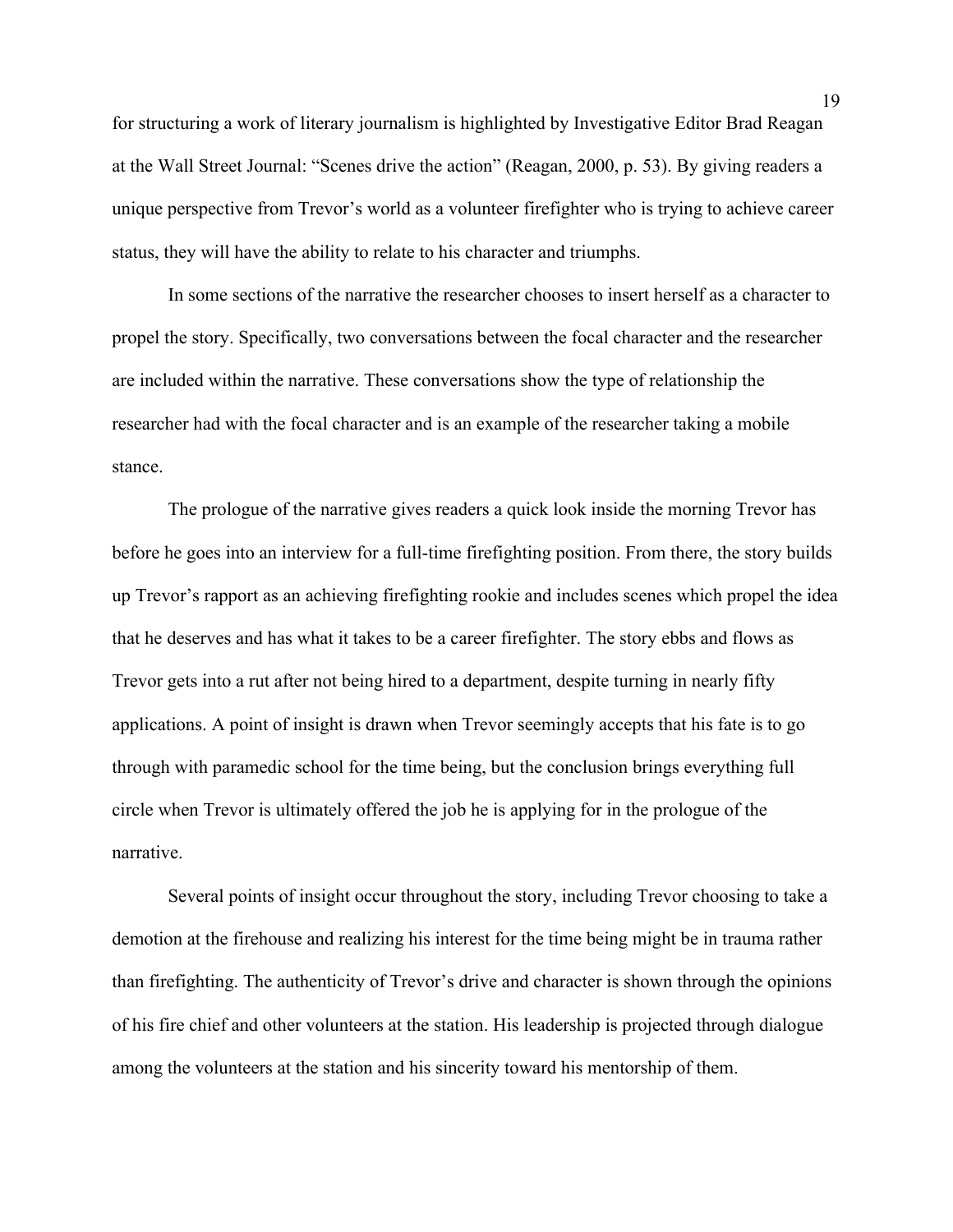#### CHAPTER 4

# BODY OF PROJECT

#### **Prologue: The Chair - March 2017**

*Just be yourself and have a good attitude.* Trevor tries to remind himself of this every time he prepares for an interview. He goes through the same routine each time. After dozens of interviews, his preparation is like clockwork. His phone's alarm goes off shortly after sunlight emerges above the horizon outside the window of his small bedroom. After hitting the snooze button a couple times, he lies there and waits nine more minutes for the next alarm to go off.

He finally pushes his tired body from his queen size bed and kicks dirty clothes out of the way from underneath his feet. Two piles of clothes, one dirty and one clean, form walls for the path he walks through to get around the room. He stumbles to the window and watches as the sun continues to slowly rise in the distance. Hues of gold paint the stumps of leftover corn from the last season's crop next door to his two-story apartment building, looming over the earth like the stress of the day's event looms over his mind. Kneading his palms into his eyes and yawning loudly, he looks away from the beaming rays and lets out a sigh.

He makes it to the bathroom and turns on the shower, cranking the faucet to the hottest temperature possible. Steam fills the small bathroom, which is not much larger than lavatories found in campers or in the back of commercial airplanes. He reaches for the damp towel he used after bathing the night before and the water droplets scattered among his body disappear within a few pats. He steps over the tub and reaches for his contact lens case. He stretches his eyelids open with one free hand, while the other drops a contact lens onto the bright blue and green iris on his eyeball. Now for the second one. Without his contact lenses, he risks getting lost on the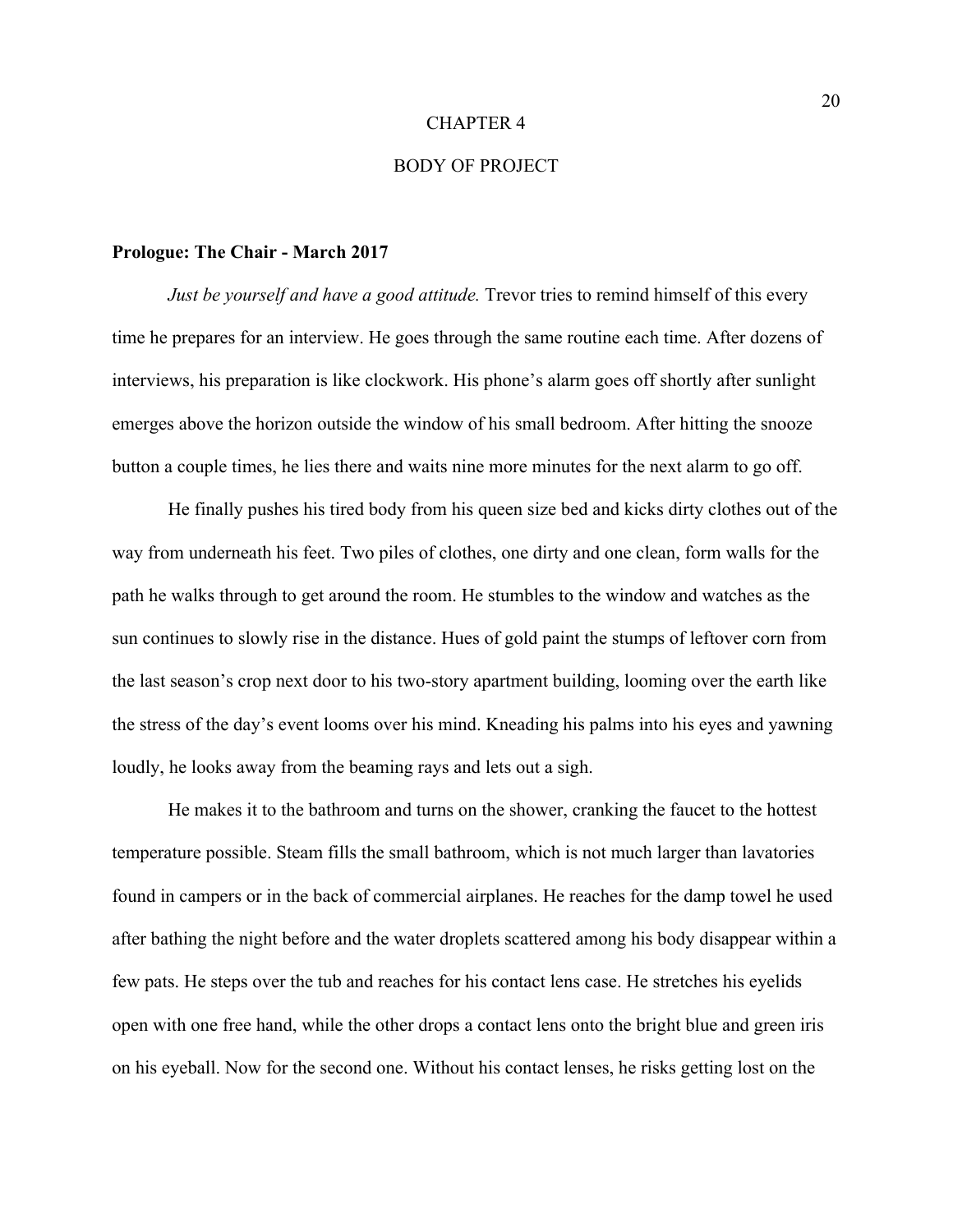way from his bedroom to the front door because his vision is so lousy. He shaves some of the stubble off his face and combs over his freshly cut hair that stands no more than an inch off his scalp.

Reaching into the closet, he pulls out a dark gray suit he picked up from the dry cleaner the day before. With the hanger still on, he lays it on the wrinkled bed sheets as he pulls on different pieces of underclothes. He carefully puts the suit on, making sure not to wrinkle the jacket or pants. He stands in front of the mirror and checks the front and back for any flubs in the suit's material. Although he is tall, measuring above six feet, his skinny stature is buried within the ensemble. His pant legs flare out above his shiny, black shoes, and the suit's middle slightly bellows out from his torso.

He grabs the handheld two-way radio that sits on his nightstand and puts his phone in his pocket. He takes his keys from the same nightstand and heads out the front door. With each step he gets closer. Closer to a career. Closer to achieving his dream.

*"Closer to another rejection,"* says the little voice in his head that prepares him for the worst. He climbs in his truck and heads for the Plainfield Fire Department headquarters, about a twenty-minute drive from his apartment.

A few dozen prospective firefighters, mostly men and a few women, pile into the waiting room of the Plainfield Fire Department headquarters. Ranging from ages 18 to 36, a whole spectrum of profiles and personalities make up the pool of applicants applying for the job that starts at a substantial salary of roughly \$42,000. From no experience to more than a decade of experience in firefighting, the applicants depict people from all walks of life. Some choose to make small talk amongst each other, but most sit in silence and mentally prepare for the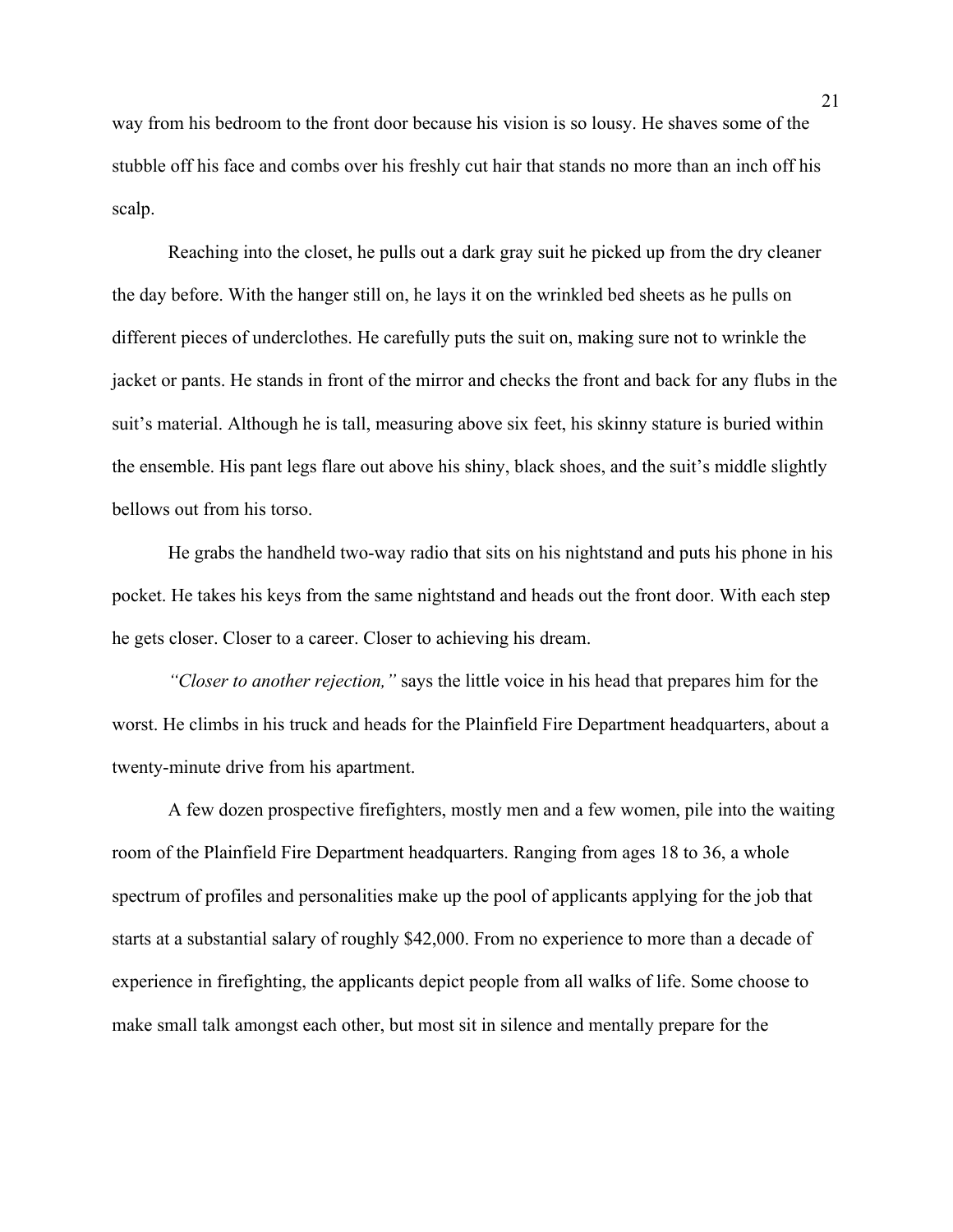interview. Trevor is one of the first to be called into the interview room as names are shouted out alphabetically.

*"Here we go,"* he mumbles to himself as he puts his weight on his hands resting on his knees and stands up. His eyesight shifts from the blue and gray carpet on the floor and he looks towards the room in which his fate awaits.

"I don't really get nervous until I'm sitting in the chair," Trevor explains. "I try not to think about it too much." The chair, which is usually situated in the middle of the room where interviews take place, confronts a panel of five to seven experienced firefighters sitting before him. The chair has become a symbol for him. It not only steals his confidence right from under him momentarily, but it represents the wall between all his hard work and what he longs for. His experience, the answers he gives to various questions, and his attitude towards firefighting act as cumbers when he is perched on the seemingly menacing chair.

The next fifteen minutes are some of the slowest and longest moments of his life. He is asked a series of questions, all weighty in nature.

*Why do you want to become a firefighter?* 

*Why do you feel your past experience prepares you to be a part of the Plainfield Fire Territory?* 

*What is the mission statement of the Plainfield Fire Territory?* 

Trevor answers each question as they come, some more easily than others, until the wrath of the chair constrains him.

*What are the seven core values of the Plainfield Fire Territory? Shit, shit, shit!* 

Trevor thought about it for a minute. After a few moments he gave into the realization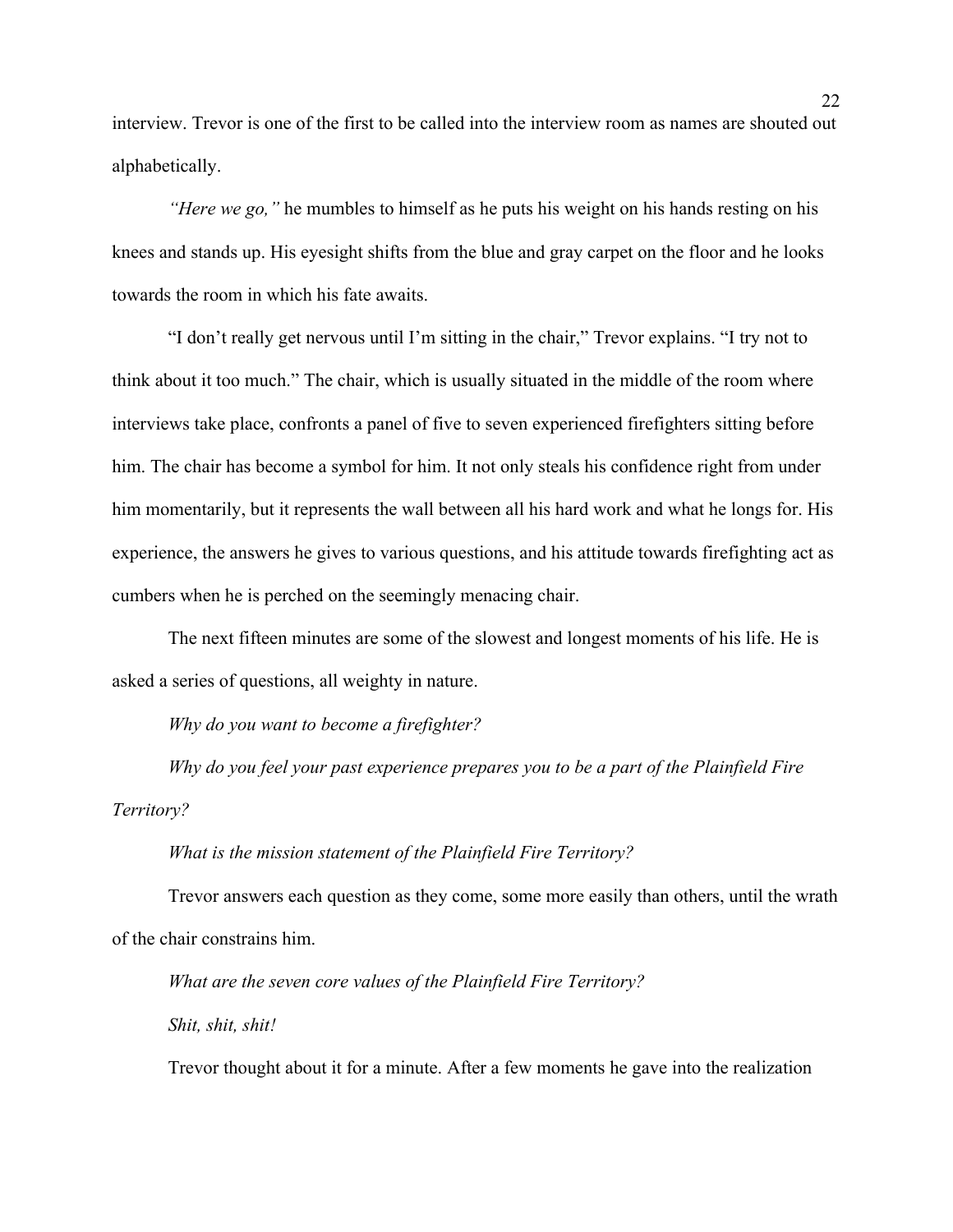that he had no idea what the seven core values were. He just starts guessing. Within a few minutes, the interview is finished and he is cursing each step on the way back to his truck. He climbs into his 2003 Dodge Ram and slams his palm on the steering wheel. He reaches for his cigarettes and pulls one out to light it.

*"Well shit, there goes another one,"* he thinks to himself.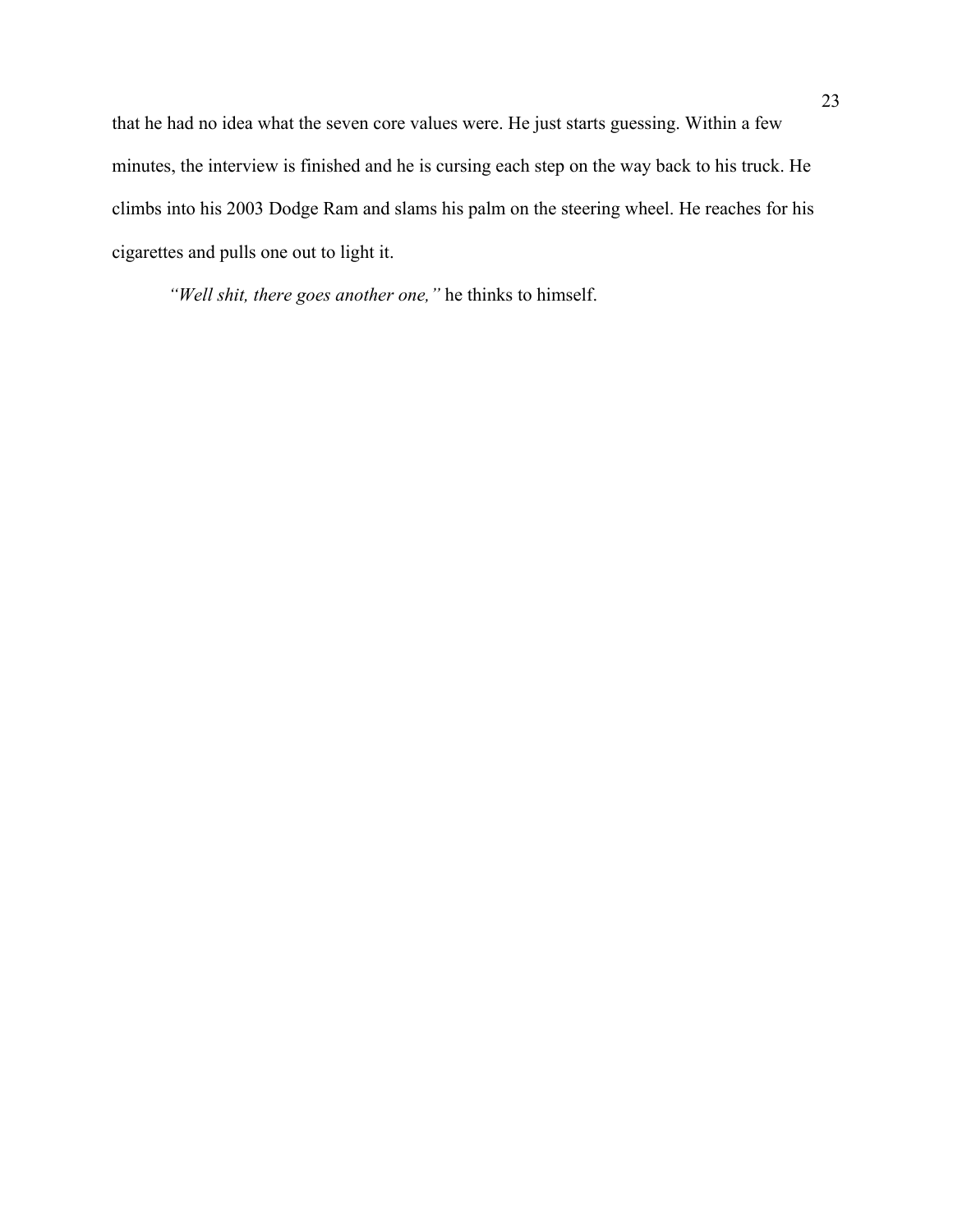### **Chapter 1: Rookie of the Year**

Trevor was four years old when his parents discovered his fascination with fire. They will never forget the day he hauled in the garden hose from outside to put out an imaginary fire consuming their first starter apartment in Danville, Indiana. "Fire! Fire! Fire!" his munchkin voice shouted as he rushed in and sprayed the walls and furniture with the rubber hose slung over his tiny shoulder. Trevor remembers watching a group of firefighters put out the neighbor's house a few days before this act of childish tomfoolery. His mom says five-year-old Trevor refused to take off the yellow and black junior firefighter outfit she bought for him for weeks at a time. He wore it to family gatherings, church, and seemingly everywhere in between.

As he reached middle and high school, his interest in firefighting was replaced by other hobbies. When he wasn't at the skate park or working at Butler's Garden Center, he was driving around with friends doing stuff teenage boys do. Black Cat firecrackers and bottle rocket stems that went off in the backseat of his 1999 Ford Escort often littered the floor mats. Empty Bud Light beer cans and the occasional fifth of Jim Beam could be found in his trunk. By the time he graduated high school, he had been to the emergency room nearly a dozen times for skateboarding related injuries alone.

His friends from high school say they never knew what they were getting into when Trevor picked them up to go for a drive. Sometimes they drove out to a section of Glenn Flint Lake in Greencastle, Indiana, where they would swing on a rope and drop down about twenty feet into brown, murky water occupying a small gully. He particularly enjoyed bringing his friends to an old, rusty one-lane bridge that was built over Big Walnut Creek just west of Greencastle. Some of the teenagers in the group were brave enough to jump over the bridge into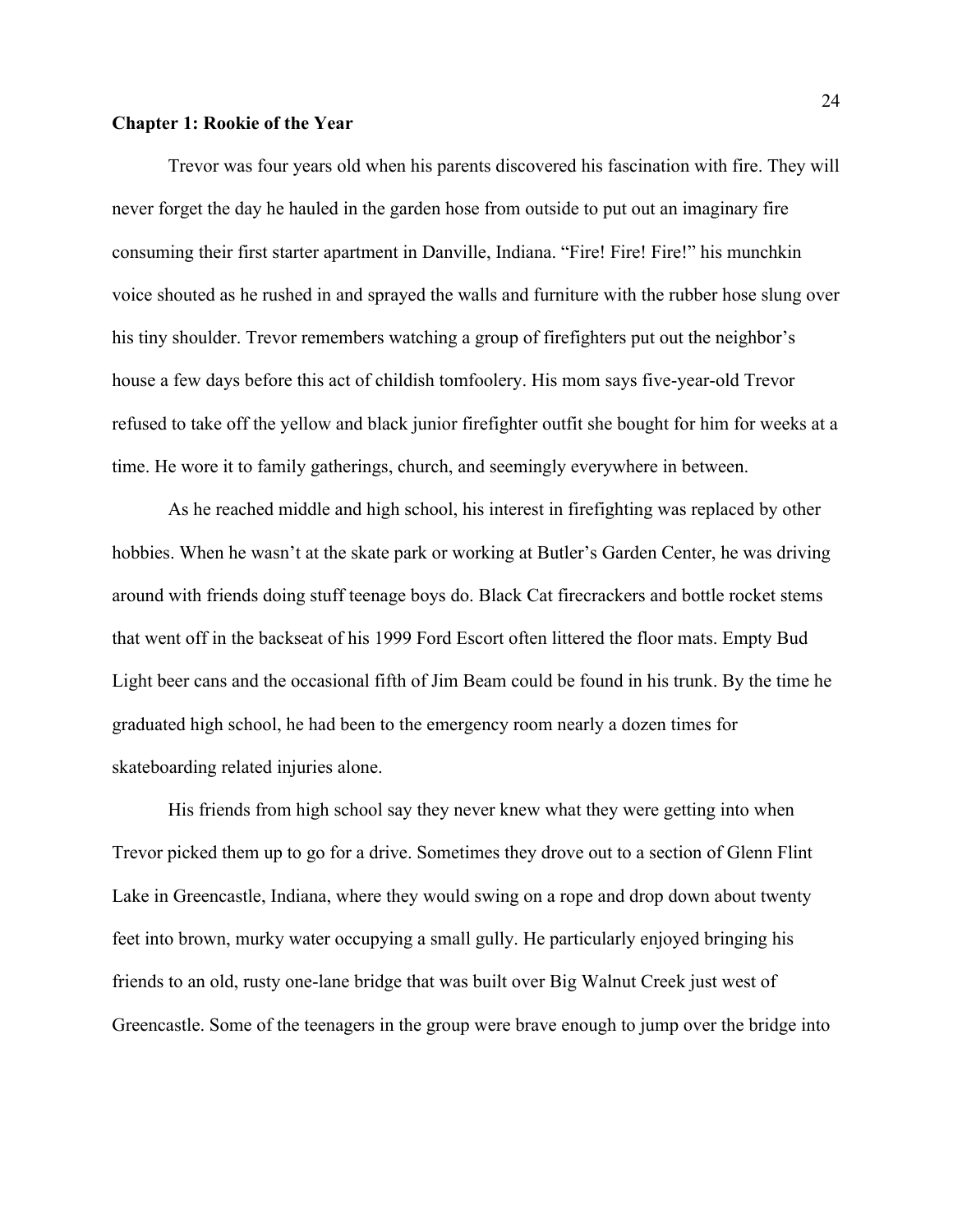the water. Trevor tenaciously encouraged those who weren't until they mustered up the courage to take the leap.

When the roads were iced over in the winter Trevor would coax his friends to get in the back seat of his Escort so they could go "drifting." After speeding up the car enough to hear the girls in the backseat squeal with trepidation, he pulled up hard on the emergency brake and jerked the wheel to the left. Round and round they whirled on massive patches of ice scattered along the parking lot of the high school until the gas tank was nearly empty.

When Trevor was a sophomore in high school he was notorious for hanging out in the field across the street from his parents' house where an official "Girl Scouts of the USA" meeting grounds structure was built. A small fire pit and a few benches occupied the backyard of the small, white house that was adorned with an official green Girl Scouts logo in the apex of its roof. The backyard was used by Trevor and his friends for smoking cigarettes and occasionally drinking a few beers. Danville was a small town and after nine at night the streets became dark and quiet, so any teenagers roaming around would be immediately stopped and questioned by police officers driving around at night. One of his best friends from high school, Clarissa McClure, recalls a time when Trevor started a fire in the backyard of the "Girl Scouts of the USA" house:

"We were probably about sixteen or seventeen years old, but one night he must have been bored or something because I remember he started a fire out there just to kind of see what would happen next. Well, it didn't take but five minutes for a few cops to show up and ask him what the hell he was doing back there and why he thought it would be okay to start a fire where he was also trespassing. He was really casual with them, until they made him call his parents to pick him up. He kept telling them, 'My parents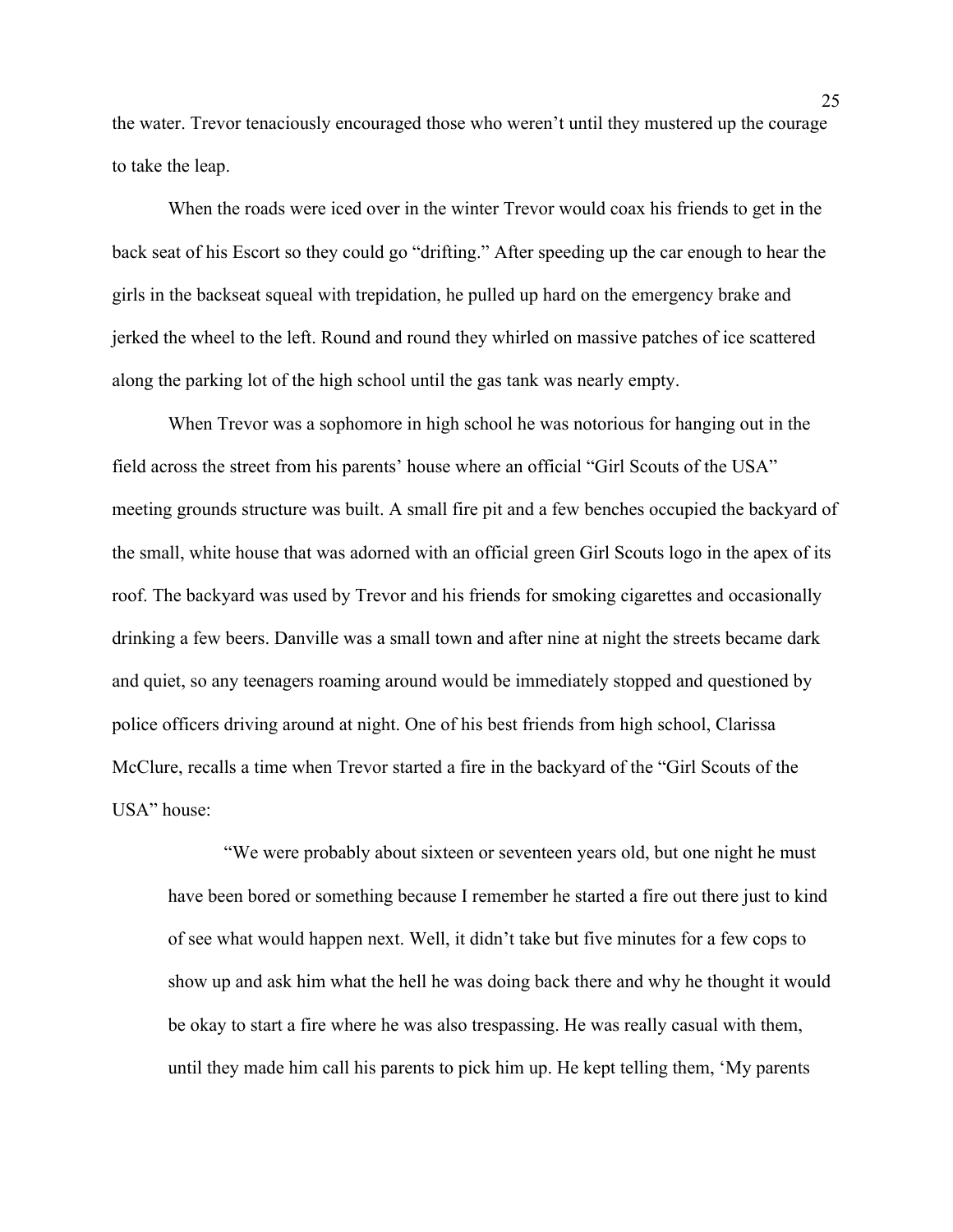live right across the street, just go knock on the door and go get them.' The cops refused and made him wait for my dad to come pick us both up so he could drop him off ten feet across the street. It's definitely one of my favorite 'Trevor stories.'"

As high school graduation approached in the spring of 2011, Trevor dithered between attending a trade school to be an automotive technician and signing up for the military. But in the back of his mind, he said, was an urge to do what he was always passionate about; put out fires.

Trevor put in his first application for FDLT when he was eighteen and began training for the Firefighter I and II certification. He was hired on to the department as a part-time volunteer about one year after submitting the application. The list of job functions and demands of a firefighter/EMT for FDLT was extensive:

- 1. Participate in training (involving firefighting and rescue procedures)
- 2. Carrying and using heavy tools and appliances
- 3. Single-handedly, carry, layout, and connect fire hoses as well as direct streams of water onto a fire
- 4. Using and wearing a self-contained breathing apparatus (approx. 35 lbs.)
- 5. Entering hazardous environments wearing protective equipment (approx. 45 lbs.)
- 6. Removing victims from hazardous environments
- 7. Raising and climbing ground ladders up to 36 feet
- 8. Performing salvage operations at fire scenes
- 9. Extinguishing fire with hose line or handheld extinguishers
- 10. Exposure to infectious patients by air or blood borne pathogens
- 11. Carrying and loading patients into stretchers and into ambulances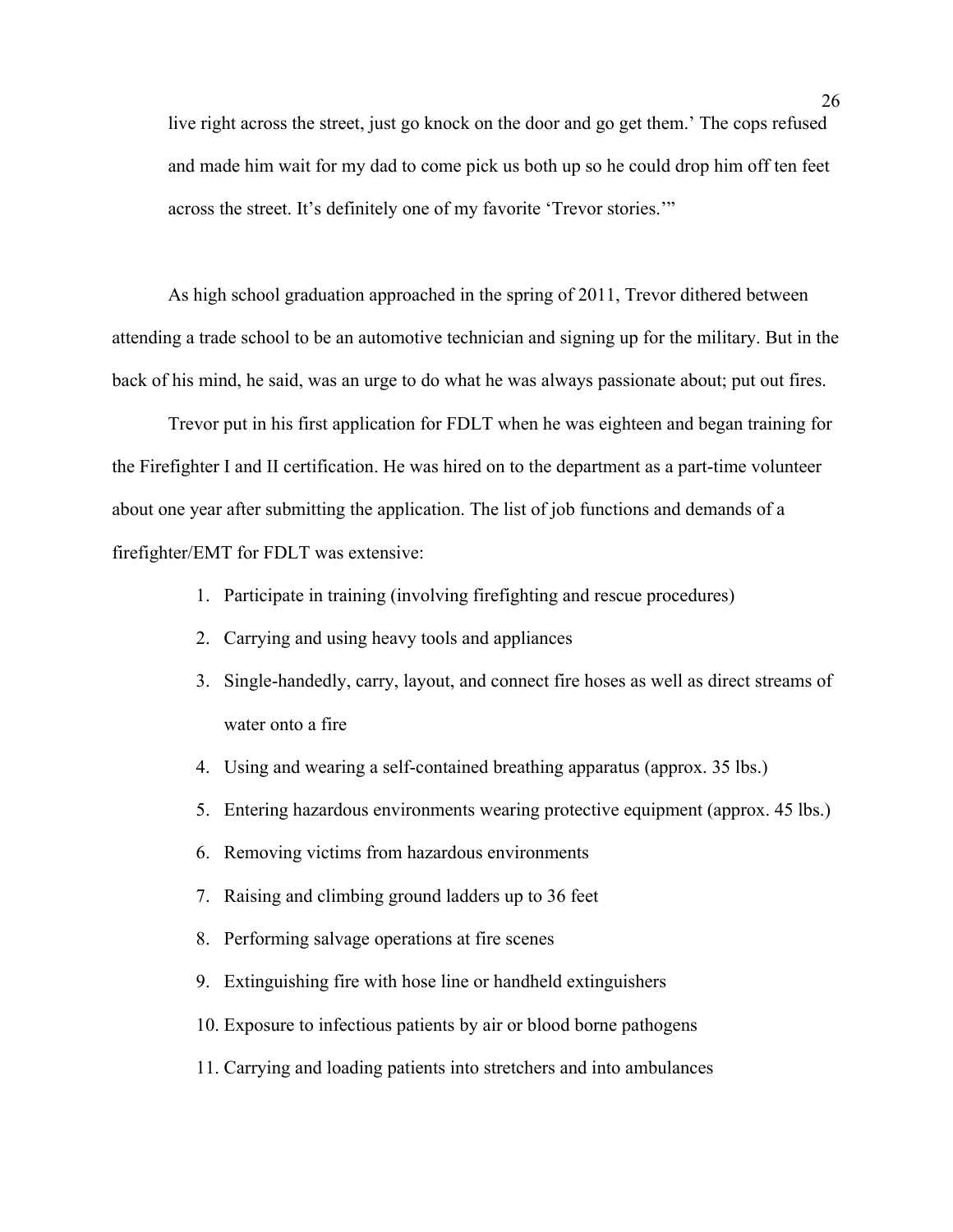- 12. Frequently carry objects weighing more than 50 lbs
- 13. Ascend and descend ladders and stairs
- 14. Maintain equilibrium to prevent falling from precarious situations
- 15. Access small spaces and be able to move on hands and knees for prolonged periods of time
- 16. Mobility in hands and fingers to perform a variety of intricate tasks
- 17. Bending at waist to pick up objects or a person
- 18. Extending the arms or hands in any direction
- 19. Communicate effectively
- 20. Perceiving the nature of distinct sounds by ear
- 21. Feel attributes of objects or materials
- 22. Visually perceive the physical environment with major physical functions being:

-Acuity, far, clarity of vision at 20 feet or more

-Acuity, near, clarity of vision at 20 feet or less

-Depth perceptions, judging space and distance relationships

-Peripheral vision, focusing eyes on fixed points and being able to see

right, left, up and down

-Color vision, identifying and distinguishing colors

Trevor eventually signed up for fire science courses at the local Ivy Tech campus around the same time to boost his chances of landing a full-time job, but was in no hurry to finish his degree as he started knocking out several emergency response certifications. He began making his home at Station 31 and commuted from his parents' house in Danville during his rookie years. He eventually moved into a one-bedroom apartment in Clayton in 2015 to be closer to the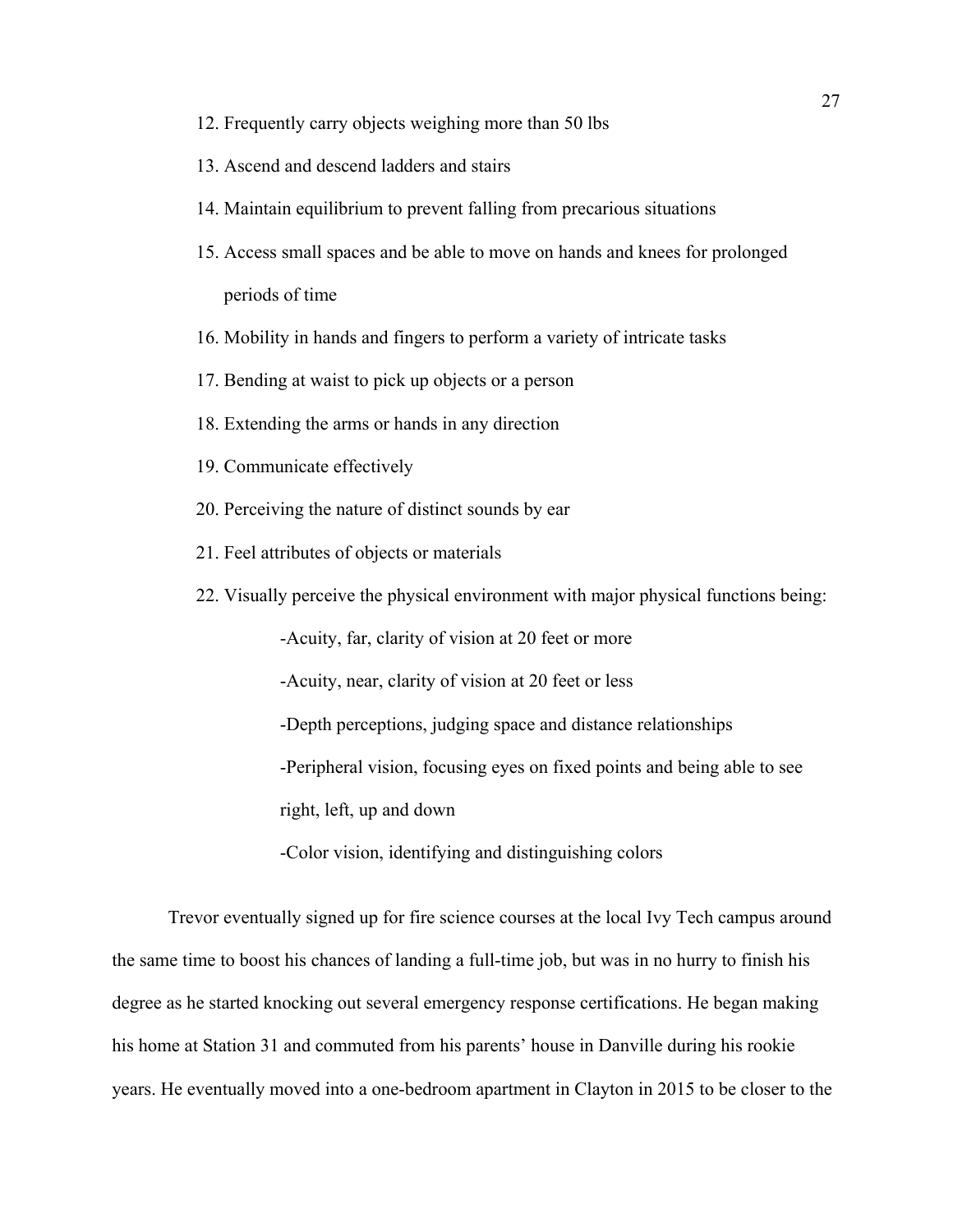station when he was promoted to lieutenant. With rent costing him right around \$500 per month, Trevor soon realized he could live on his own and put a little bit away to save up in case work was sporadic in the landscaping off-season.

\*\*\*

Twenty-four-year-old Trevor has freckles sprinkled on his nose and cheeks like a grownup Opie Taylor from the Andy Griffith Show. He is tall and thin with long, freckled arms. A farmer's tan from his full-time landscaping job during the week adorns the top of both his biceps. His black rubber steel-toed boots look clunky and awkward, but they match the black bulky fireproof bunker pants he has on. They are being held up with gray suspenders.

He takes a long drag from the Marlboro Special Blend cigarette he is holding between his lengthy index finger and thumb and exhales slowly. A steady stream of smoke lingers for several seconds before dissipating between the wooden beams that line the ceiling of Station 31. He watches the crew as they argue back and forth about what they will be doing for the rest of the afternoon at the station. His index finger forms a circle when he brings the cigarette up to his mouth, barely touching the light brown two-day stubble in the shape of a boomerang over his top lip. He pulls his hand back down to his pants and lets his cigarette hang halfway out of his mouth. His bright white teeth can be seen when he doubles over laughing, but are rarely visible unless he dissolves into laughter.

He is usually quiet.

Logan sees Trevor light up another cigarette from the other side of the station and runs over to rip the cigarette from Trevor's fingers.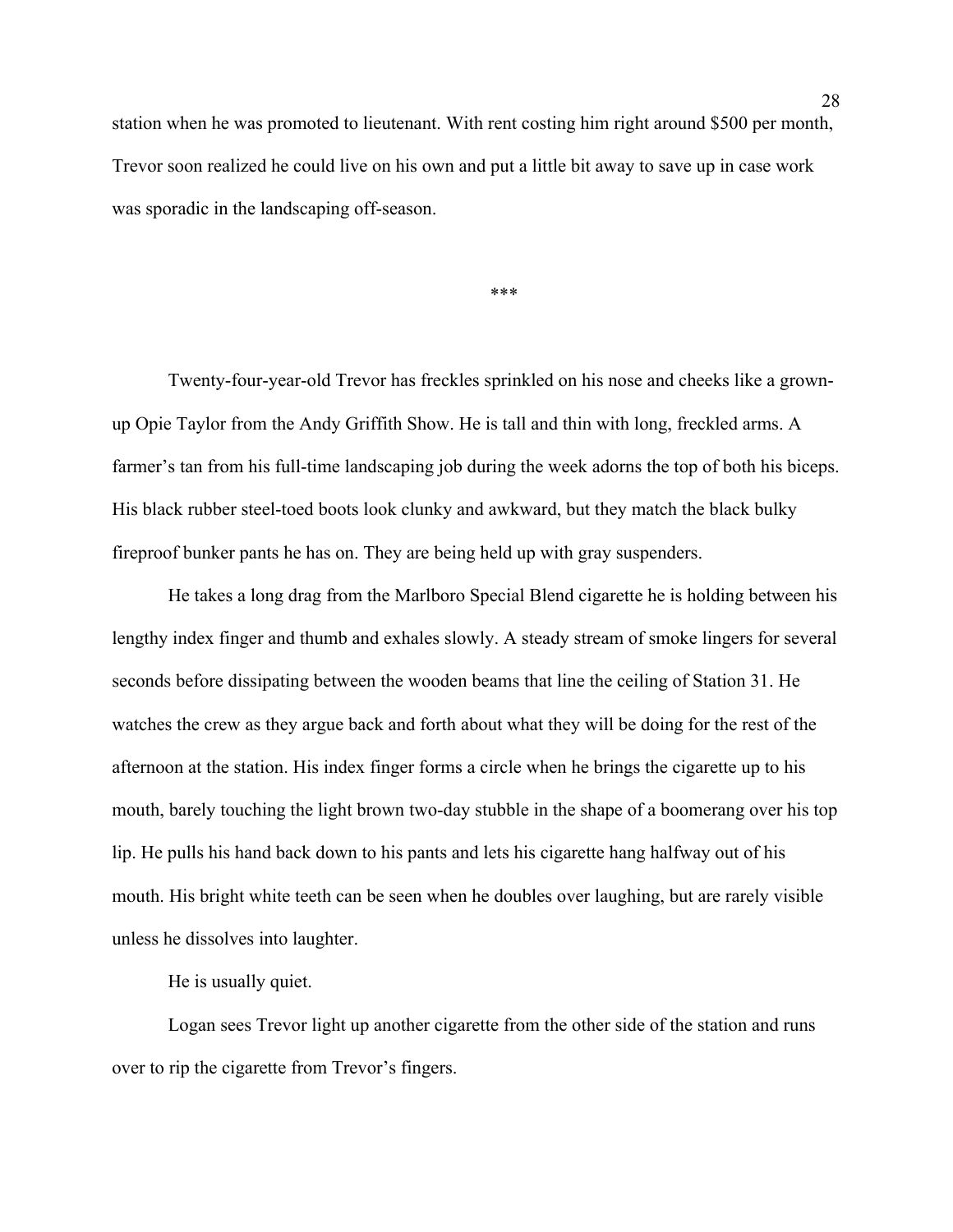"It hasn't been four hours yet," Logan warns Trevor. "I'll give them back when it's been four hours. You've been doing good lately."

After a ten-minute argument that turned physical halfway through, Logan gives up and surrenders the nearly empty pack to Trevor. He relights his cigarette and rolls his eyes as he listens to a rookie volunteer firefighter pipe up about not getting hired on at FDLT or any other paid departments in the region.

"The stack of rejection letters I have gotten is about this fucking tall and you don't see me bitching," Trevor snaps back at him, gesturing to a stack about eight inches high. He gives the rookie a sardonic smile and continues his short monologue. "You gotta show the initiative first. Shit, dude, you're at the bottom of the totem pole."

The rookie, Cole Zeunik, is nineteen and refers to Trevor as a "salty dog." Trevor calls Cole a "t-shirt wearer." They banter back and forth with inappropriate name calling until Trevor puts out his cigarette and asks the crew if they want to grab some lunch at a small bar and grill down the road from the station.

\*\*\*

Clayton is a small town. Home to about 600 people, this rural whistle stop is one of several small communities in Liberty Township. Nestled about thirty miles west of Indianapolis, the township distances itself from big city life. These communities, including Hazelwood and Cartersburg among others, are the types of places people talk about leaving but seldom do.

Clayton isn't desolate, but the antique store and library are rarely bustling with more than a handful of people at a time. One bank, a small food mart, the Clayton Cafe, the post office, and the fire station are the staple establishments occupying East Kentucky Street, the main one-lane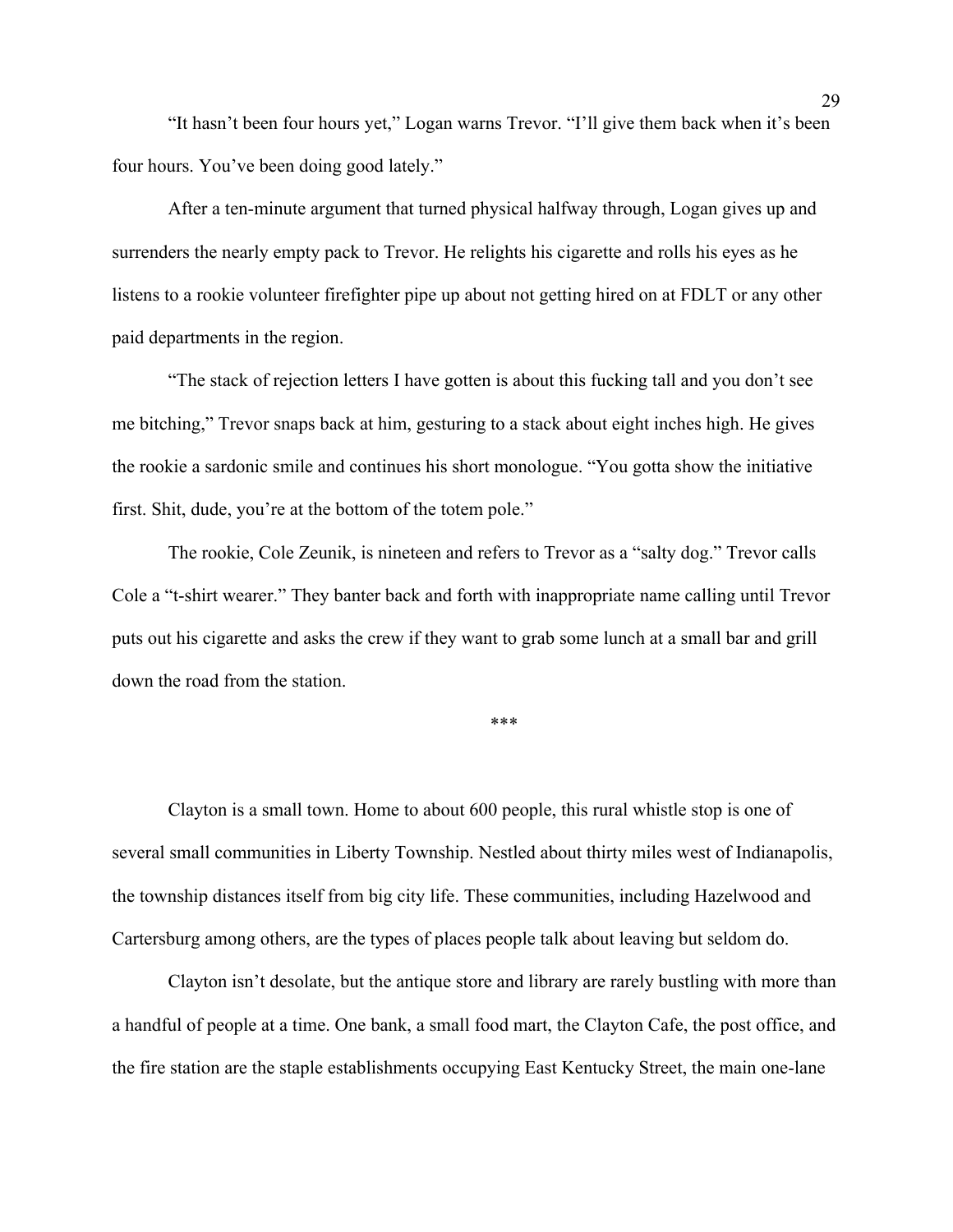road running through the center of town. Heading into Clayton from the north, State Road 39 turns briefly into Iowa Street. Just past the PNC Bank, Iowa Street approaches East Kentucky Street and continues for about four blocks until it returns back to State Road 39. Outsiders are advised not to blink as they pass through town or they might miss it.

Diagonally opposite from Clayton Cafe on East Kentucky Street, the firefighters at the Fire Department of Liberty Township often patronize the small restaurant. FDLT could be mistaken for an auto repair shop if there wasn't a sign distinguishing it from the other structures along the road. The large off-white building has three garage doors serving as the main entrances and exits of the building, which are usually open in nice weather to let the breeze in.

FDLT volunteers and visitors park in a gravel lot behind the building and enter through one of the large garage doors where they are greeted by a wooden picnic table in a sizable room with high ceilings. The sturdy beige picnic table is a staple at the firehouse. From smoking cigarettes to carving "Station 31" in block letters into the hardwood, the firefighters sit at the picnic table to pass the time. The table sits in the southeast corner of the building, while Engine 105, an ambulance, a support truck, and a grass fire truck comprise the firehouse contents. Behind the picnic table is a set of stairs that leads to the living quarters.

About the size of a two-bedroom apartment, the living quarters include a kitchen, one bedroom full of several twin-sized beds, and a living room full of brown leather recliners with threadbare headrests. South Park plays on the TV in the living room more often than any other show and the laughter of firefighters can be heard down the hallway. They are yelling a chant from one of the South Park episodes:

*Social Justice, 1-2-3!* Woo Woo!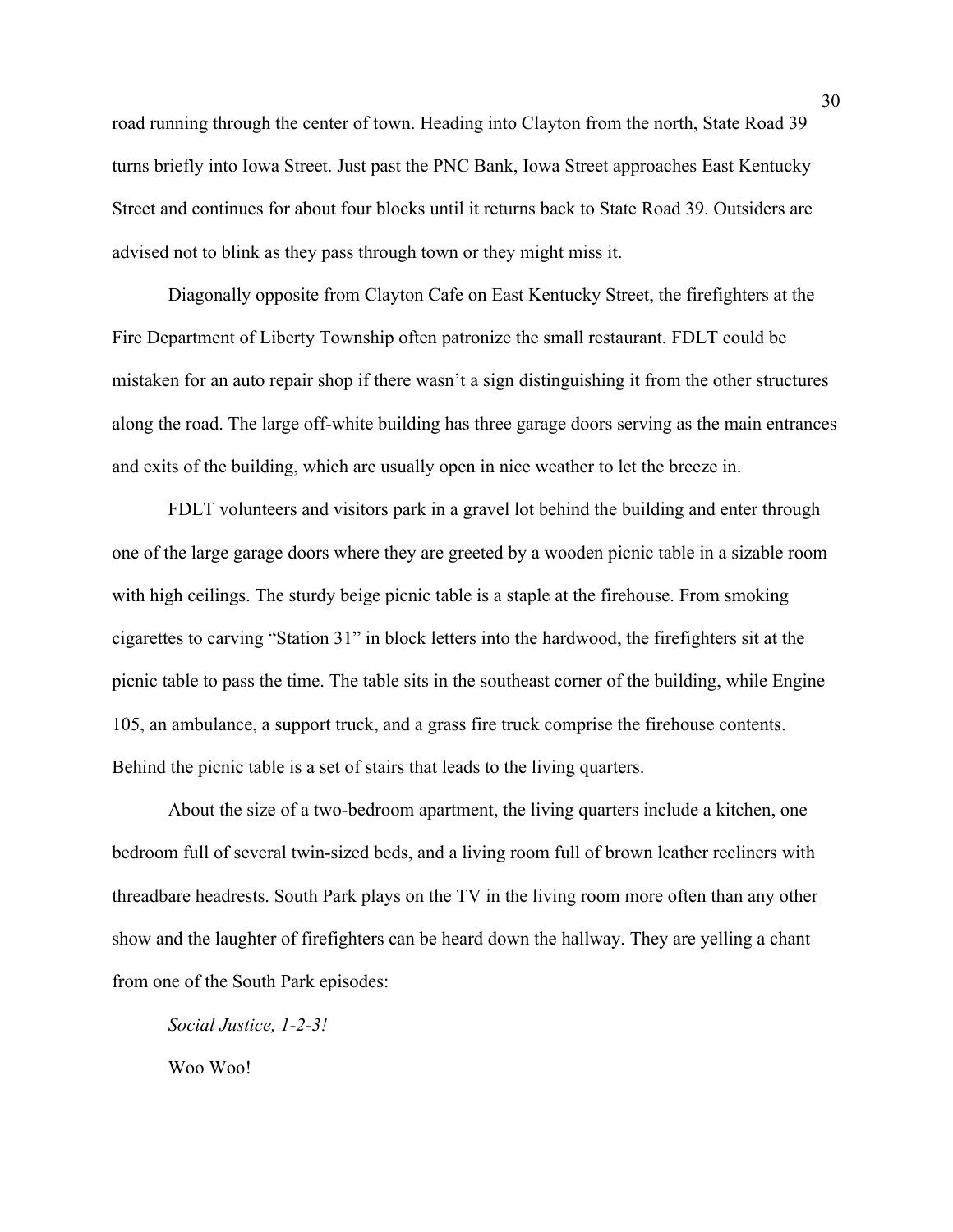*I wanna be PC!* Woo Woo! *It's just the way to be for me... And you!* Woo Woo! *Your hateful slurs are through!* Woo Woo! *I call woo woo on you!*  Woo Woo! *We'll fight until you're PC black and blue!* Woo Woo! *We are language police! Fighting bigotry! Hurtful words can suck our turds! 'Cause it's PC for me... And you!* Woo Woo!

The gear is kept in front of the middle garage door of the building and behind Engine 105. Organized into two rows on a large wire shelving unit and labeled by last name, the sets of gear weigh at least fifty pounds each. Rubber steel-toed boots sit inside the legs of trousers and occupy either the bottom shelf or the floor of the garage. Some of the red and black fire hats hanging on the top shelf look slightly used, while others are contorted, melted around the rim, and show signs of fire damage. Some of the jackets are black and some are tan, but they are all adorned with reflective stripes around the waist, wrists, chest, and bicep. Most are hung on hooks and have the owner's name patched across the top of the back, but others are resting on pairs of boots and remain nameless.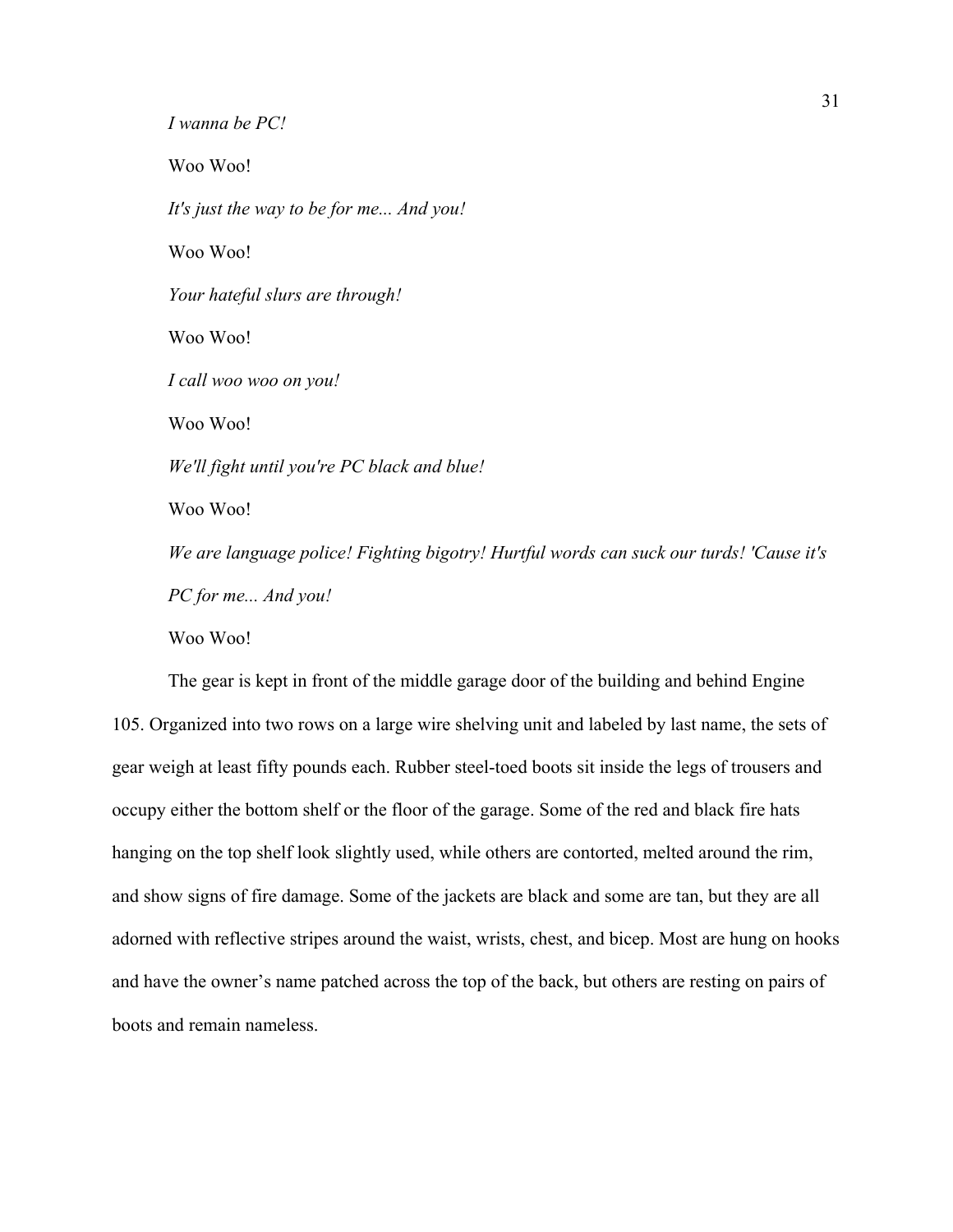The Fire Department of Liberty Township was formed in January 2000 by a cooperative effort of Cartersburg, Clayton, and Belleville Volunteer Fire Departments, and in 2007 Hazelwood Volunteer Fire Department joined that merger became part of FDLT. A servicelearning project outlines the history of the Hazelwood Volunteer Fire Department and was published by nonfiction writing students at Indiana Wesleyan University in 2003. From the formation of the department in 1953 to the last few years leading up to the department's merger with FDLT, the book outlines the process of forming and maintaining a rural volunteer fire department. Larry Bruner, previous chief of HVFD, writes a letter at the end of the book to his community that summarizes what he has learned in his small town volunteer firefighting experience:

I know that the community around Hazelwood will continue to grow more rapidly than it has in the last fifty years, and I hope the department at Hazelwood will always carry the volunteer spirit of helping others before self. Many people never realize the time and effort it takes to train an effective fire force, and the business meetings and administrative details required to operate a department such as ours. The documentation and records required by the state of Indiana to operate as successful a department as ours is greater than many people think. The fundraisers and grant writing required to equip an effective department such as Hazelwood is equal to that of a small business. Will tomorrow's firefighters have the spirit to make the ultimate sacrifice? To train and prepare for the worst situation, then execute those plans with no reservation towards self? It has been said that no greater love can a man have than to lay down his life for another. We constantly train to place safety first while reality tells us we could lose our lives at any moment. A true volunteer is someone who handles an emergency situation without reservation of his or her life while having concern only for others. We can only hope that tomorrow's firefighters will carry this high standard. Time never stands still; for as far as we have come, we have a much greater distance to travel. I hope and pray that tomorrow's firefighters of Hazelwood Fire Department will always carry the torch of our ancestors. Be the best at whatever they do - do it right, with honesty and integrity. Be a volunteer (Bruner, 2003).

\*\*\*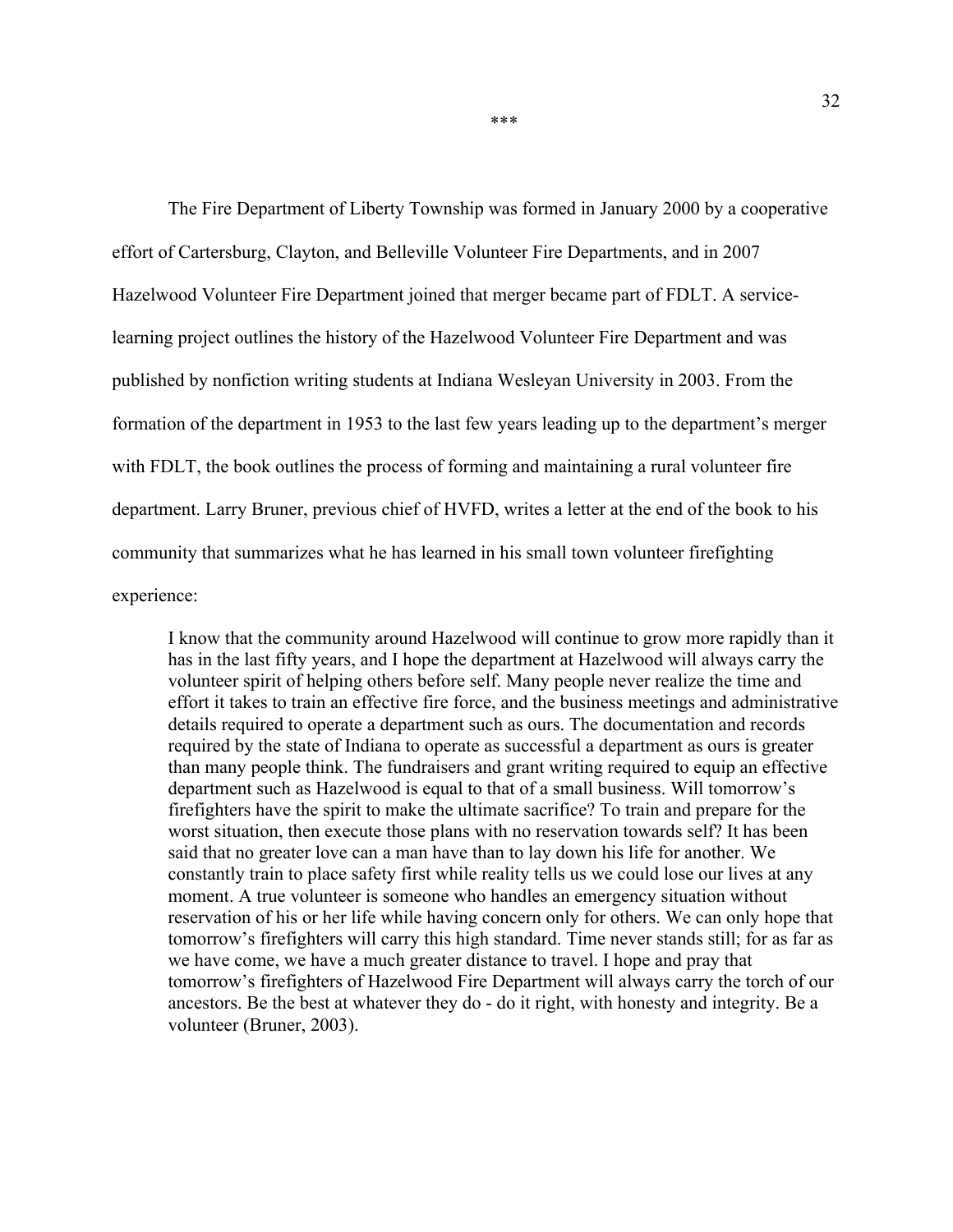### **August 2016**

Trevor never knows what the day will be like at the station when he gets up in the morning. Sometimes a bout of chaos makes the twelve-hour shifts fly by, like when seven or eight calls come in one after the other when the roads ice over in the winter.

There are some days the station doesn't receive any calls at all, which is when Trevor prefers to make the most of the free time he has with the rookies. "Come on, Cole," Trevor instructs while waving at the rookie. "Get on the truck. We are gonna go do something." Cole hesitates for a moment, but then quickly gets his gear on and hops in the passenger seat of Engine 105. "Where are we going?" he asks Trevor as they pull out of the garage of the station. "You will see," he says flatly.

 Trevor doesn't talk as they approach their destination that is seemingly in the middle of nowhere on a newly paved road. He gets out of the truck and walks over to a green fire hydrant sticking out among a large, unkempt field of grass and weeds. "Hook up the hose to the hydrant and then put it back on the truck," Trevor instructs Cole. Without question, Cole gets out of the truck and begins taking the hose off the truck to attach it to the hydrant. Trevor walks away and watches Cole complete the task from a short distance. "Practice makes perfect," Trevor mumbles while lighting a cigarette.

After about twenty minutes, Cole rolls up the hose and gets ready to put it back on the truck. Trevor casually chuckles as he watches Cole and asks, "Want to see what my favorite thing to do is?" After jogging back to the truck, Trevor hops on and situates himself behind the pump control panel. With the click of one button, a giant stream of water ejects from the deck gun resting on the top of the truck and bursts into the air like confetti. More than 2,000 gallons of water discharges from the deck gun per minute, and the water pressure can be lethal to anyone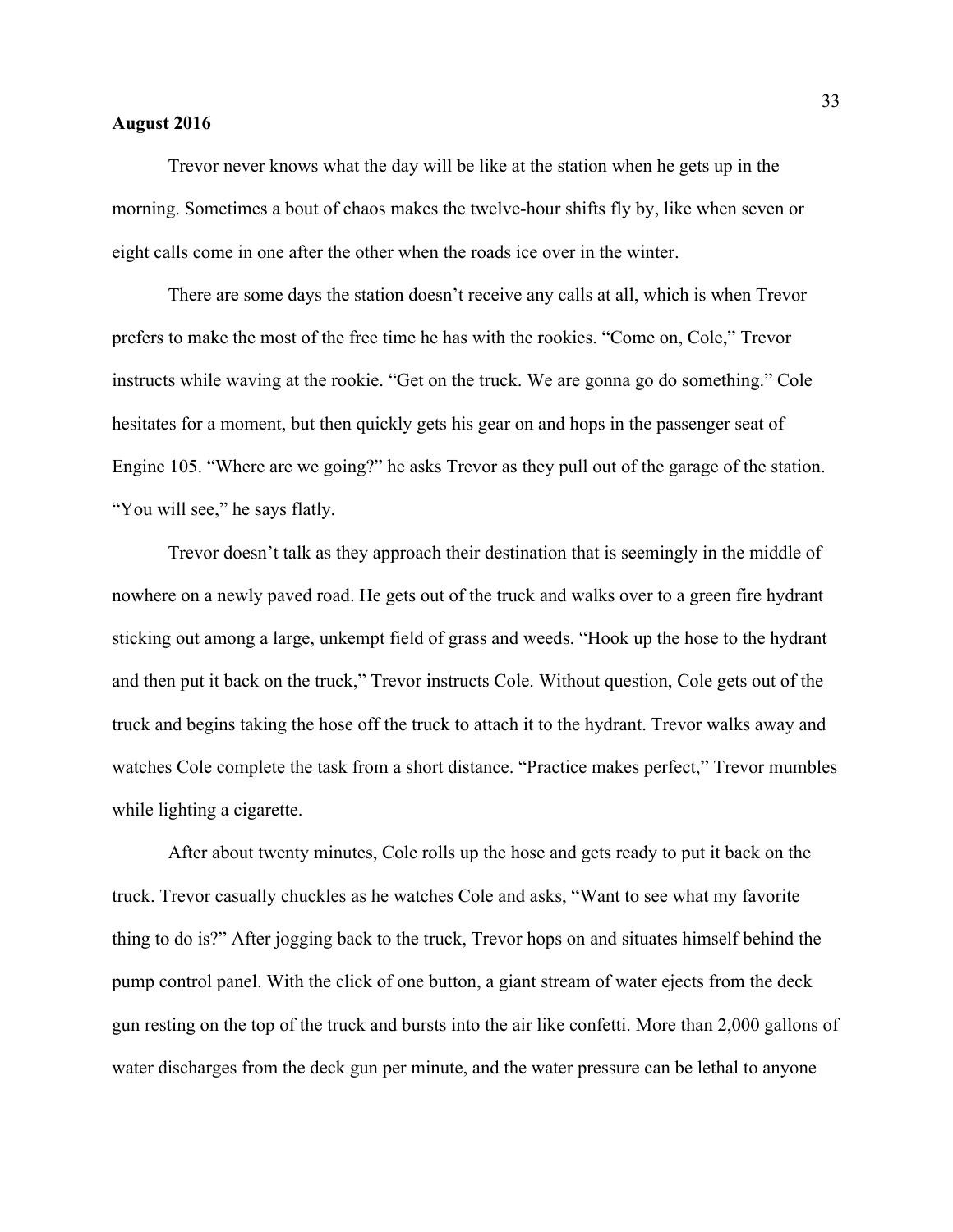standing in front of it. A cluster of rainbows shines through the misting water as Trevor and Cole get soaked in their gear under a blue, cloudless sky. Water from the deck gun descends to the ground near the curb of the black, slick road, and several arcs of color cascade through it as it rushes into a nearby drain. Trevor's smile can barely be seen through the dense mist and Cole's laughter is faintly heard from the other side of the truck. He is just about done putting the hose away when Trevor turns off the deck gun and tells Cole it's time to go back to the station.

#### \*\*\*

Trevor hesitates when he is asked to recall which runs have been the most traumatic since his start at FDLT. He avoids the details when he goes over them. His eyes turn away when he talks about the bad ones and he quickly tries to change the subject, or make a joke, and it's evident he doesn't like talking about them. He has seen things he can't erase from his memory. He has woken up in the middle of the night, soaking in sweat, hallucinating a partially decomposed man hanging from his ceiling. He has seen men with half of their faces blown off after committing suicide. He has seen a nineteen-year-old man whose skull was smashed between his windshield and the back of a box truck. The young man's father was alive and conscious when Trevor arrived to that particular scene, sitting next to the corpse of his son.

"I knew I had to get that man away from his son. After I knew he was alive and conscious, my gut told me to just get him away from his son's dead body," Trevor said. "You sort of get tunnel vision in those situations and do what you feel is the right thing to do."

After asking him for weeks to tell me about some of the worst calls he has responded to, he finally agrees.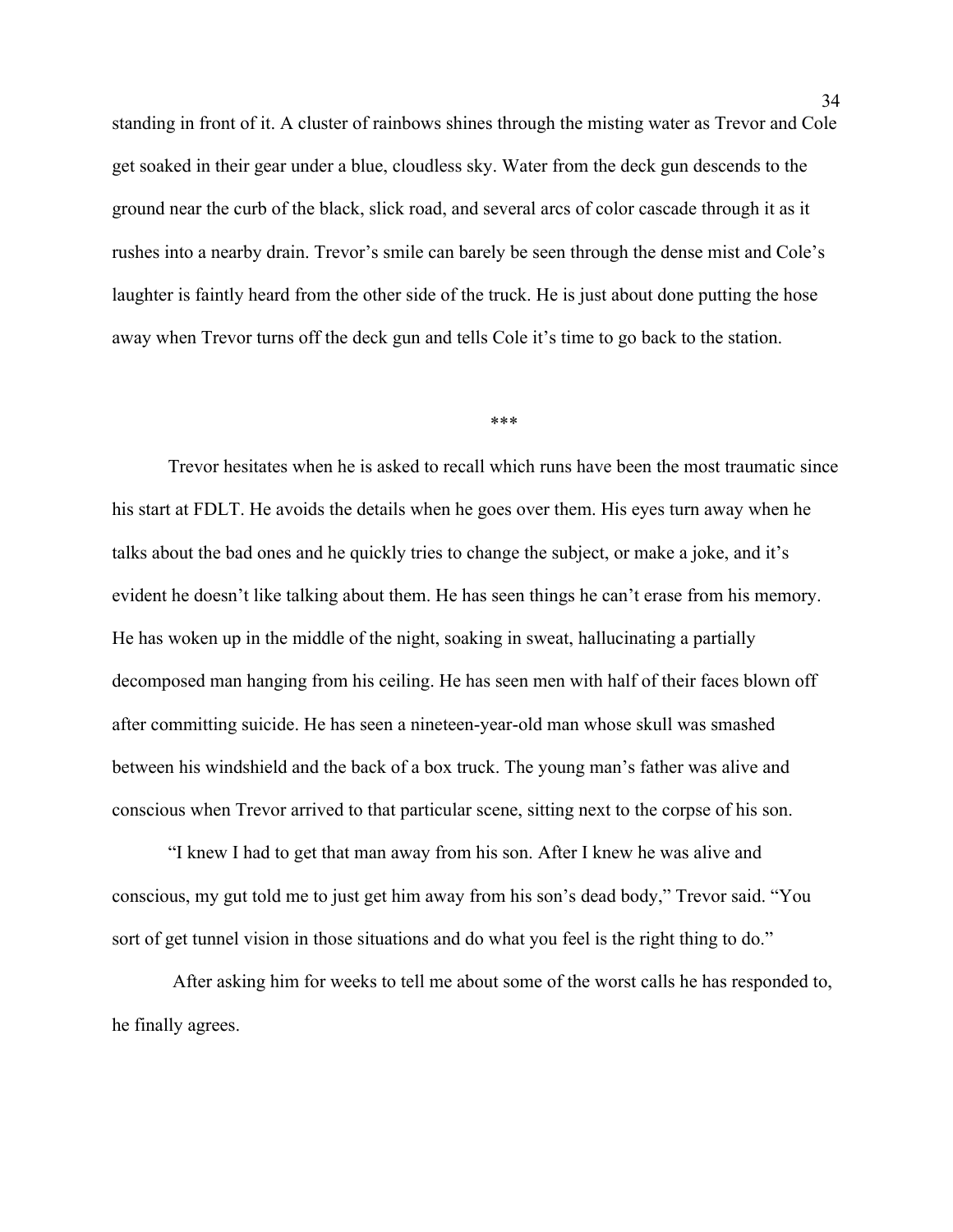"Okay, you want to talk about it?" he asks. "Here. I'll write them down. It won't take me long."

He takes out a clean sheet of lined memo paper and numbers each line, one through eight. He has the eight calls written down within two minutes and slides the lined paper to me. It reads:

- 1. 400 S. Tractor into water 1 fatality
- 2. I-70/SR 39 Car into pond Double fatality
- 3. I-70/Exit 59 Semi vs. truck 1 fatality
- 4. 600 S. Suicide 1 DOA (Dead on arrival)
- 5. SR 39 Suicide 1 DOA
- 6. Greencastle Road Double Fatality
- 7. Cartersburg Road Double Fatality
- 8. I-70/Exit 61 4 DOA

The first fatality on the list, tractor into water, is one of the most disturbing calls he has encountered since his time at FDLT. Called to an area of a farm that dropped off into a pond, Trevor remembers how prepared he felt to approach the victim of the accident after being a part of the department for four months at the time. According to the caller, it sounded as if the man mowing the property had fallen into a pond, causing his tractor to roll on top of him, ultimately crushing his body between the large farming equipment and the earth below. The tractor grew larger as Trevor and a few other volunteers walked closer to it on the farm. After a few moments, the tractor was in plain view, and Trevor's eyes met the man's body lying a few inches under the water.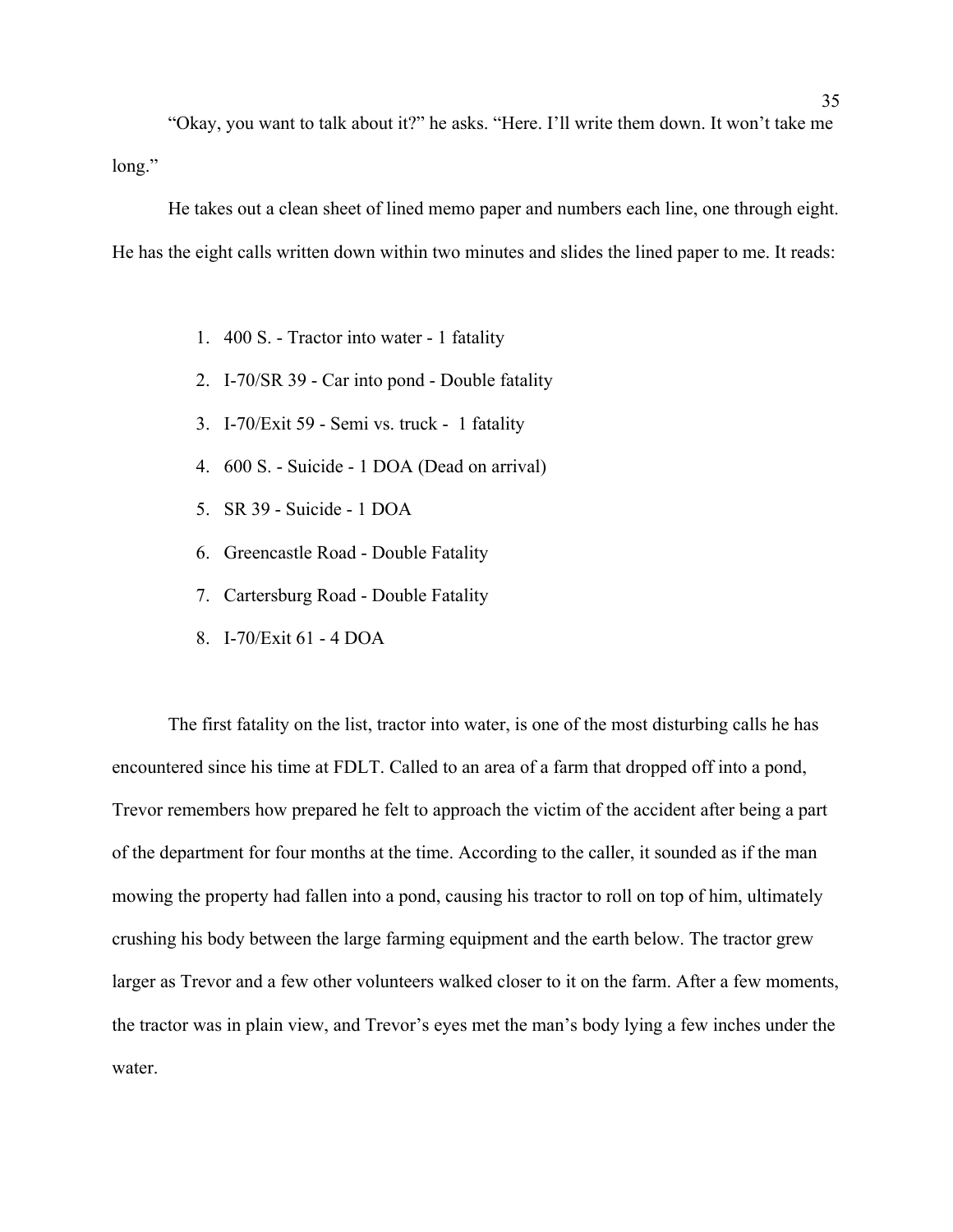"I couldn't tell you to this day what his face looked like, but I can tell you every other detail about that day because I think my mind just blocks it out," Trevor said about that particular run. "Most firefighters generally see their first death as a cardiac arrest, or some health-related issue. When you see a man's torso crushed like that, it's a different ball game."

The man was in his early fifties. As he rested two inches under the murky pond water's surface, his sunglasses were still covering his eyes when the crew arrived. A Ford symbol was patched in the middle of his baseball cap that was still attached to his head. To this day, Trevor said he can vividly see the deep rivets in the mud around the man's hands where it was obvious he tried to escape the weight of the heavy tractor.

"Seeing the mud was the worst part because I knew he had been lying there, just struggling to get out," he said.

#### **October 2016**

For an unusually warm mid-autumn day, temperatures peak into the upper seventies around noon on the Saturday before Halloween at Station 31. A breeze blows a few stray leaves through the open garage doors of the firehouse - a reminder that winter is right around the corner. The siren has only blared throughout the firehouse once this morning. A paramedic transferred an elderly woman to the hospital by ambulance for a diabetic problem. The firehouse alert system is not terribly loud, but the beeping sound resonates and will turn any smile into a solemn expression.

The siren goes off for the second time just past 3 p.m. Trevor, two firefighter veterans, and one rookie trainee jump up from the large wooden picnic table that sits in the southeast corner of the building. They hurry around the building like frazzled actors in a silent movie.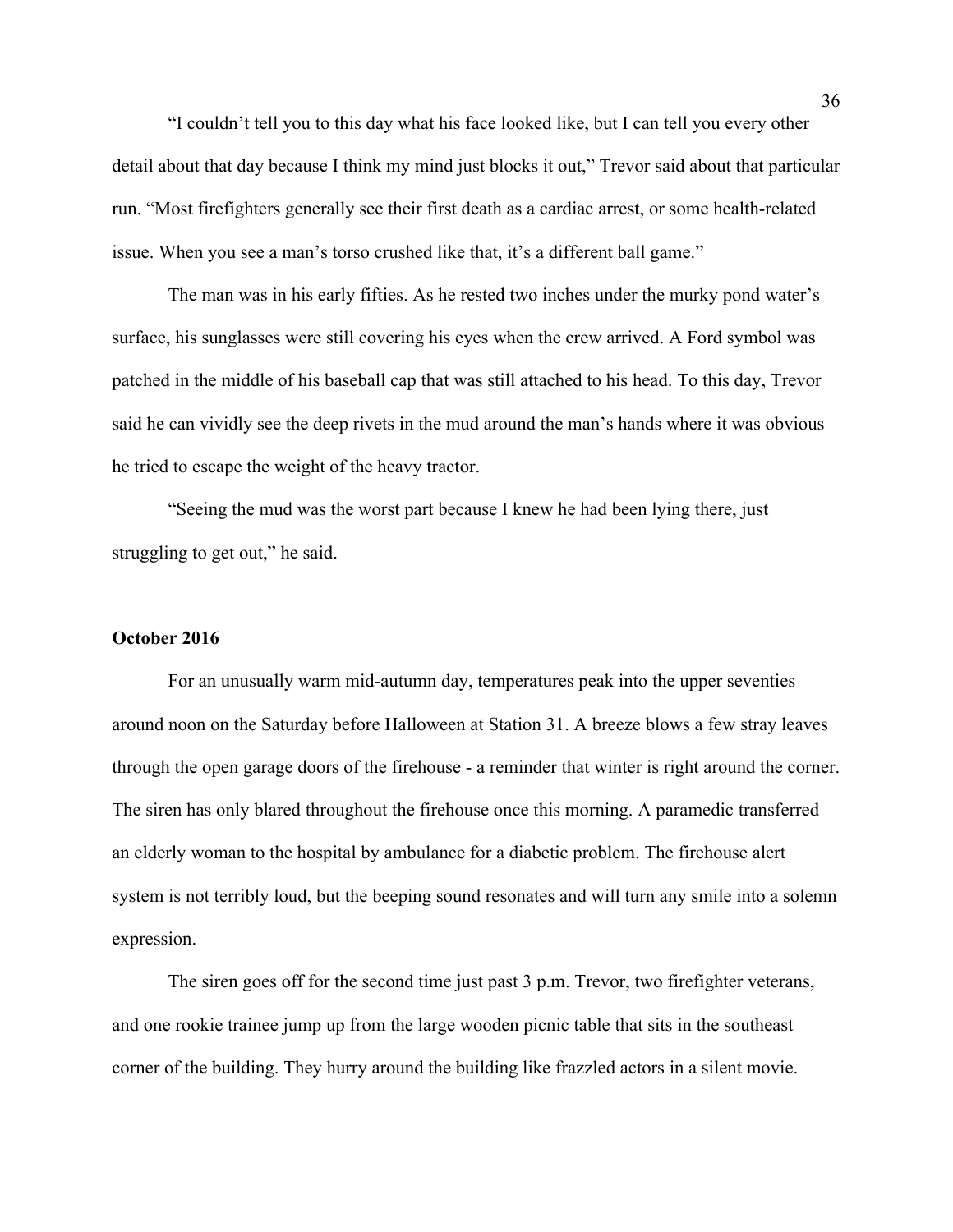Back and forth they scuttle from the rack of gear to the fire engine. As they climb aboard Engine 105, they hear over the radio that the fire is inside a structure a few miles away from the station. The building is already fully engulfed. They hear that about nine other departments in the area have been called to the scene by dispatch.

Nineteen-year-old rookie, Nolan Zeunik, loads his hat, jacket, boots, and bunker pants into the back of the truck. He will dress for the fire while three others board. He is the youngest volunteer at the department and started going on runs in the beginning of summer. Trevor tells him in a demanding tone to "stick with him" when they get to the scene.

Tom Horvath, a man in his late 30s who has been with the department for a few years, plops in the driver's seat and quickly asks if everyone is ready to go. Trevor gives Tom the first set of directions to get to the burning building as they pull out of the firehouse. Brian Baker, a twenty-year firefighter, sits in the back of the rig with Nolan.

Nolan wants to be sure all of his gear is on correctly. He is trying to remember what he has learned about firefighting in the classes he took over the summer. He checks his oxygen tank and shakes his head as if he can't believe it's finally happening. This will be his first fire, but the rest of the guys are too preoccupied to ask him if he is ready. Brian's face is composed. He has worked dozens of fires over the years and is ready to take on the next one. He stares out the window of the truck as it barrels down country roads approaching 90 miles per hour. With each turn they grip black handles lining the inside of the truck until their knuckles turn white.

Trevor sees the smoke when the truck is still a couple miles away from the fire. The corners of his mouth crinkle as they climb up his cheeks. His wide smile beams from his face and he turns his head to Brian and Nolan in the back. He lets out a nervous chuckle under his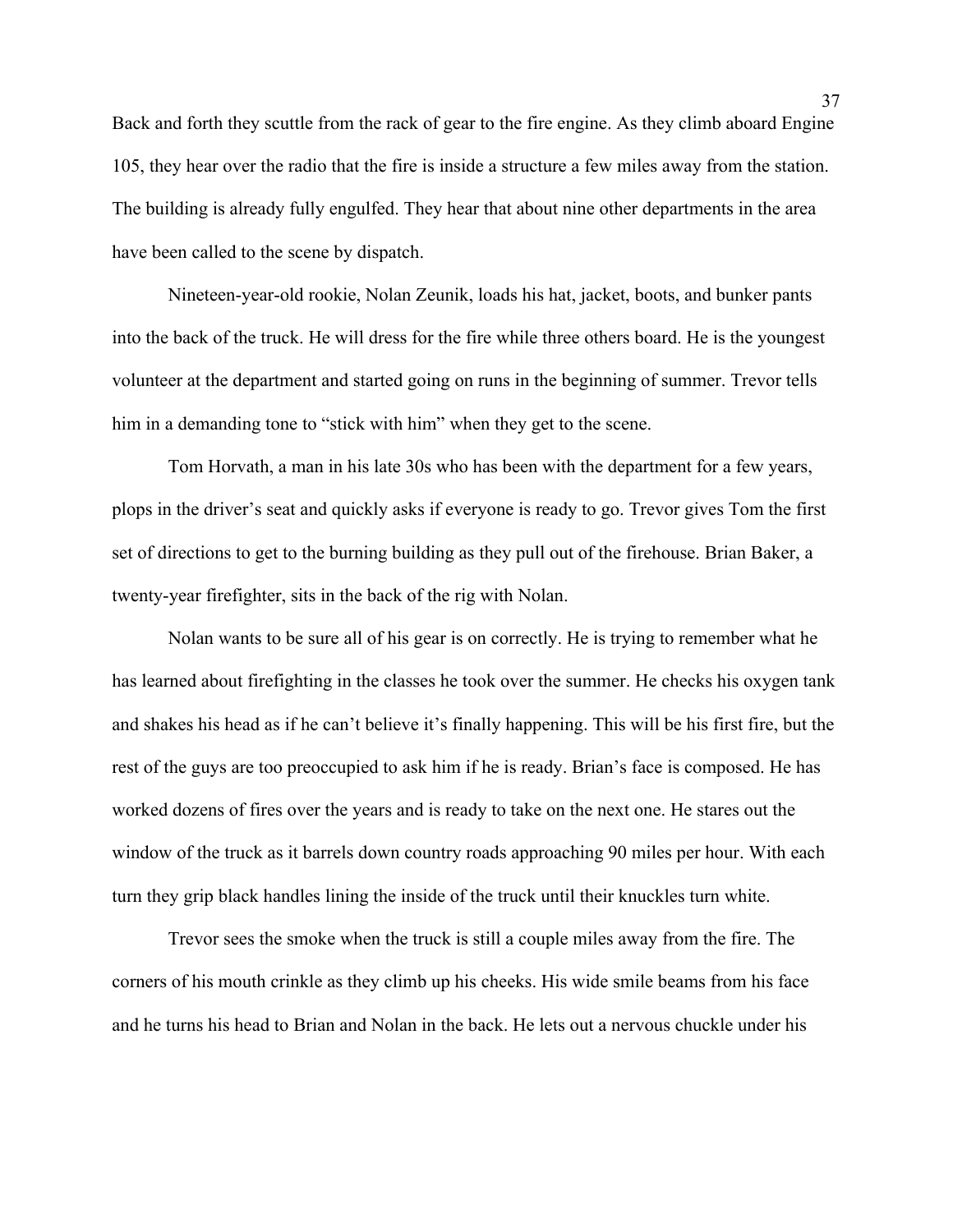breath and yanks on the chain above him. The truck roars to tell other cars on the road to get out of the way.

A couple of the guys yell "Holy shit!" in unison. The large dark object could be mistaken for a mountain in the distance, but they know what it is. A huge mushroom cloud of smoke rests on the flat, yellow and orange horizon. Nolan's eyes widen and stay locked on the smoke until a cluster of trees blocks it from his view.

Tom continues driving north and approaches the intersection where State Road 39 ends. An SUV is almost blocking the truck's entrance as it takes a ninety-degree turn. Barely fitting between a stop sign and the SUV, the truck gets past without damaging anything in its path. Trevor continues pulling on the chain above his left arm and the truck vibrates as it lets out an ear-splitting blare. Tom's eyes express relief as he straightens the truck out and continues driving east.

Within five minutes of leaving the firehouse the volunteers arrive to the scene. Tom maneuvers the engine around a dozen other vehicles and trucks to get as close to the fire as possible. As chief of operations, he is in charge of communicating with other departments on the scene about which trucks will be used for water. Trevor tells Nolan once more to follow him as they walk up to the one-story structure with red aluminum siding that looks similar to a small pole barn. Most people would describe it as a large garage.

Brian walks by himself toward the fire with a large black metal hook in one hand. He will use it to tear off the garage siding to get closer to the flames. Red and orange flames appear on the side of the garage closest to the owner's red brick house. Thick black smoke emerges from the flames. It seems to be never ending. Billowing smoke fills the air and eventually dissipates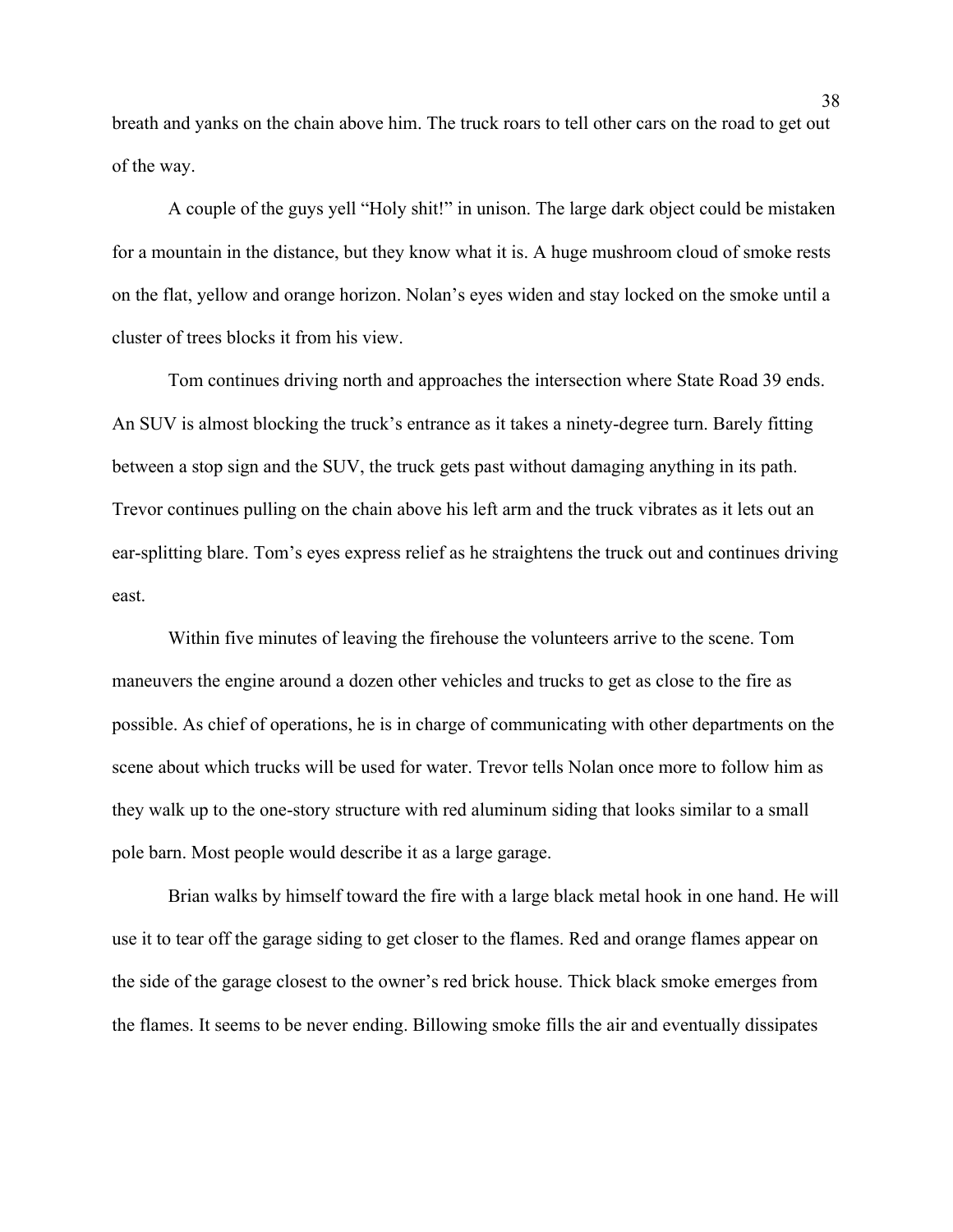hundreds of feet above into the blue sky. The air smells like a toxic mix of smoldering metals and chemicals.

Nearly a dozen fire trucks are lined up on the opposite side of the road. A handful of neighbors are huddled under a tree talking amongst themselves.

"Do you have any idea what happened?" a woman asks someone standing next to her. "I hope no one is hurt," she says before getting an answer.

Suddenly there is an explosion. It sounds like a wall has collapsed inside the garage.

A black pickup truck engulfed in flames sits in front of the garage. A couple firefighters are focused on putting out the flames near the engine compartment, but they need to conserve water for the garage because there isn't a fire hydrant in the area. One by one trucks unload their water into the drop tank resting on the ground that looks like a giant plastic baby pool and spans ten feet long by ten feet wide. The water is then transferred into Danville Fire Department's Engine 192 to be discharged into several hoses spraying all sides of the burning structure.

Nolan drags his feet as he walks away from the fire without Trevor after about forty minutes. He is using his large metal hook as a walking stick. He eventually fall to his knees in front of a tree. His oxygen tank is low. It beeps loudly to let him know he doesn't have much time to change it out for a fresh tank. After a few moments, he pulls off his face mask and takes some deep breaths. His hands grip his knees, and he closes his eyes. He just needs a minute, he says, and then he will go back in.

"I feel like I can't breathe," he says.

He chugs a couple bottles of water, one right after the other. He empties one over his head and down the back of his jacket. Trevor finally emerges from the fire and Tom hands him a few water bottles that are soon emptied. Sweat drips down his bright red face after collecting on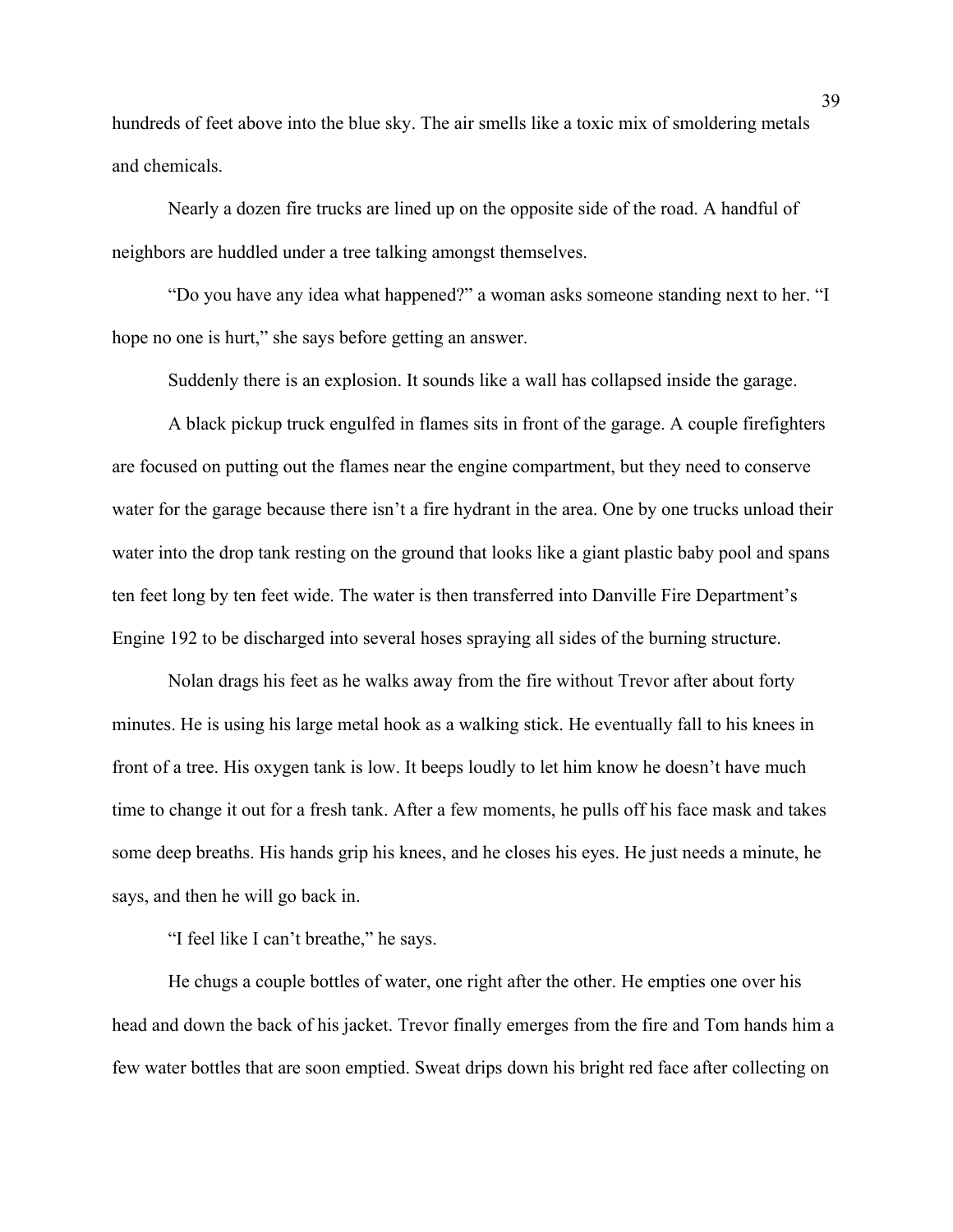the top of his head. Trevor and Nolan get their oxygen tanks refilled with Tom's help. Trevor is ready to go back in, but Nolan is still on his knees in front of the truck.

Trevor remembers what his first fire was like, but after five years of practice he is out of touch and doesn't feel sympathy for the rookie. The rest of the guys give Nolan a look that says, "Now you know what it's like." Before leaving the rookie behind and walking back into the fire, Trevor mutters under his breath, "You don't see the rest of us sitting on the truck."

Around 5 p.m. the fire is dying down and the smoke coming off the structure is becoming a lighter gray. Firefighters are starting to move into the inside of the structure to get to the root. An antique car inside the structure can be seen from the road, along with a few other tractors and farming equipment as firefighters continue tearing off the siding.

"Half-a-million dollars worth of refurbished antique tractors in mint condition," Brandon Richardson of the Plainfield Fire Department says.

"They were in perfect condition. There are probably about eight or nine of them inside, along with a couple cars." He shakes his head and inaudibly looks at the ground.

According to Richardson, the eighty-five-year-old owner of the tractors and cars was working on a fuel tank in the garage when it exploded. He was taken by ambulance to the hospital for some third-degree burns, but was in stable condition. Gas tanks were heard exploding one by one inside the tractors and cars inside the garage as nearly thirty firefighters tried to put it out. Some family members, including a few children and several seniors, are sitting on the front porch of the adjacent house. They are shaking their heads. Every now and then someone puts their hand over their mouth in disbelief. Some are trying to comfort one another.

After working the fire for about thirty more minutes, the FDLT crew walks back toward the truck. The fire is pretty much out and they have been released by the other departments. They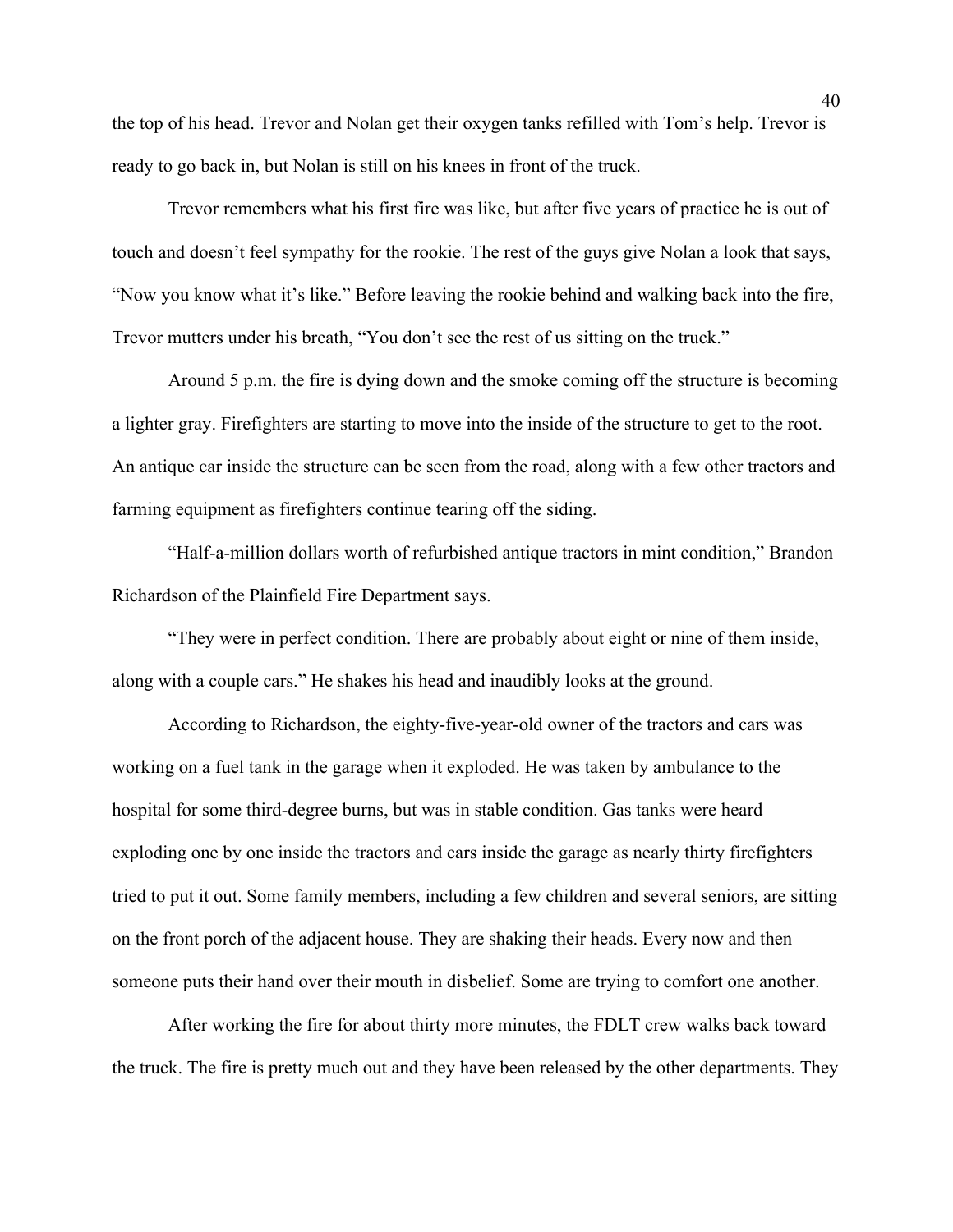board the fire engine after picking up about twenty empty water bottles surrounding the truck. Nolan looks exhausted as the truck drifts down country roads headed toward the station. The breeze from the open window blows through his sweat soaked hair and he stares out the window. Trevor, Tom, and Brian make a few jokes back and forth, but are mostly silent during the tenminute drive. They don't seem to want to talk about the fire right now. They want to talk about the food from Taco Bell that Brian's girlfriend left them at the station.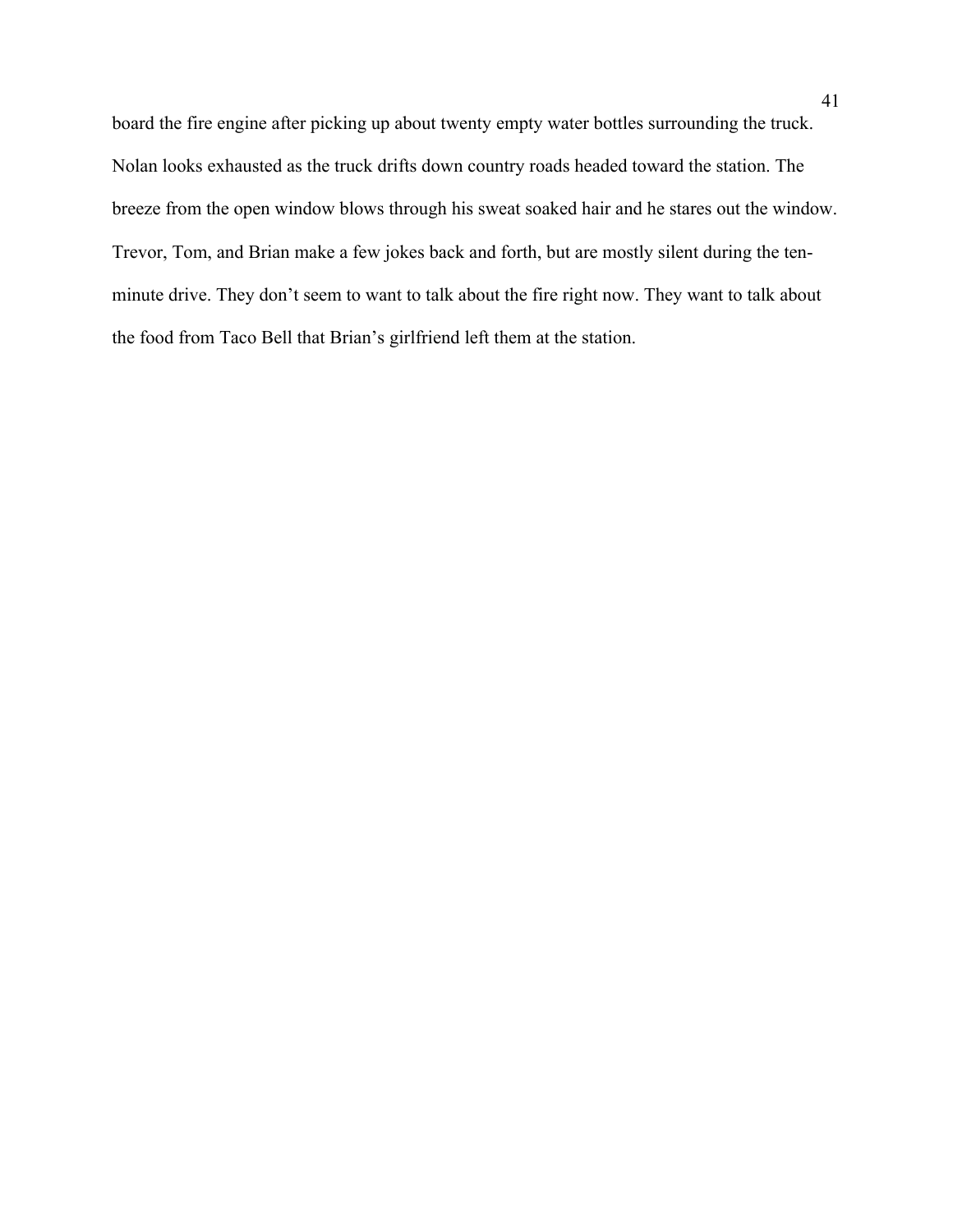#### **Chapter 2: Breaking Point**

## **October 2016**

Trevor holds a pen in his right hand and rests his freckled left arm on the large wooden desk sitting in front of him. He is distanced from the other volunteers in a small office in the back of Station 31 of the Fire Department of Liberty Township (FDLT) in Clayton, Indiana. He stares down at three applications he partially finished earlier this week for full-time firefighting positions at departments in Hendricks County. He studies the questions on one application carefully, though each packet of stapled papers varies with few minute details. An e-mail with the subject line, "Thank you for submitting an application to the Carmel Fire Department," sits unopened in his inbox. A few more "thank you" e-mail messages from other departments in the region are listed below the unopened one.

Some of the departments he applies for want to know why he wants to fight fires. Some simply ask for the details of his training and experience. With nearly five years of fire and EMS experience under his belt, his resume doesn't vastly differ from other firefighters just starting out. He is trained in hazardous materials and has several certifications including search and rescue awareness, active shooter response, and technical awareness.

Compared to the other officers and chiefs above him at FDLT, Trevor says he is "not even close" to obtaining the number of certifications they have received. In the beginning of the summer he started teaching a Firefighter I & II course that local volunteers take from surrounding departments to get the most basic mandatory training for the job. Trevor took the test five times before he received a passing score a few years back. Jeremy Schultz, a twentythree-year-old volunteer at FDLT who passed the exam when the course came to an end in midfall, said the book work was significantly more difficult than physical aspects of the training.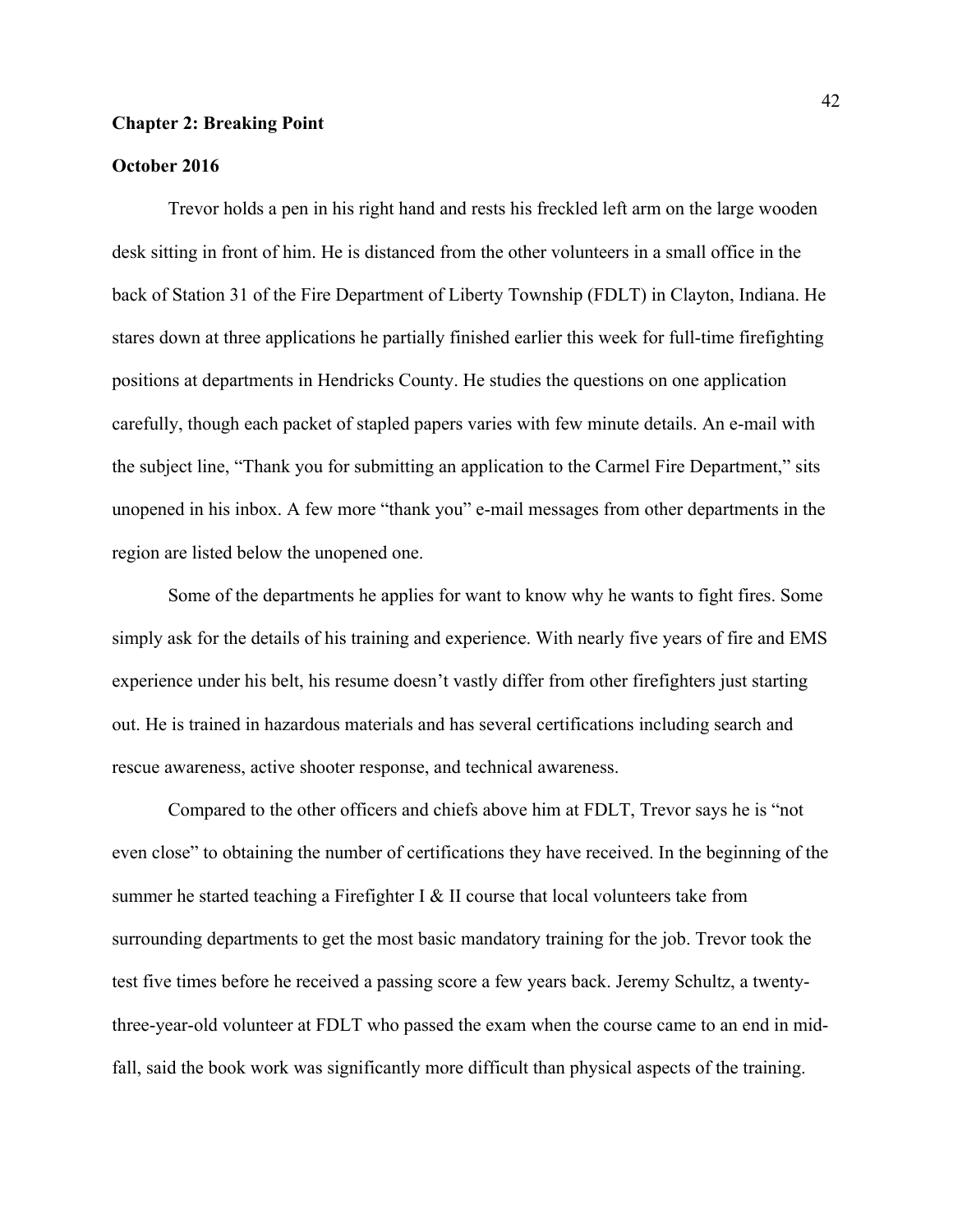"I'm not that smart, but I've got drive," Trevor asserts while flipping through the pages of the application stuck between his hand and the desk. He answers each question on the application with precise penmanship, creating a perfect space between each letter and word and leaving no room for mistakes. The black ink words pop off the paper like an invitation for anyone who walks by to read them.

An application for the Danville Fire Department, a small municipality department located about ten miles north of Clayton, is halfway finished as he reaches the section outlining his references. Trevor says the application is close to the fiftieth one he has filled out and turned in since he turned twenty-one and became eligible for career firefighting positions.

A stack of rejection letters from various departments around the state sits on an end table at his one-bedroom apartment about four blocks from the station. He says he isn't worried about the rejection he has become familiar with, but he continues to apply and wait. And apply and wait. He often waits for up to a year to hear from some departments. A few interviews every now and then keeps him on his toes and his only dark gray suit stays hanging in his closet, free of dust and wrinkles.

After applying to dozens of departments and being rejected each time, Trevor has learned a few things from the hiring process, as well as his time as a lieutenant for FDLT.

"You can't let your ego get the best of you," he explains. "It isn't always about your rank or how experienced you are. It's often about how you treat the people below you."

According to Trevor, you can tell who the good officers are by how they treat the members of their team.

"Good officers won't say a single word until everything has calmed down. A shitty officer will be screaming orders at everyone and micromanaging the whole ordeal."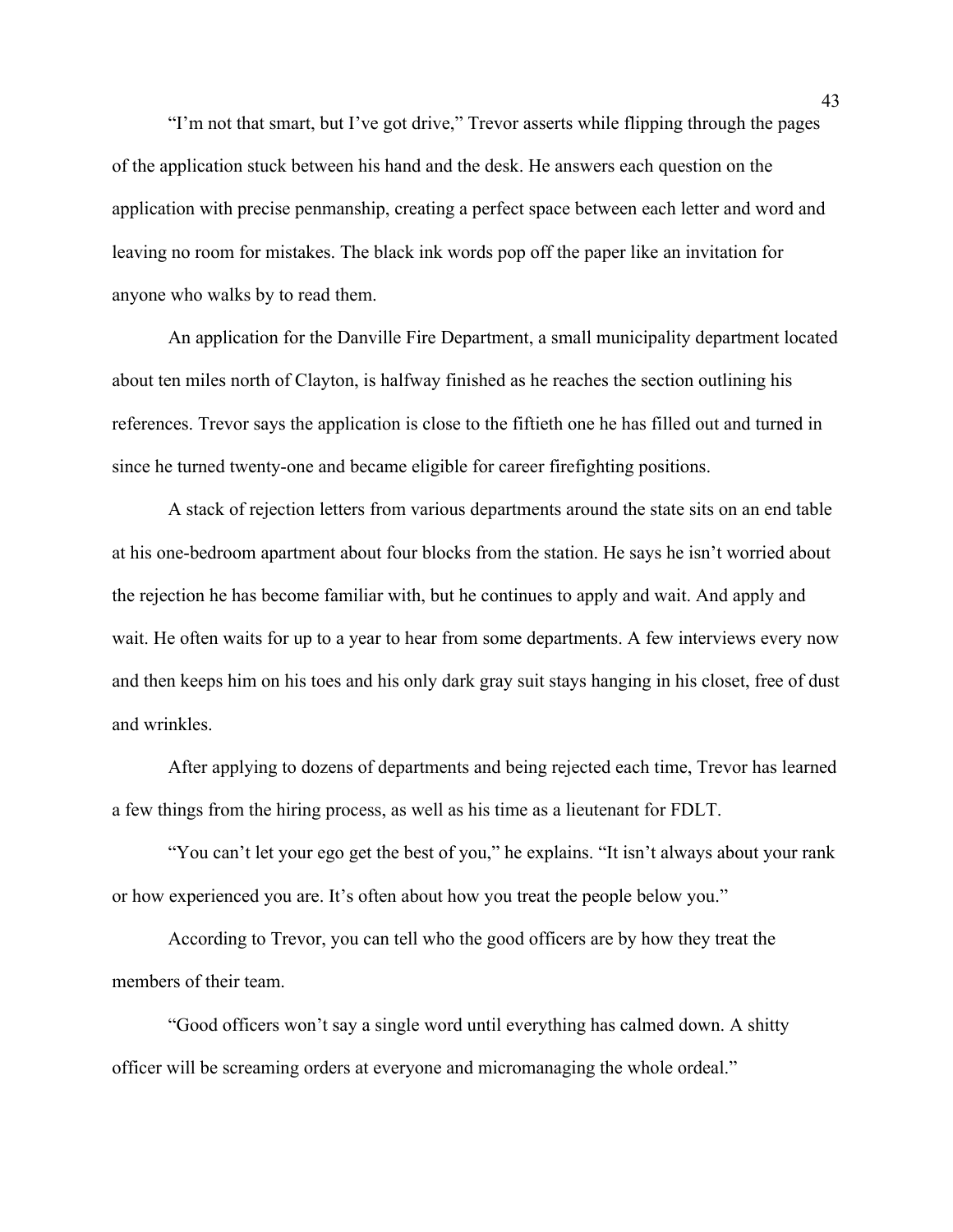As he finishes up the last section of the application, he sighs like a kid who just finished doing his chores. He shoves the pile of applications over to the side of the desk and revisits them a few more times throughout the day. He asks a few other volunteer firefighters at the station if they would be willing to write him a recommendation letter, but this time it isn't for a firefighting position. He is applying to the sixteen-month long St. Vincent Health EMS  $\&$ Paramedic Program in Indianapolis. Becoming a paramedic, Trevor says, will significantly increase his chances of getting hired to a department because most rookies spend their first few years working medical calls on an ambulance.

"I told myself I would keep going until I catch a break, but it seems like the only thing that will land me a job is busting my ass and putting in time," he says as he props his boots on the desk in front of him and crosses his arms.

"If I become a paramedic, I will be sealing my fate for the next six to eight years on the back of an ambulance, but maybe that's the only way it will happen. Maybe that's the only way I will get to be on the firetruck."

If he is accepted and decides to pursue it, the sixteen-month long training program will limit his time at the fire station, as well as the prospect of continuing to saturate fire departments around the state with applications.

Trevor's friend Logan, a twenty-two-year-old volunteer firefighter at FDLT, is waiting to hear about a job he applied for at the Zionsville Fire Department where his father is ranked third in command as deputy chief. Trevor also applied to one of the fifteen firefighting positions Zionsville is looking to fill as they expand their staffing among all three stations. They say they both have a chance, but aren't holding their breath. Logan could try to put in a good word for Trevor through his father, but he says it wouldn't make much of a difference. If they can make it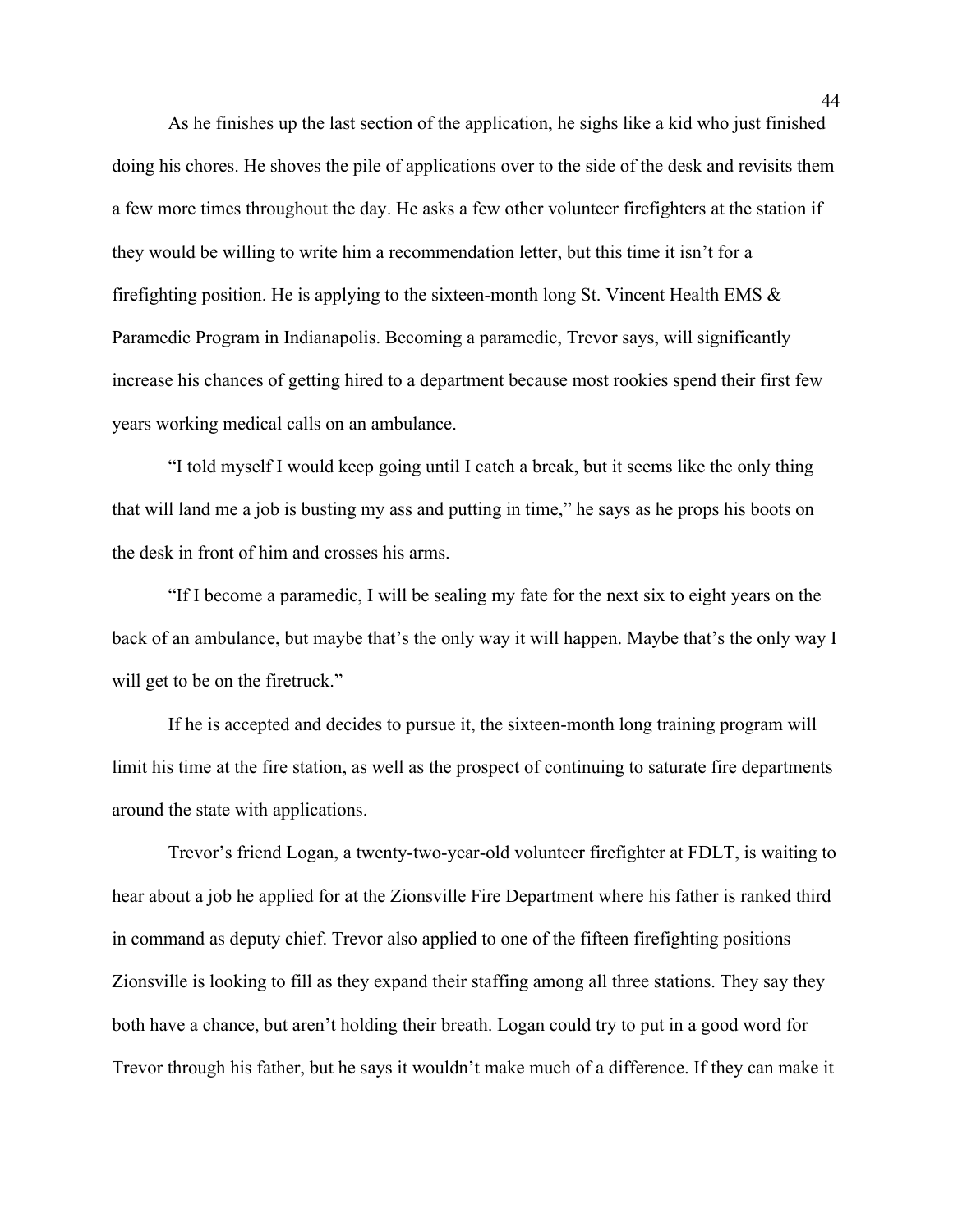through the top fifteen of forty-five applicants in the interviewing process, they will get the job and sign a contract for the next three years of service.

If Trevor could choose to be hired anywhere, he would be working with the Wayne Township Fire Department (WTFD) in Indianapolis. Protecting more than 36 square miles on the west central side of Indianapolis, WTFD responded to more than 13,000 EMS incidents in 2016.

"I just want to fight fires," Trevor says while browsing on the department's website. "Those guys come back from a run, sleep for five minutes, and then they are back at it. It's damn near exhausting, but it's one of the most active departments in Indianapolis."

\*\*\*

To work for IFD would be a dream according to Trevor, but the hiring process is rigorous and demanding. Approximately 2,000 potential IFD recruits show up to the written test each hiring process, which occurs every one to two years. While Trevor has five years of experience with fighting fires and EMS incidents, IFD does not require its applicants to have any prior experience. It only requires its applicants to be at least 21 years old to apply and not reach age 36 by the date of appointment. Applicants must have a high School diploma or GED, a valid driver's license, no felony convictions that have not been expunged by a court, and they must be a United States citizen or be able to legally work in the United States. Ultimately, they also must be willing to relocate or reside in Marion County or an adjacent county. New in 2017, if an applicant has completed twenty years of military service with honorable discharge and will not exceed forty years and six months of age at the time of appointment to IFD, he or she is eligible to apply for a position as a firefighter.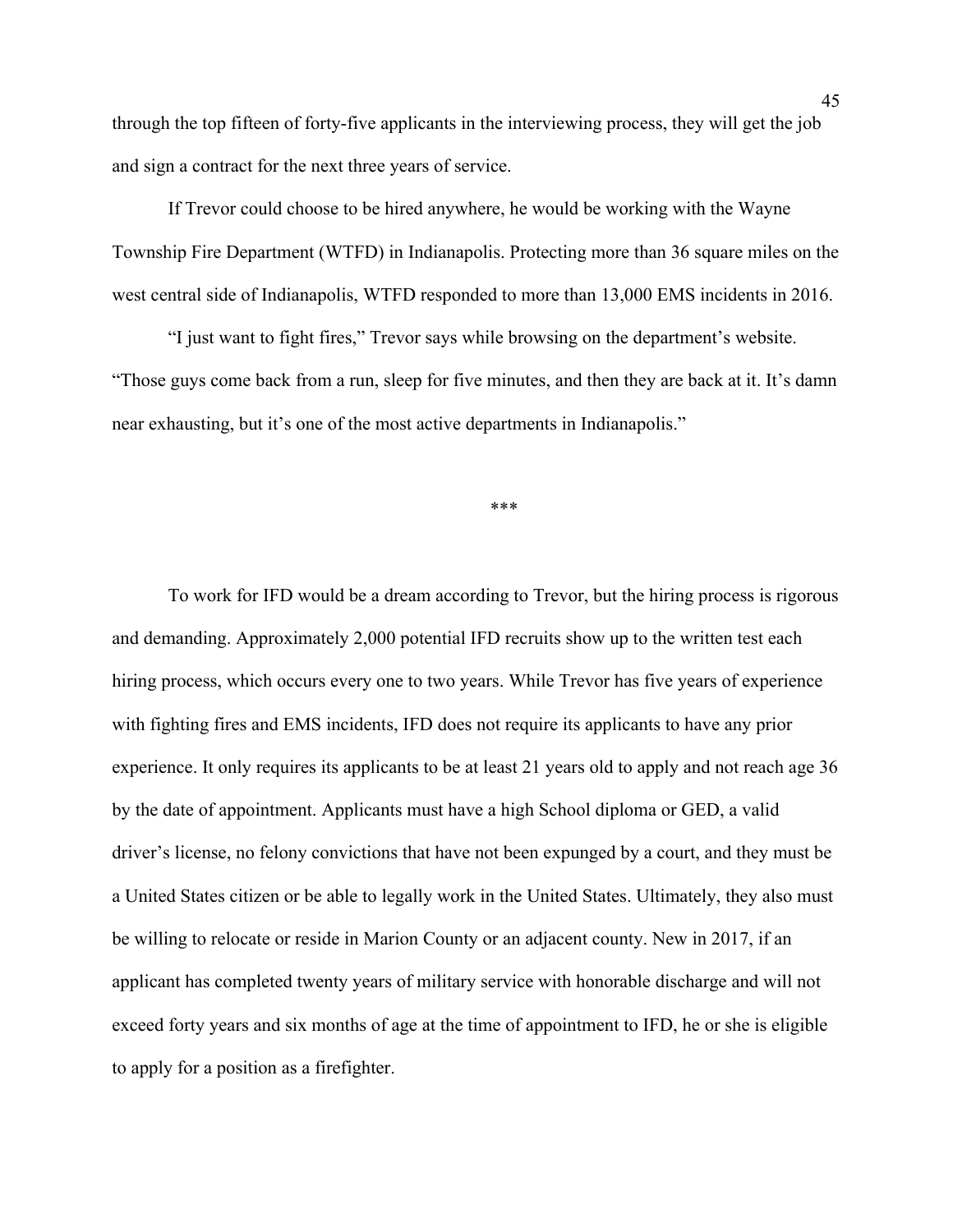The written test, which is typically given on a weekend, takes four to five hours to complete and covers areas such as basic math, reading comprehension, memorization, and problem solving. An oral interview is also given and takes approximately 20 minutes to complete. Applicants sit before a board of three people who ask them questions and grade the given responses. The physical part of the hiring process involves a CPAT (Candidates Physical Ability Test). The CPAT exam is known for being strenuous. It is a timed physical test that is either pass or fail, and applicants are advised to attend at least one of the two open practice sessions held. If the candidates pass the CPAT, they are required to go on to the next phase of the hiring process which involves an aerial ladder climb. If a candidate is successful in those phases of the hiring process, he or she might be given a conditional offer of employment, which does not commit to any time frame. Medical and psychological exams are also phases in the hiring process and are not limited to a psychological exam, hearing, vision, treadmill, blood, and urine samples.

Trevor has never completed an application to IFD, but he has considered doing it several times, if for nothing else but experience. The average age of firefighters who are hired at IFD is twenty-nine.

### **November 2016**

Trevor opens the door to his small one-bedroom apartment on the second floor of the two-story building and immediately apologizes for the mess. Two pieces of furniture occupy the first room of the living space; one small desk and one small recliner sit two feet apart from one another near the doorway to the kitchenette. A collection of diversely colored lighters is grouped on the small desk in the corner, stacked like a pile of candy to pick from.

46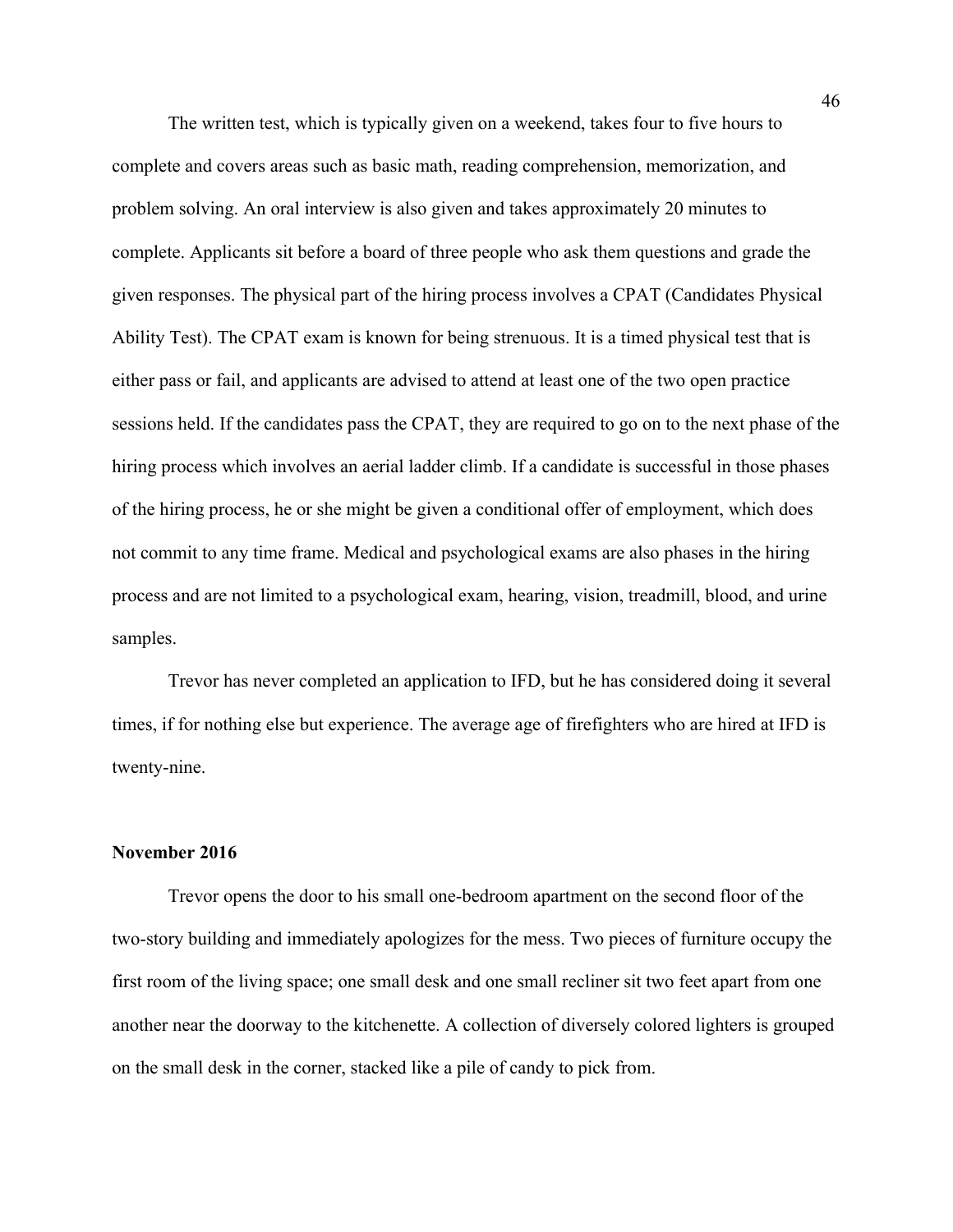Clothes are scattered around the floor of his bedroom, leaving only a few spots where the worn, tan carpet can be seen. His laundry basket is full to the brim, and shirt sleeves are creeping over the edge of the plastic onto the floor. The closet is slightly organized, starting on the left with neon green shirts for his landscaping job and ending on the right with various FDLT clothing including t-shirts, hoodies, and sweatpants. The middle of the closet is mostly comprised of button down flannel shirts. Clothes are also scattered on the linoleum floor of the tiny bathroom that attaches to the bedroom. Spots of toothpaste and loose hairs sprinkle the sink and the cabinet is in total disarray. He says his refrigerator is more often barren than not. Today, two slices of yellow processed cheese and a Lunchable occupy the middle shelf.

 "Now do you see why I don't bring anyone here?" Trevor jokingly asks. He sleeps at his apartment when he isn't sleeping at the firehouse, which is most nights out of the week. Between working at the firehouse forty hours each week, teaching the Firefighter I & II course, and picking up as many shifts as he can at his landscaping and irrigation jobs to save up rent money for the off season, Trevor doesn't have time to keep up with house chores. A broom stands in the corner of the kitchen next to the refrigerator, but cobwebs attaching the bristles to the floor indicate how often it's used. He says "he frankly doesn't give a damn what the inside of his apartment looks like" because he has let just a handful of people inside since he signed the lease a couple years ago.

"I've never seen the inside of his apartment and I don't really know anyone here who has," Jeremy Schultz, one of the young FDLT volunteers, remarked at the firehouse. "I heard that!" Trevor yelled from behind the engine.

A recliner sitting next to the kitchen's entryway is accompanied by a halfway full ashtray on an end table. Sometimes Trevor kicks his shoes across the room before plummeting into the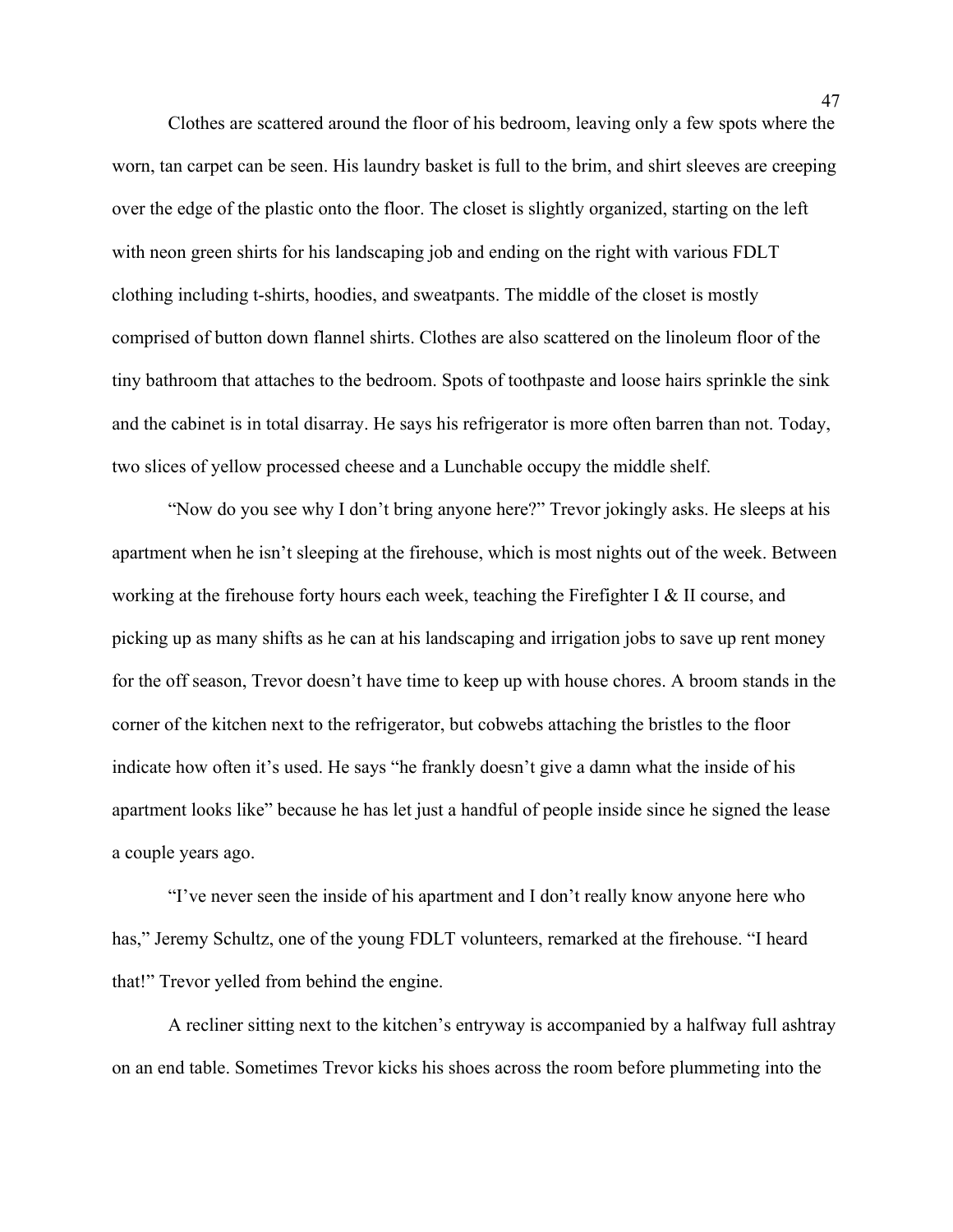big cushy chair and lighting up a cigarette to wind down. Other times he stumbles into the shower first to wash off the funk of the long day.

After taking a quick shower, he throws on an oversized blue flannel shirt and jeans. He quickly heads out the door to meet up with Logan and a couple other FDLT volunteers at a small bar in Danville to celebrate the ending of another workweek. Logan, on the other hand, is celebrating his new position at the Zionsville Fire Department. He signed a contract for three years and starts working at the end of December, but insists he will try to spend some of his days off working at Station 31. Trevor has not heard about the status of his application in Zionsville, but is hoping to hear back before the beginning of the new year. Trevor's interview with Zionsville is at the end of December and in the coming months he will be making a decision about paramedic school.

"He's going to be making a hell of a lot more working there than I am making working here," Trevor says about Logan landing the full-time gig.

He promised himself he isn't giving up until he is thirty-seven years old. After that, he says, the chances of being hired to a paid department will diminish significantly.

"My method is saturation," he said. "I just have to put in as many applications as I can and hope for the best."

Logan has a bucket of cold beers waiting for Trevor at the bar and hands him one as they approach each other. They clink their bottles together and take a big swig. They split a couple more buckets between them and a few other guys before playing one game of cutthroat on the pool table. After a couple hours, they head home and set their alarms for another shift at FDLT in the morning.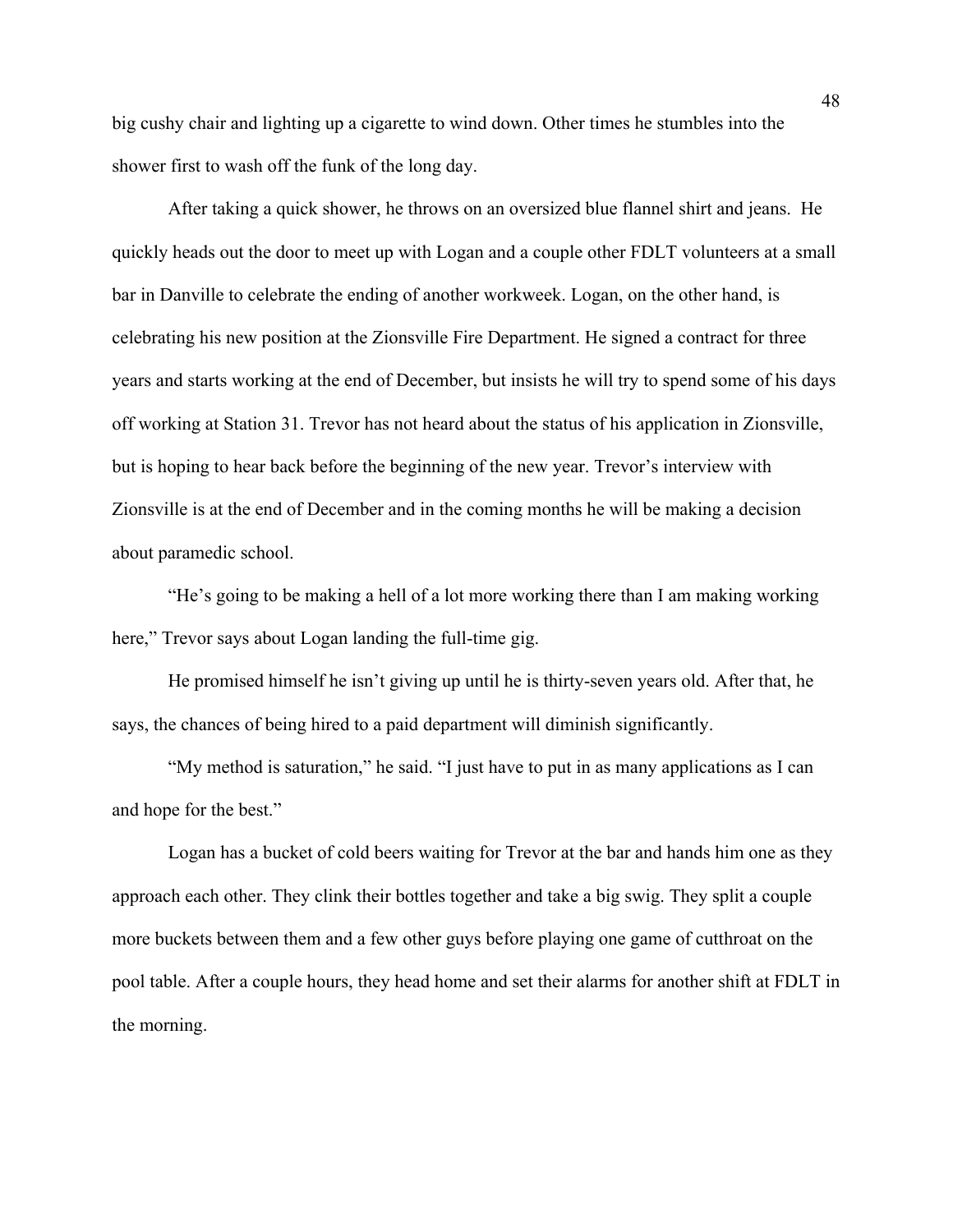### **January 2017**

Looking back as it came to a close, 2016 was a rough year for Trevor. After being promoted to lieutenant, he was expected to be present at the firehouse more often. He was expected to do most of the paperwork for all the runs the crew went on. He was expected to be a leader, but he was also expected to learn. Out of the 681 EMS incidents the department had in 2016, Trevor was present at 488. This won him the 2016 Activity Award at the department's annual banquet ceremony. He knows the number is precise because he keeps track of every run he goes on in a twelve-month calendar that hangs on his wall. The highlighted days within each month indicate which days he works. The big black tally marks within each box represent the number of runs he was a part of on that particular day. He usually adds the last names of the volunteers who accompanied him those days, and at the very bottom of each page is a running tally for the entire month.

January - 31 February - 28 March - 43 April - 39 May - 41 June - 51 July - 40 August - 49 September - 50 October - 42 November - 40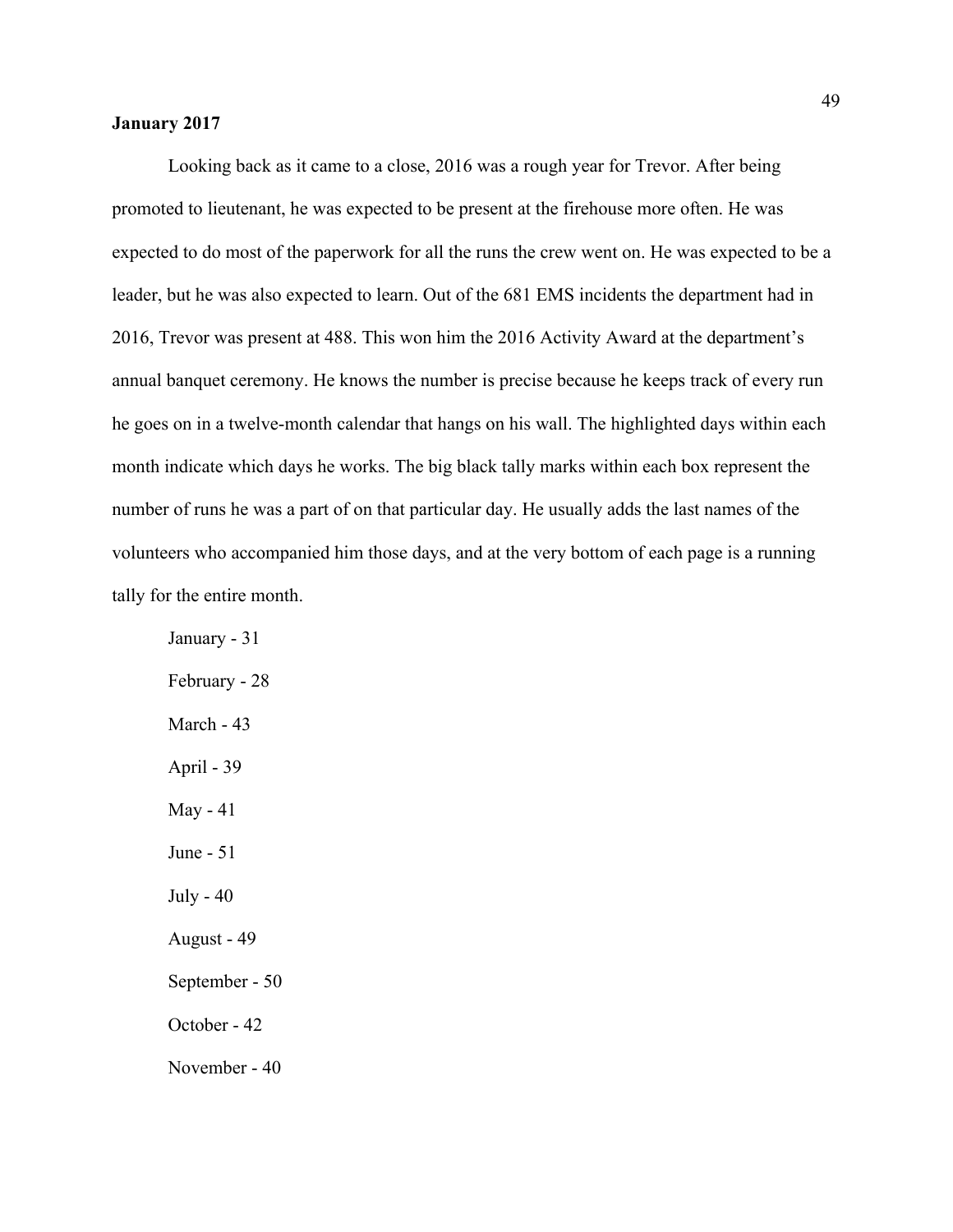December - 34

The most runs Trevor went on in a single month in 2016 is 51, with the least being 28. Each month tells a different story of his dedication to the department. Even on his twenty-fourth birthday, Trevor was working. Thanksgiving? Working. Christmas and Christmas Eve? You guessed it, he was working.

\*\*\*

Trevor is coming up on his fifth anniversary with FDLT.

"I got something to tell you," he said as soon as I answered the phone that Saturday morning. "I don't know if it's a good thing or a bad thing, but it happened, and I'm not really sure how I feel about it yet."

"Go ahead," I told him. "It can't be that bad."

"Well, I just gave up my position as lieutenant."

"Well, why did you do that?"

"I'll give you the full story later."

Trevor called a few days later and explained what was going on. He felt like nothing was good enough. He wanted his crew to be his crew again. He had thought about stepping down for months, and finally took the plunge.

"I was sick of dealing with everyone's hissy fits, including my own," he explained. "You overwork yourself to death and it gets hard, especially when you're making \$10.50 an hour."

Andy, the fire chief, didn't beg him to stay. He knew the work was wearing on him. He knew the pressure was building and he didn't want to turn Trevor away from the fire service completely. He knew one of his best rookies just wanted to get away from the paperwork. He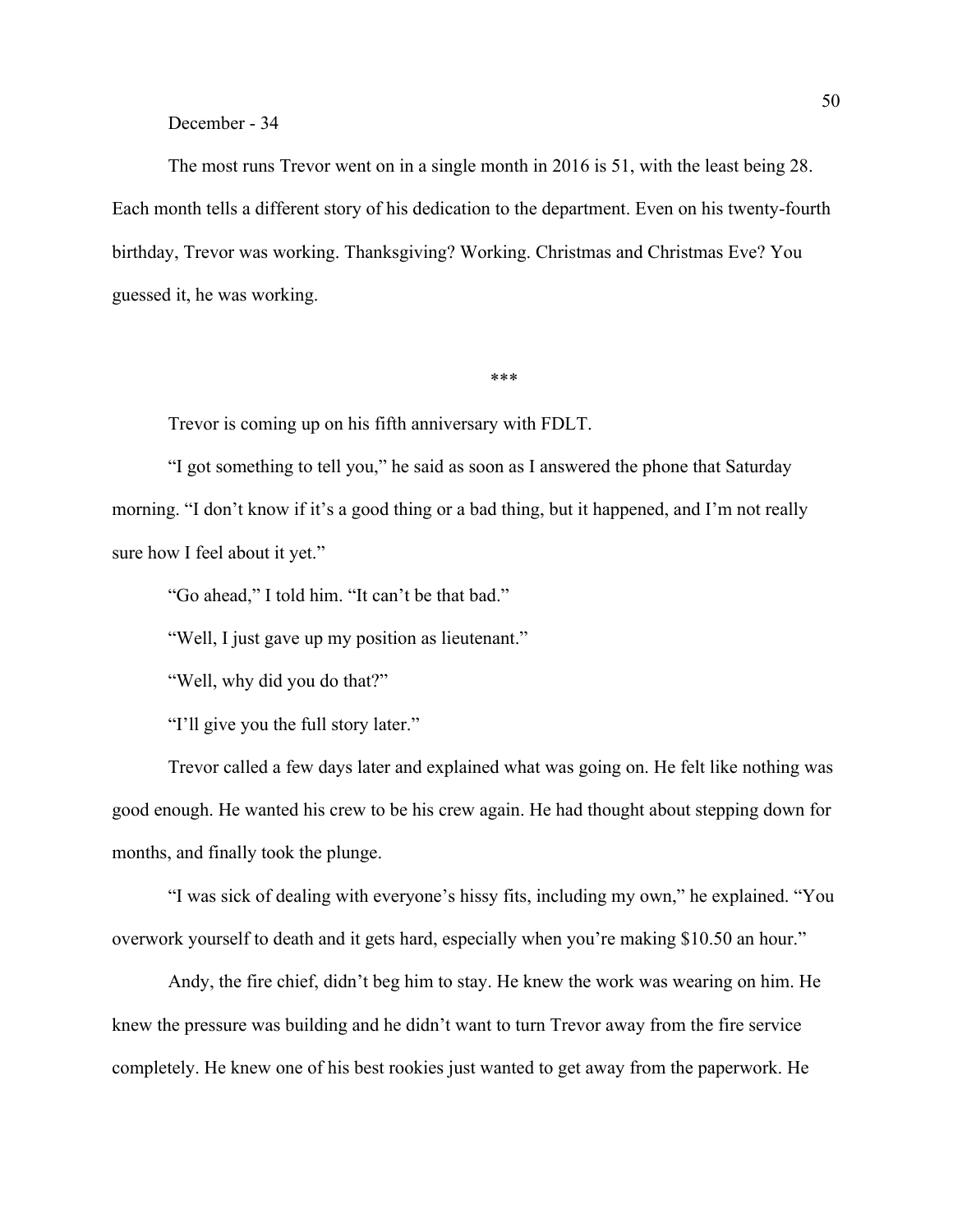wanted to get back to doing what he does best; fighting fires and going on runs. An email that

Andy sent Trevor the day he gave up his spot as lieutenant read:

Trevor,

I will start with the small and work to the big. The fire class was not substandard. To be honest, I felt like I had to slow you down a bit from being too hard on them. You did a great job with the class and while most didn't make it, the ones that did are good firemen. That's the point. The others didn't belong and never wanted it. You should have had more help and I am sorry for that. 2016 was a difficult year for me all the way around. None of my problems were because of you. In fact, you probably made my life a lot easier to process all my other problems. The fire and runs…. I knew you would make mistakes and I told you we would talk about them all. I know I'm not the teddy bear of the group and could have talked about them differently with you. I should have pointed out the good stuff you did more. That is a part of the job I have to improve on. I am by nature a problem solver, so when you stepped down in the midst of a shit storm I have to react quickly. I understand why you did what you did, but I had to react. Yes, I did make jokes, but part of that is the firehouse and me dealing with you stepping down personally. I am sorry for that. You did a good job and still have the ability to do great stuff. I believe this about you: you want to be here and you want to be involved. The door is not locked and no one is forcing you to stay. Based on those facts, you still care and care deeply, you are just trying to hide it. Me and Brent used to argue, disagree, and talk behind each other's backs. All we did was create bad mojo, but when we both pulled our heads out of our asses we became unstoppable as a team and had a huge following. You and Logan are the same thing. You just have to figure out how to work as a team. Hang in there and know I think highly of you and you do a great job 98% of the time. I will work on doing a better job of telling you this.

Jeff Dixon, Fire Chief Fire Department of Liberty Township

Over the next few days Trevor moved some of his things out of the small office that sits

in the back corner of the firehouse. The name tag that read with black bold letters, Lt. Bolton,

was removed from the small file box that hangs next to the door. The white sticky label was

replaced by Logan's name within days of the transition. It now reads, "Lt. Beam."

"They still call me lieutenant," Trevor said about a few of the rookies a few weeks after

he gave up the position. "I still feel like their lieutenant, and I'm not going to stop teaching them

things like a lieutenant would."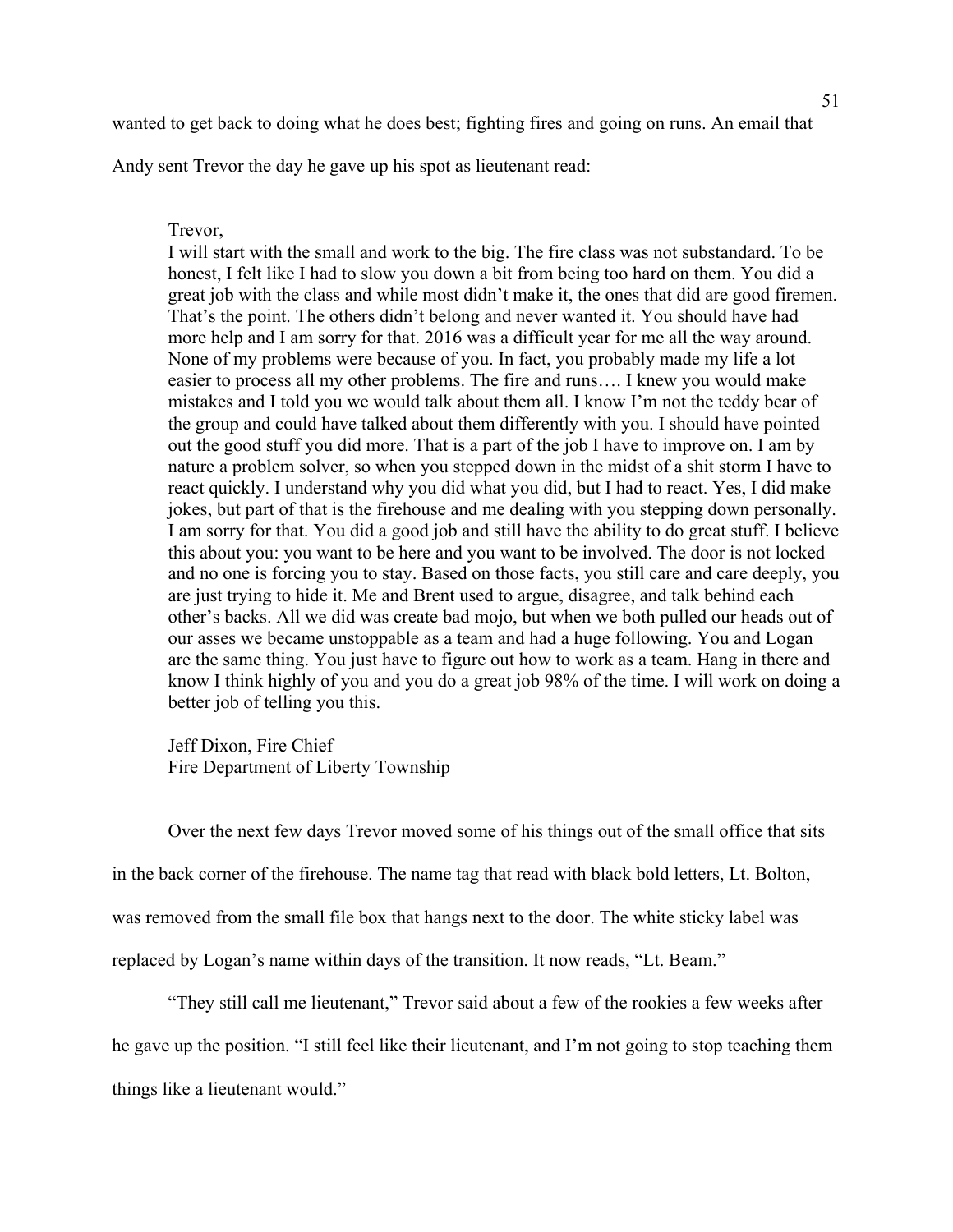### **February 2017**

Trevor is the only volunteer at the firehouse when a call for a sick person comes over the radio. "You coming with?" he asks me. We jump into the ambulance, or "the bus" as Trevor tends to call it more often than not. Luckily the woman is only a few blocks away from the firehouse and is suspected of having diabetic issues. When we arrive to the house Trevor hops out of the bus and grabs a medical bag from the back. He is greeted by a young man at the door who tells Trevor he is the victim's son.

"She's in here," he points Trevor to the living room in the small, one-story house.

Trevor walks through the hallway to the living room and asks the man what her name is.

"It's my mom, her name is Judy, and I think she is low on sugar or something," he tells Trevor.

Trevor shouts her name a few times until he sees her eyes flutter open.

"Judy! Can you hear me? What have you eaten today Judy?"

She mumbles something Trevor can't understand.

"Just open your mouth for me and swallow if you can. I'm going to give you some sugar," he tells her. He opens a bottle of Insta-Glucose and squirts some into her partially closed mouth. Some of it runs down the side of her cheek and Trevor is careful to wipe it up before it reaches her shirt. After a few moments Trevor checks Judy's blood sugar levels for the second time, which are getting better as each second passes. Judy is more awake than she was when Trevor first arrived and is continually apologizing.

"It's okay Judy, we are going to get you feeling better," Trevor reassures her. He is documenting her medical history, as well as the medications she is currently prescribed to according to her son. He asks her son several questions about her medical history, but he is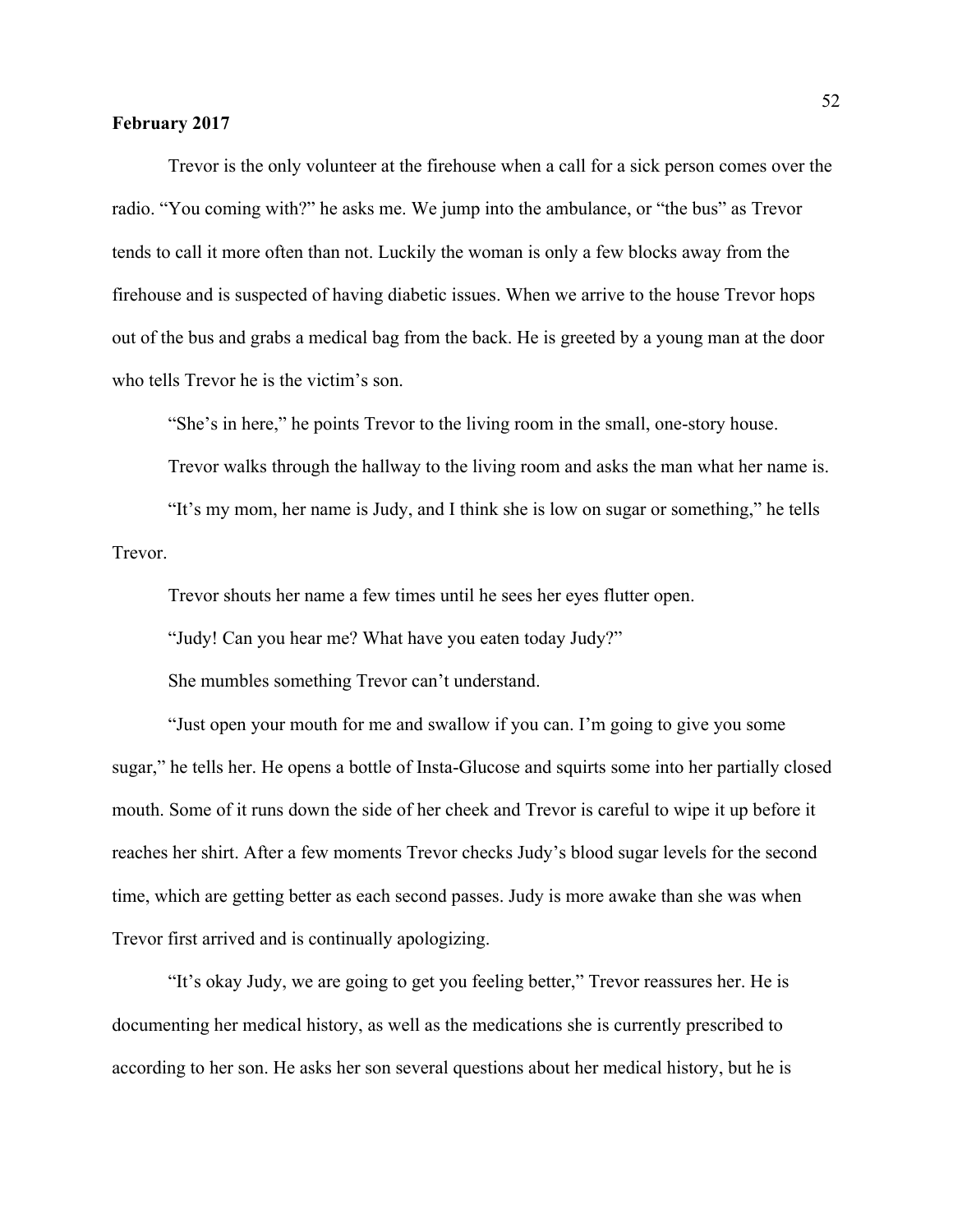rambling about nearly a dozen medical problems she has dealt with in the past and isn't positive what her current state of health is.

In the midst of taking Judy's vitals and recording her medical history, two paramedics from the Danville Fire Department walk into the house to mutually assist the situation. The first paramedic tries to wriggle into an open space on the couch next to Judy to start taking her vitals. Trevor hands his clipboard over to the paramedic to show him what he has gathered so far.

"Well shoot, you already got it, didn't you?" he asks Trevor. Trevor silently nods his head and returns his attention to Judy.

"How are you feeling now Judy? Do you want to go to the hospital?" he asks again. She nods her head. The two paramedics from Danville go outside to fetch the gurney from the back of their ambulance and bring it back to lift her onto it. She is still apologizing for being an inconvenience. Trevor is still telling her it's okay and that she will be feeling better soon. The crew from Danville gets a few more pieces of information from Trevor that gathered from her son while he was on the scene before their arrival and they are off.

"Just another day in paradise," Trevor comments as he carries the medical bag back to the ambulance. "I don't mind runs like that, but when you get a forty-year-old man calling because he hasn't pooped in a few days, it gets a little old, but I'm sure you can imagine."

### **March 2017**

An abandoned house on the north side of Clayton, about half a mile from the center of town, sits on a rugged patch of land and serves as a new training grounds for the volunteers at FDLT. An old rusty trampoline with ripped netting occupies the backyard, along with two barns full of rubbish that appear to be barely standing. A fire pit made out of a black plastic barrel is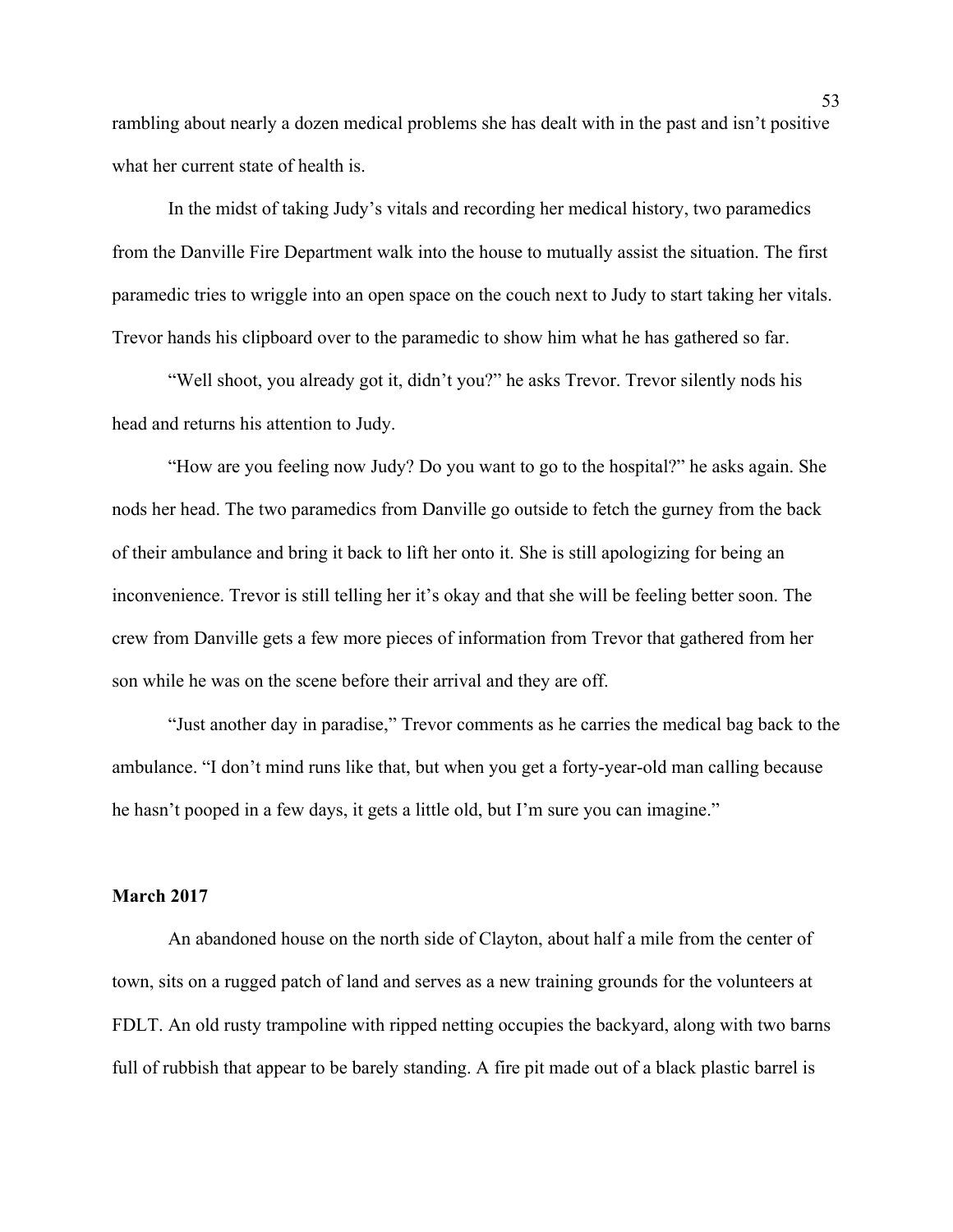wedged a couple feet into the ground just north of the rundown, two-story dwelling, that surprisingly once served as a family's home.

The sun beams down, bringing with it a glimpse of spring that has otherwise been absent this year. Five members of FDLT pull up to the house in the engine, ambulance, and support truck. As they climb out they ask Trevor what he has planned for them.

"They like when I come up with the scenarios," he says. "I always try to make it as realistic as I can, so we can be prepared if, or when, the real thing happens."

Trevor asks the rookie, Cole, if he wanted it to be easy or hard. "Well, the more realistic you make it, the more prepared I'll be in the future, so go for it," Cole responds.

Today they are working on RIT (Rapid Intervention Team) training. The goal when entering a structure fire is to make sure everyone inside gets out safely. Sometimes the ones who get stuck are fire fighters, which can be especially difficult with nearly 200 pounds of gear to lug around while inside. Today, Mike Simkins, a volunteer who has been with FDLT for several years, is that fire fighter.

"Mike, I want you to get down into the crawl space and get back there as far as you can and lay down," Trevor instructs. "I'm going to set some things on top of you to make it harder for them, but you just need to lie there and let them do the work." Mike is a bigger guy. His body mass and gear combined roughly weigh about 350 pounds.

Logan, Cole, and Pete rush into the house while dragging a rope that is knotted every few inches to help them get back out after saving Mike in the scenario.

"Mayday! Mayday!" Mike shouts over the radio to let them know the situation he is in has become life threatening.

"I fell through!"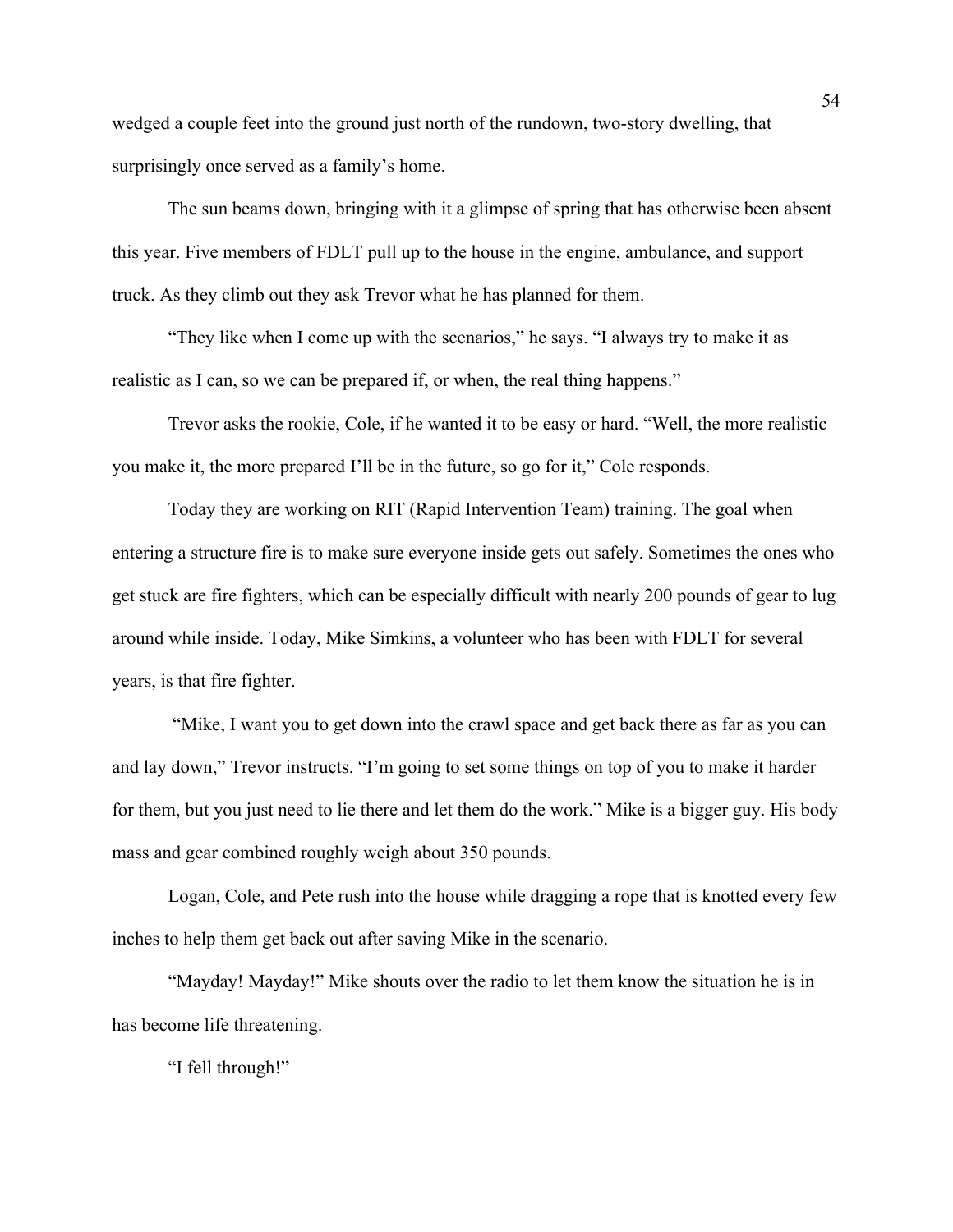Trevor takes a few steps back from the scene and watches as the trainees run through the house trying to locate Mike. The bright yellow rope attaches to each volunteer and can be traced back to the entrance of the house to help them get back to the starting point when they are ready. They immediately run to the crawl space area of the house and open the decrepit, slatted wooden door covering the stairs. It looks barely safe enough to walk over. One by one they wriggle onto the stairs which lead them to the floor of the crawlspace.

For a few moments they shout at each other and argue about what first step to take to get Mike out of the space unscathed. Trevor listens to the back and forth squabble and a smile creeps on his face.

"Well, that's one way to do it," he says under laughter.

He patiently watches and listens on the radio from a distance on the other side of the room. He lets the team make several mistakes as they figure out how to get Mike out of the crawlspace in a timely fashion.

The team is out of sight for several minutes as they try to work together in the furthest part of the crawlspace. Logan, acting as the team's leader, instructs Cole to lift up the top half of Mike's body while he and Pete work on getting the bottom half up the stairs.

"Don't drop him, whatever you do, don't drop him Cole!" Logan shouts through the radio.

"I won't, I won't. I think I got him for now," Cole responds through muffles of static. "On three, we are going to lift him up and back to get him on the stairs," Logan instructs. The three agree in unison.

"One...two...three!"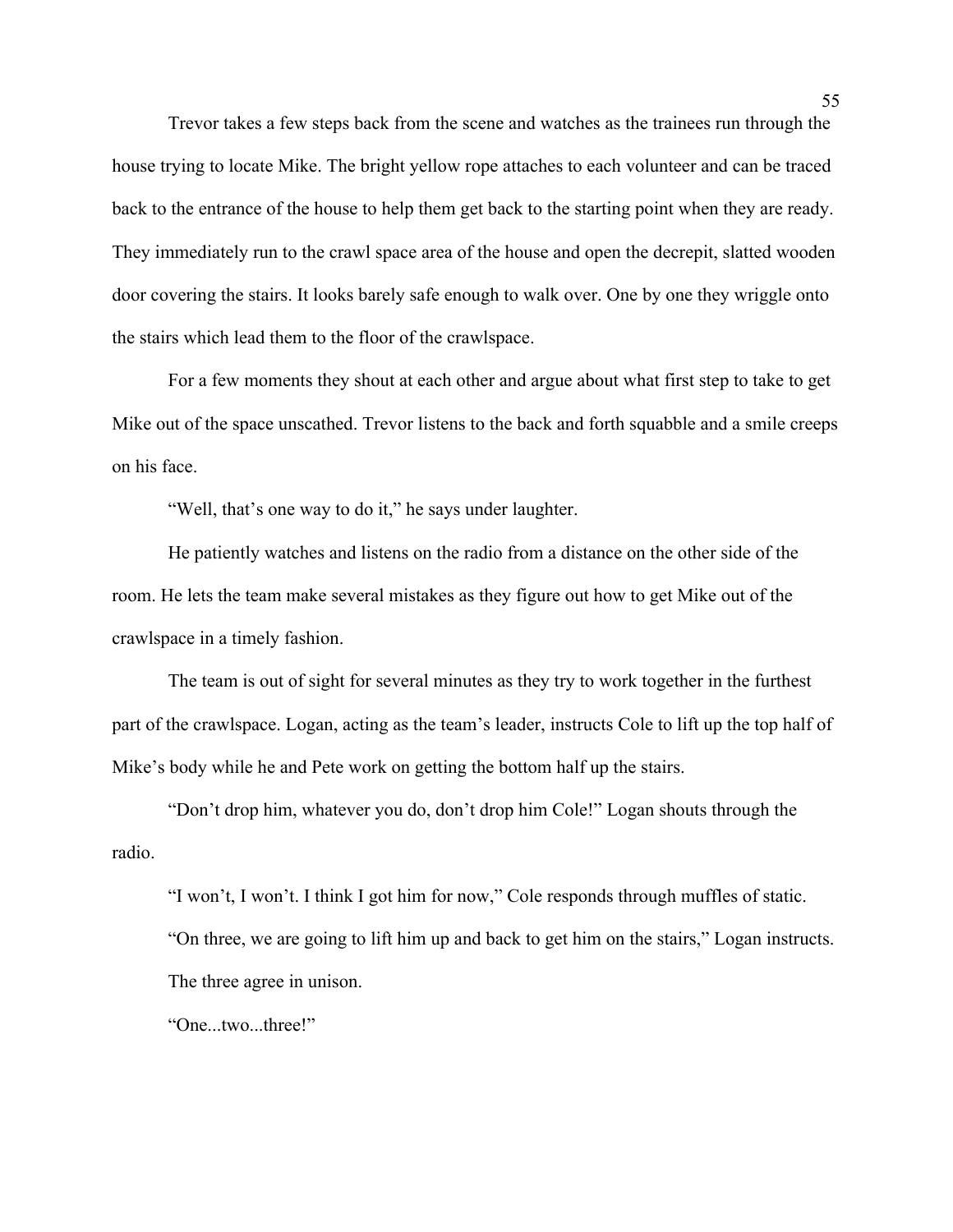They move Mike a couple inches onto the first step of the stairs, but it isn't enough to lift him up through the opening of the crawlspace.

"Okay, let's try that again," Logan says.

"One...two...three!" They shout as they lift Mike up a couple more steps.

"Ouch, my back, my back!" Mike yells through the radio. His air pack is digging into his back as he lies stretched out on the stairs. Trevor takes a step forward near the crawlspace to check on Mike, but goes back to his place in the corner to watch the team work. After a few more tries, the top half of Mike's body is lying on the floor of the room and his legs are parallel to the staircase.

"We are almost there, just one more," Logan encourages Cole and Pete. They all grunt in unison and pull the rest of Mike's body out of the crawlspace and eventually out the front door of the home. After Mike is considered to be "rescued," the crew begins removing their gear to get fresh air and cool down.

"Well, how was that?" Trevor asks the crew.

"Well, you tell us," Logan says while trying to catch his breath.

"Could have been better, could have been worse," Trevor responds. "Let's do another one, but this time I want to hide."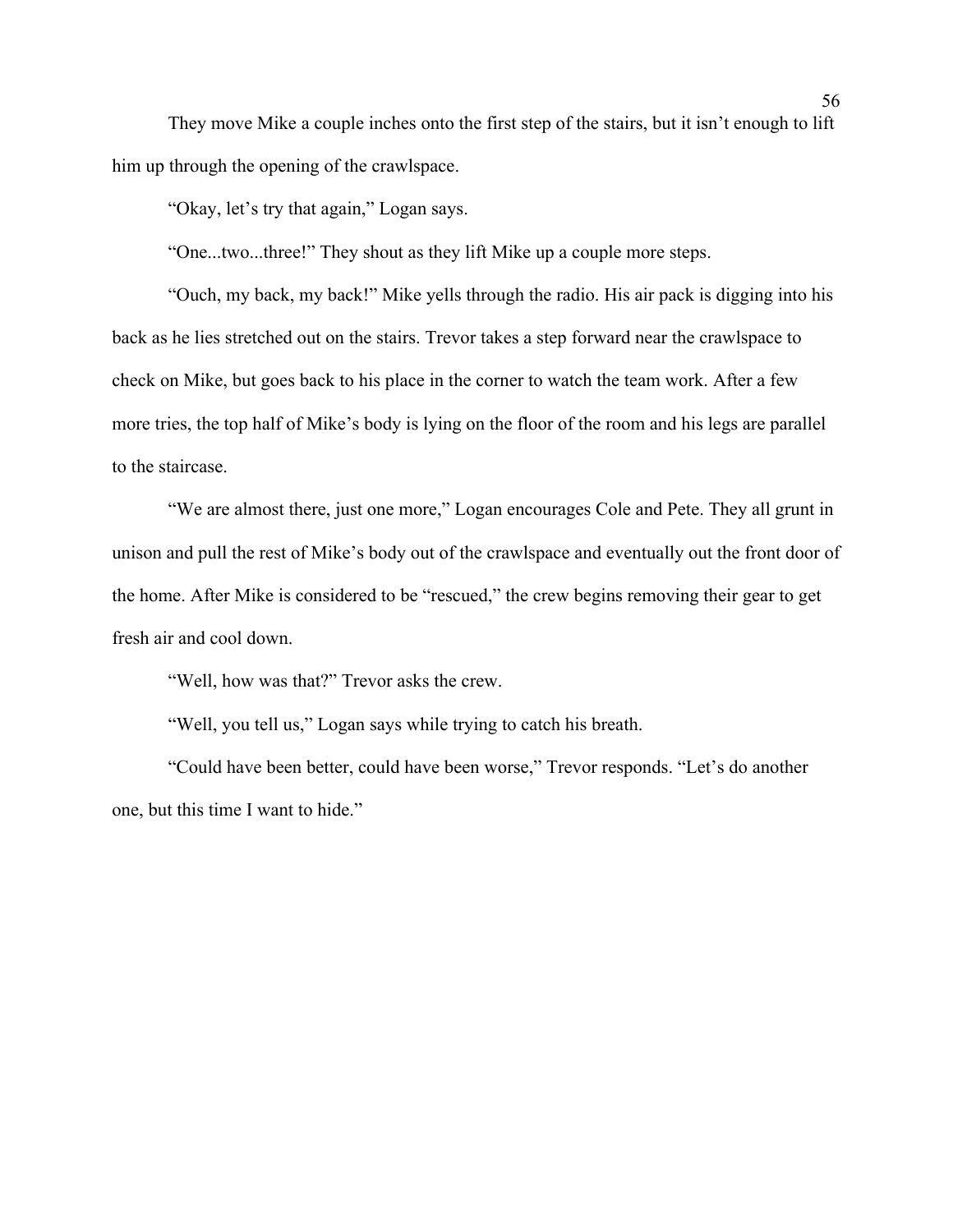## **Chapter 3: The Offer**

# **April 2017**

Trevor received the news in April 2017. He was accepted into the St. Vincent Paramedic Program and would be starting classes this August. After receiving a rejection letter from the Plainfield Fire Department in the beginning of April, he decided to go through with the program and quit "wasting his time on filling out more applications for fire departments that weren't interested in hiring him." He would be taking his skills as an EMT and crossing the bridge into an entirely new level of healthcare training. As a paramedic, Trevor would become the highest trained pre-hospital healthcare professional and understand advanced patient assessment, trauma management, pharmacology and cardiology. The training also involves advanced skills in intubation, cardiac monitoring, defibrillation, intravenous therapy, drug administration and specialized rescue techniques. The program is approximately 1,100 hours and takes an average of 12 to 15 months to complete. It includes an ambulance internship, as well as didactic instruction and hands-on clinical experiences in the hospital.

Course content for the program includes, but is not limited to:

-Roles and responsibilities of the EMT-P

-Anatomy and physiology

-Medical terminology

-Cardiovascular pathophysiology

-Cardiac arrhythmias

-Pharmacology

-Central Nervous System

-Pathophysiology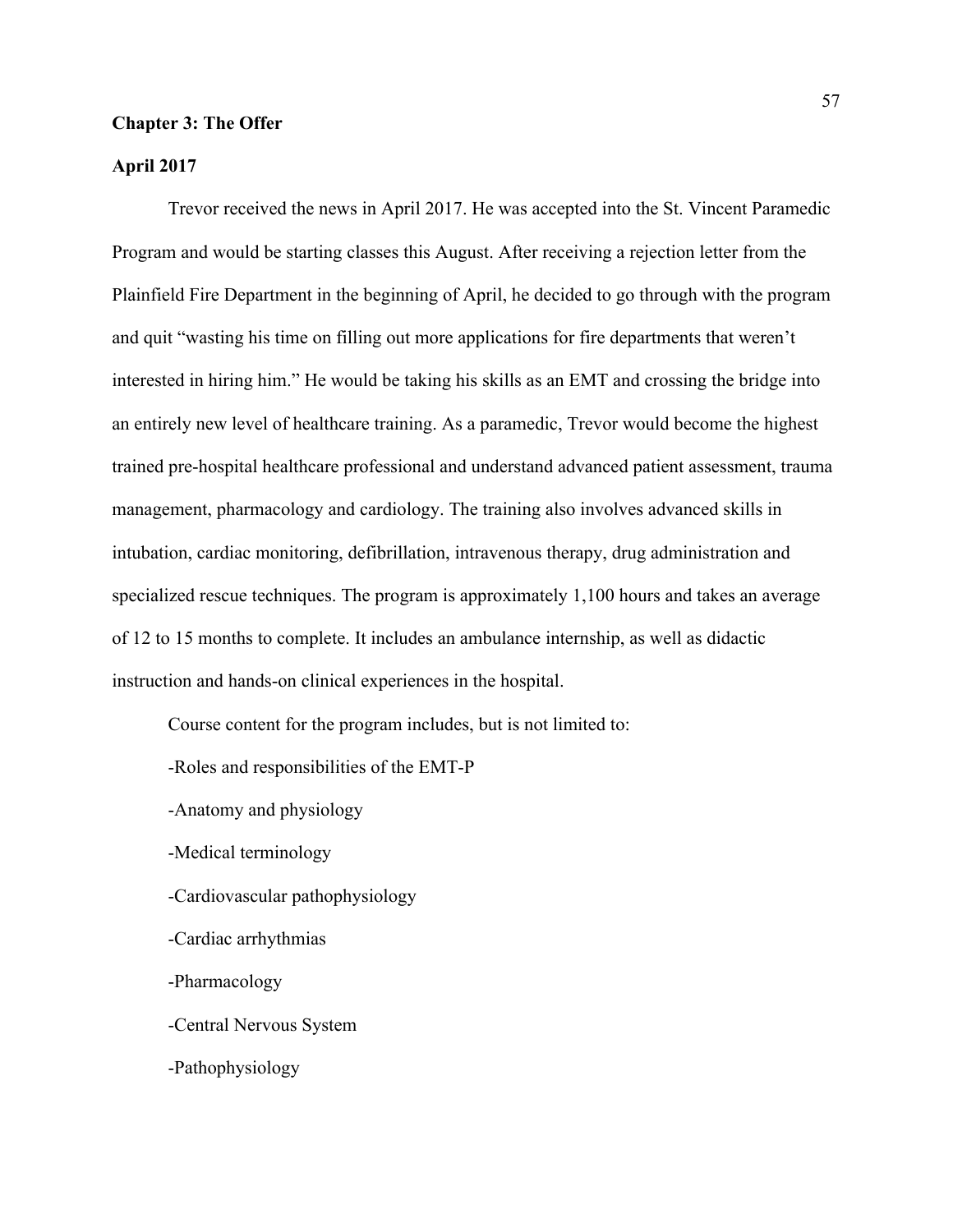-Trauma Management

-OB/GYN

-Pediatrics

-Medical emergencies

-Psychiatric emergencies

-Hospital clinical experiences include, but are not limited to:

-Emergency Department

-Labor and Delivery

-Newborn Intensive Care

-Respiratory Therapy and Intensive Care

Kim Richardson, FDLT volunteer and full-time paramedic, told Trevor the paramedic program would be a piece of cake for him.

"I have no doubt in my mind that Trevor will be able to do it," she said "I have seen him come such a long way since he first started here. The first time I watched him pull out of the bay for a run he turned the wrong way. It's funny now looking back on it, but at the time I wanted to scream at him."

"Hey! I wasn't going the wrong way, I was just taking a different way to get there," Trevor said.

"He just has to quit smoking first!" Kim yelled back at him.

"Seriously, he needs to quit smoking," she said again under her breath.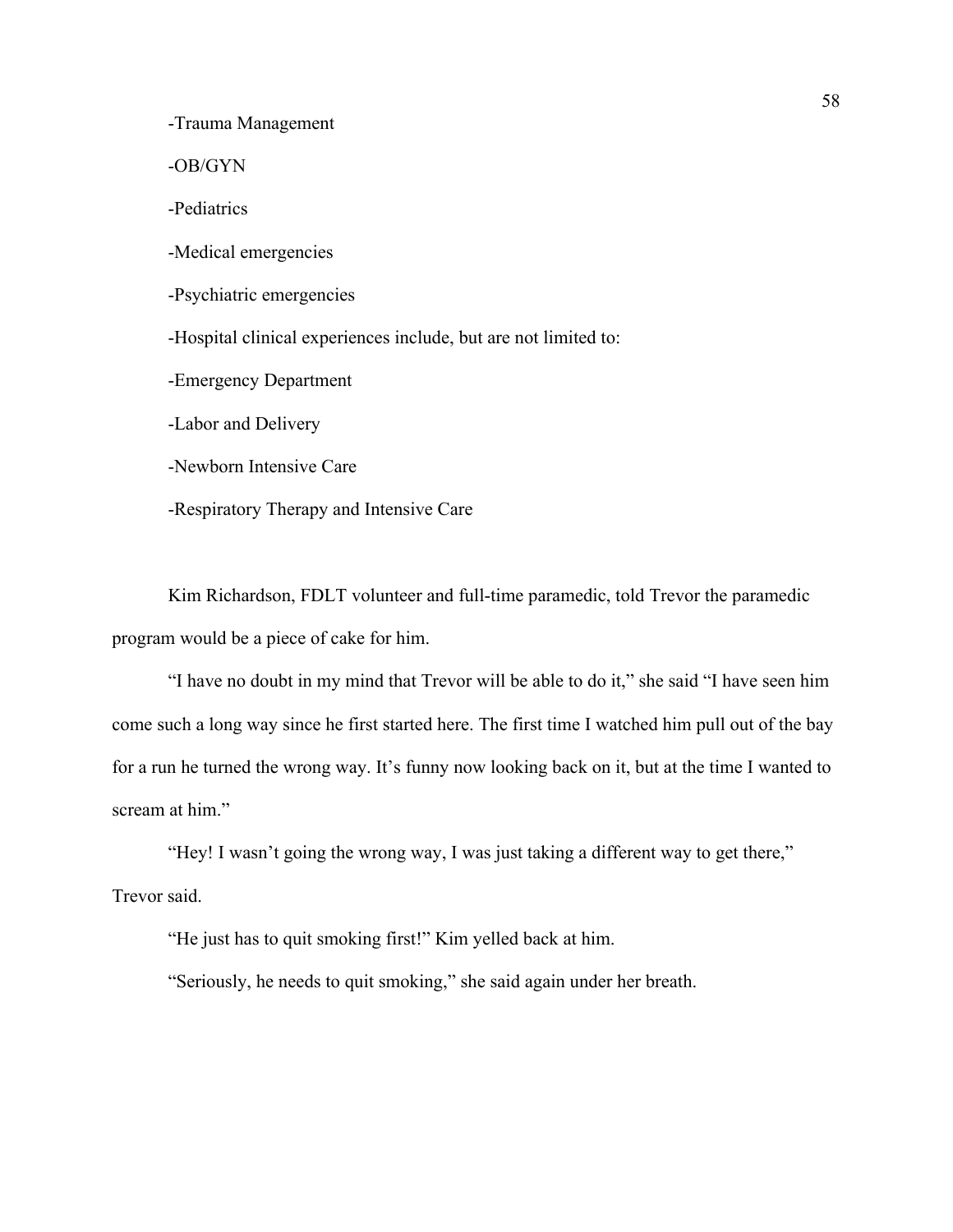Trevor is working about forty hours at the firehouse each week while trying to get in as many hours as possible between his other two jobs to save up for paramedic school. In total, the program will cost him just under \$10,000, and payments are split up into semesters, ringing in at approximately \$2,900 per semester that he plans on paying up front to avoid taking out any loans. To save money on gas getting to and from the classes three days per week, he invested in a 2014 Ford Focus.

"There's no way in hell I'm getting rid of my truck," he told some of the volunteers at the firehouse. "I just needed a gas saver. This shit gets thirty miles to the gallon!"

In order to start classes at St. Vincent, he has to rack up 96 hours of time on an ambulance. Each Sunday for ten weeks during the summer he gets up at 5 a.m., or "the ass crack of dawn," in his words, and drives to a station in Pike Township in Indianapolis to sit and watch paramedics work on an ambulance at Medic 61.

"*Man, the worst part is not being able to do anything. You just sit there and watch time pass and it's so damn boring*," Trevor said to Jeremy while they sat on the picnic table at Station 31.

*"I just want to be able to actually do something. We just get a bunch of nursing home calls."* 

During the last week of May, Trevor received an email that was forwarded to one of his educators in the program by one of the volunteers at FDLT, William Ott, who has worked closely with the EMS educator in the past:

Wendell Howard,

This past Sunday I had the opportunity of having Medic Candidate Trevor Bolton ride out with my partner and I at Medic 61. I have known Trevor for just over a year now, and I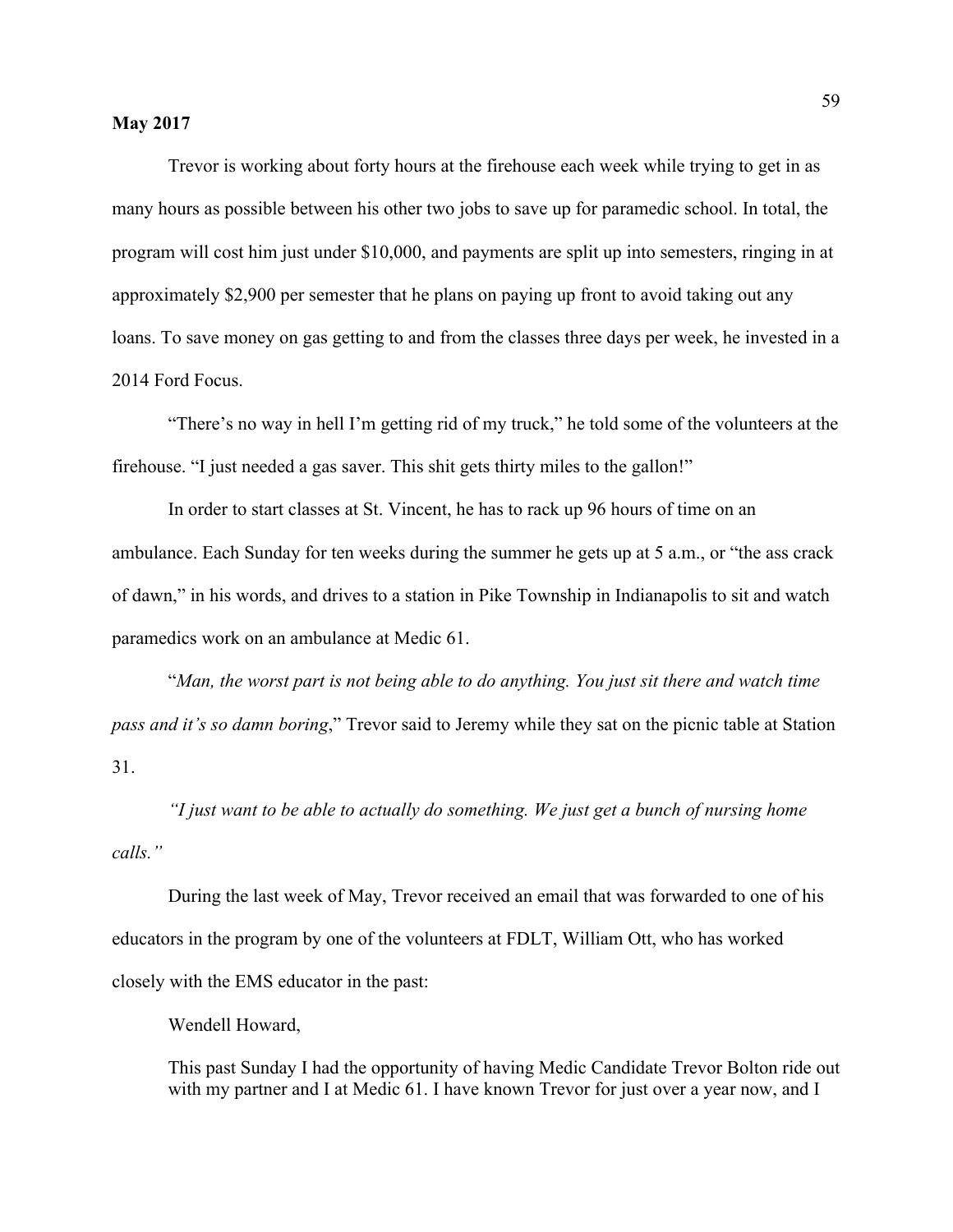am working with him at the Fire Department of Liberty Township (Trevor was my house officer and training officer). I had the opportunity of working EMS scenes with Trevor and found him in control and highly skilled with patient care and treatment. He is highly respected among his peers and the officers for his EMS and fire knowledge, as well as skills. I deeply feel that Trevor will perform well and become a Medic that St. Vincent's EMS, his own department, and his community will be proud for him having served them.

William Ott St. Vincent EMT, Pike Township

*"This can't be real,"* Trevor announces after showing everyone at the firehouse the email.

*"Damn! And to think he hated you!"* Danielle taunts Trevor.

*"Obviously hell froze over,"* Trevor replies.

*"That's awesome!"* Logan shouts from the other side of the garage.

Because some rookies at the firehouse, including Cole and Logan, were landing full-time gigs at departments in Hendricks County and other surrounding counties, Trevor was ready to start paramedic school and escape the familiar bubble he was getting so used to.

"Cole is really good at interviewing, and his dedication shows when he talks about firefighting," Danielle, FDLT volunteer, said about the rookie landing a full-time gig at the Plainfield Fire Department after having less than two years of training under his belt. Andy, the fire chief at FDLT, also works full time at the Plainfield Fire Department as a lieutenant.

"He also had Andy's help with getting that job, but we all know Cole worked really hard for that," Danielle said. "I think Trevor freezes when he is being interviewed. It happens to everyone, but you just have to get around that."

Kim Richardson agrees that Trevor needs to work on his interviewing skills.

"He just needs to relax and not get so worked up, which I know that's what he does when he gets in there. He will get better at it as time goes on."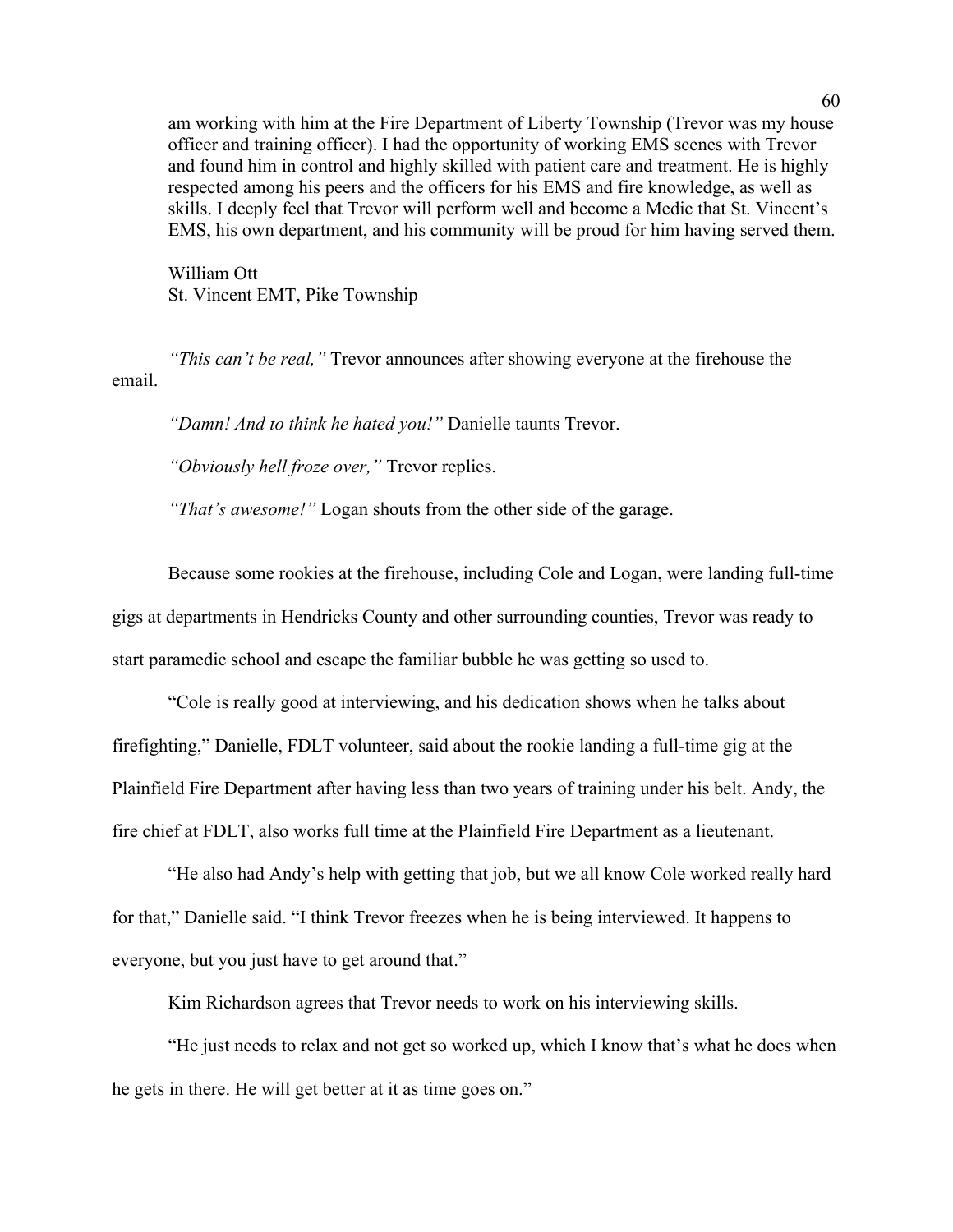# **June 2017**

Trevor's phone rang on the morning of Thursday, June 1, and everything that he was working towards that summer changed.

*"Trevor, I'm about to tell you something, but just please don't fuck it up,"* Andy instructs him over the phone.

*"Okay. What are you talking about Andy?"* Trevor asked.

"*Well, you're going to get a phone call later, but seriously, don't screw this up. Don't make me look like an ass, and don't screw it up,*" Andy said.

*"You wanna give me a hint or something?"* Trevor asked.

*"Nope. That's all I'm going to tell you."*

Trevor hung up the phone and walked back into the garage of the firehouse where Mike Simkins was sitting on the picnic table. He waited for the mysterious phone call he would soon receive. A couple hours later his phone rang and the assistant chief for the Plainfield Fire Department, Brent Anderson, pops up on the screen.

*"You've got to be fucking kidding me,"* Trevor thinks to himself.

*"Hey Brent, this is an interesting surprise,"* Trevor says to Brent when he answers.

*"I want to offer you a job, are you still interested?"* Brent asks Trevor.

*"Are you stoned? Of course I want the job. You guys already sent me the rejection letter over a month ago,"* Trevor replies to Brent.

*"Well, two guys didn't make it through the initial screenings, so we had a meeting and Andy brought your name up. He said you're the guy we want,"* he told Trevor.

Brent tells Trevor there are a few things to do before it is set in stone, but if he passes a medical screening and everything with PERF (Public Employees' Retirement Fund) goes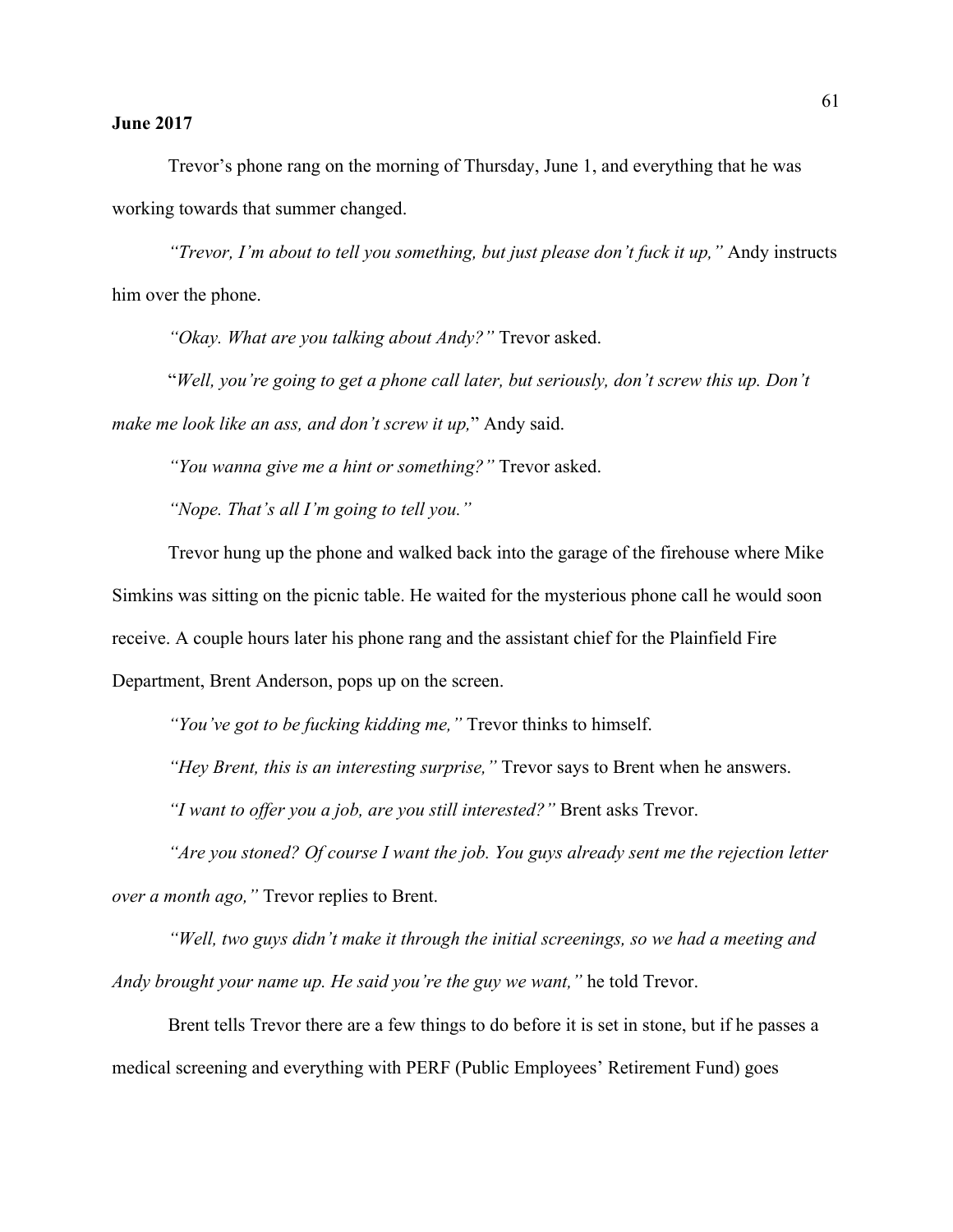through, then the job is his. The eight-hour test will go over Trevor's health and vision, as well as his eligibility for a pension and retirement benefits.

"The only thing I'm worried about at this point is smoking," Trevor tells me over the phone after finding out about the job offer. "There is absolutely no smoking allowed at this job, and I'm not saying I'm not willing to give it up, but I hope it doesn't hurt my medical evaluation. I'm not going to be the one that says I lost a full-time job because I refused to quit smoking cigarettes. That's just not happening."

Trevor decided to withdraw from the paramedic program. If he waits to go through with paramedic school in the future, the Plainfield Fire Department will reimburse him for the cost of the program, as well as pay him overtime for the classes.

"I'm not saying I'm definitely not going to go through with it someday," he said. "It's just not going to happen right now. Besides, I'm afraid if I do that, then I won't get to ride on the engine anymore."

Trevor called his parents and told them he had some good news for them, but wanted to tell them in person. He drove to the house he grew up in on Mulberry Street in Danville, and his mom met him at the door.

"She was so happy when I finally told her," he recalled. "She said she was going to tell everyone in the family and that we were going to have to party to celebrate. My dad doesn't get too excited about things, but he I could tell he was proud of me."

He met his dad at his favorite spot to drink after work, "the club" and said he looked happy to hear the news.

Trevor called me with the news a couple hours after he got the call:

Well I can officially not feel like a fuck up when I go to Christmas because I can actually tell people I have a full-time job as a firefighter now. I used to get all bummed out, but it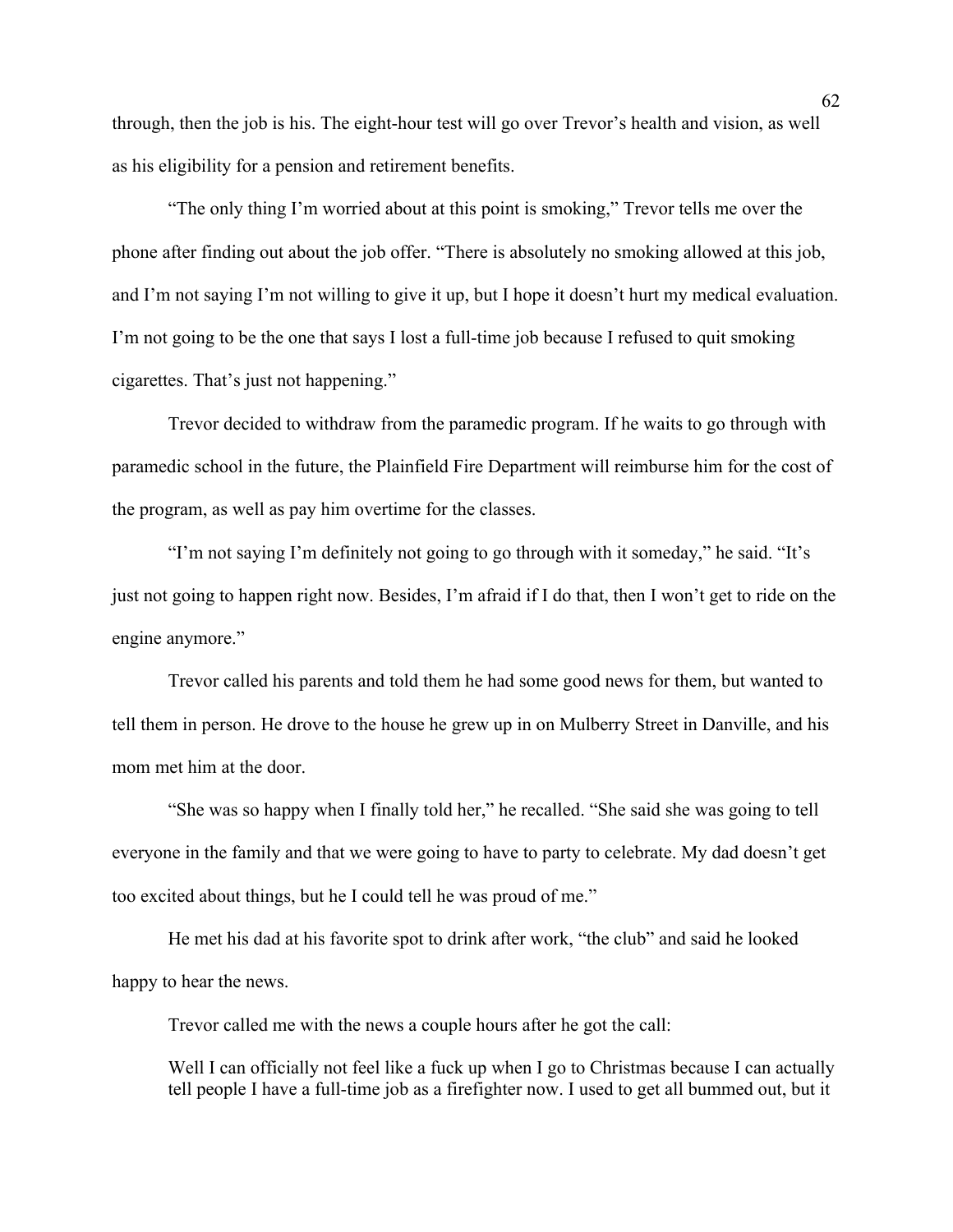still feels so surreal right now. Once I get through PERF I'll be really excited because that could still make or break me. I'm still going to apply for IFD, just like other people I'm in the same boat with. I finally got my fucking break, though, and I'm so glad the nightmare seems like it's almost over. I was really losing hope there towards the end...I was going to quit applying for jobs while I was in medic school because I was tired of getting rejection letters. And I guess this means you have a good ending for your story.

The newly hired firefighters start a two-month recruit class on July 10. For six days a week they will learn about Plainfield's training standards and requirements. From there, he will start working at the firehouse on a regular schedule. He will be working for 24 hours, and then have 48 hours off, like most career firefighters. Trevor will be going through the recruit class with one of his favorite FDLT rookies, Cole.

"Cole doesn't know it yet, and I'm trying really hard to keep it a secret from him,"

Trevor said. "The look on his face when I come through the doors of that recruit class on the first day will be well worth the wait."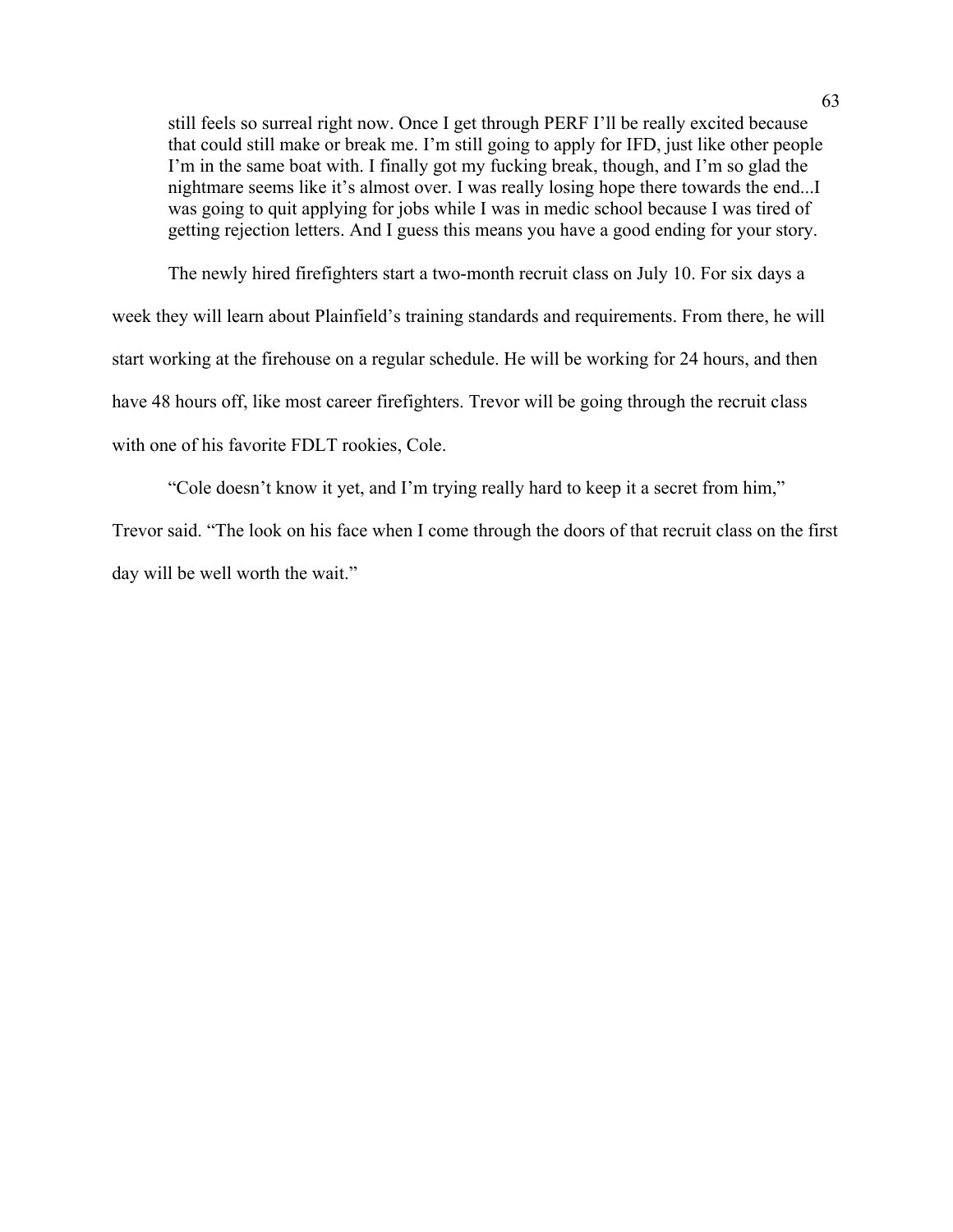### **Summary/Implications for Future Research**

Gaining the trust from the focal character in nonfiction narrative storytelling is one of the largest and most difficult bridges to cross in the process of gathering information to tell the story at hand. Kramer and Call (2007) write that journalists must gain access to sources that will provide the necessary insights to the story, or else they will end up "utterly frustrated." The researcher was an acquaintance of Trevor before any type of research began, so an initial bond was already formed to act as a gateway to the process of diving into other aspects of the main character's life. Because the topic was dealing with Trevor's failures and triumphs as an aspiring full-time firefighter, it was difficult for him to flatly admit during interviews that things in his life were not going the way he wanted them to. The researcher assured that the story was in no way a "sabotage" to his life or where he was in the process of becoming a career firefighter. The researcher affirmed that the facts gathered during observation would be solely used to tell his story as an aspiring career firefighter.

In the beginning, some of the answers to questions the researcher asked were given sarcastically in nature, so some of the interviews were dissected by the researcher with that in mind. A rapport was eventually built with Trevor and the researcher was able to identify when he was being serious and when he was just shrugging things off as a joke, or because he didn't feel like getting into those aspects of the topic for that time being. The researcher kept in mind that saving those difficult questions for another time would be beneficial in the end, and acting as if you are in a hurry to get the information might cause backtracking with the trust that has been built. If the researcher gives themselves enough time to absorb all the information they need for the story, it should come through building trust with the subjects and the perseverance of getting answers to necessary questions.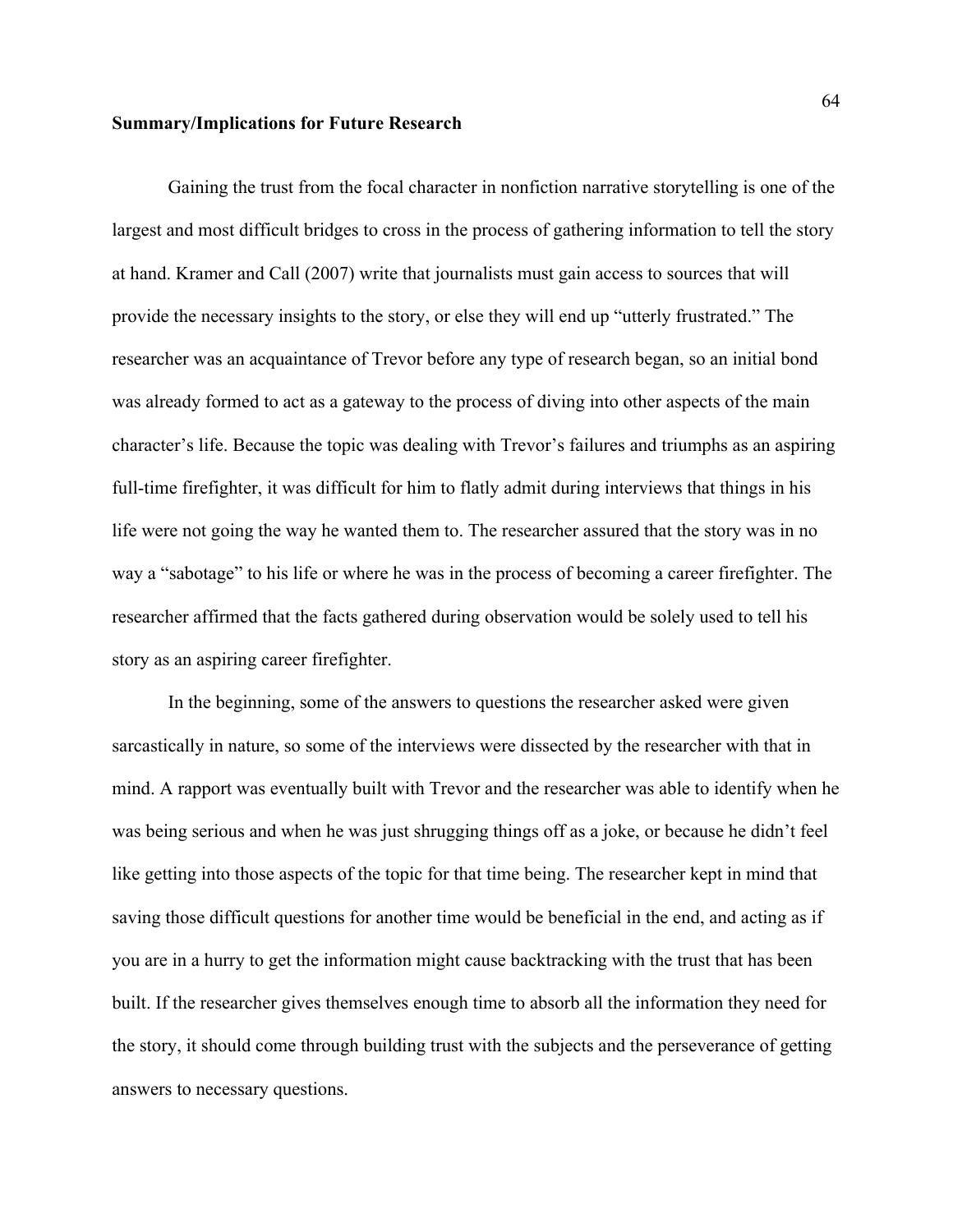When interviewing the main subject, Trevor, about recalling some of the most monumental or traumatic runs he has experienced, the researcher had to continually ask him to go into more detail about past events. At times Trevor would avoid the question completely and make a joke, requiring the researcher to be patient. Other times Trevor would say he couldn't remember all the details, or that he didn't want to go into the details at that moment in time. It became evident to the researcher a couple months into the project that part of Trevor's nature was being quiet and reserved. Because it was also obvious he wasn't comfortable with talking about his feelings, most of the characterization of Trevor had to become evident through his demeanor and dialogue with others. Being patient with the subjects of a research project is vital when reporting on a long-term basis for a particular story. The researcher learned that the subject might not open up completely in the beginning, and it might take more time than anticipated to get valuable information from them.

Having conversations about Trevor's character with people at the firehouse who were familiar with his sarcasm and down to earth attitude was helpful in dissecting who he is and which status details about him the researcher should include in the narrative. This immersion reporting allowed the researcher to gain the trust of Trevor, as well as the supporting characters in his story. Because the supporting characters perceived the researcher's dedication to the story after participating in field observation for ten months, they were more willing to talk about the relationships they had with Trevor and where his place was at the firehouse. Kramer and Call (2007) write that dialogue is not only fun to read, but it shows the characters in their natural states of being.

Field observation was helpful in gaining trust from the subjects because it proved the researcher's dedication to learning about the entire scope of the fire service, rather than Trevor's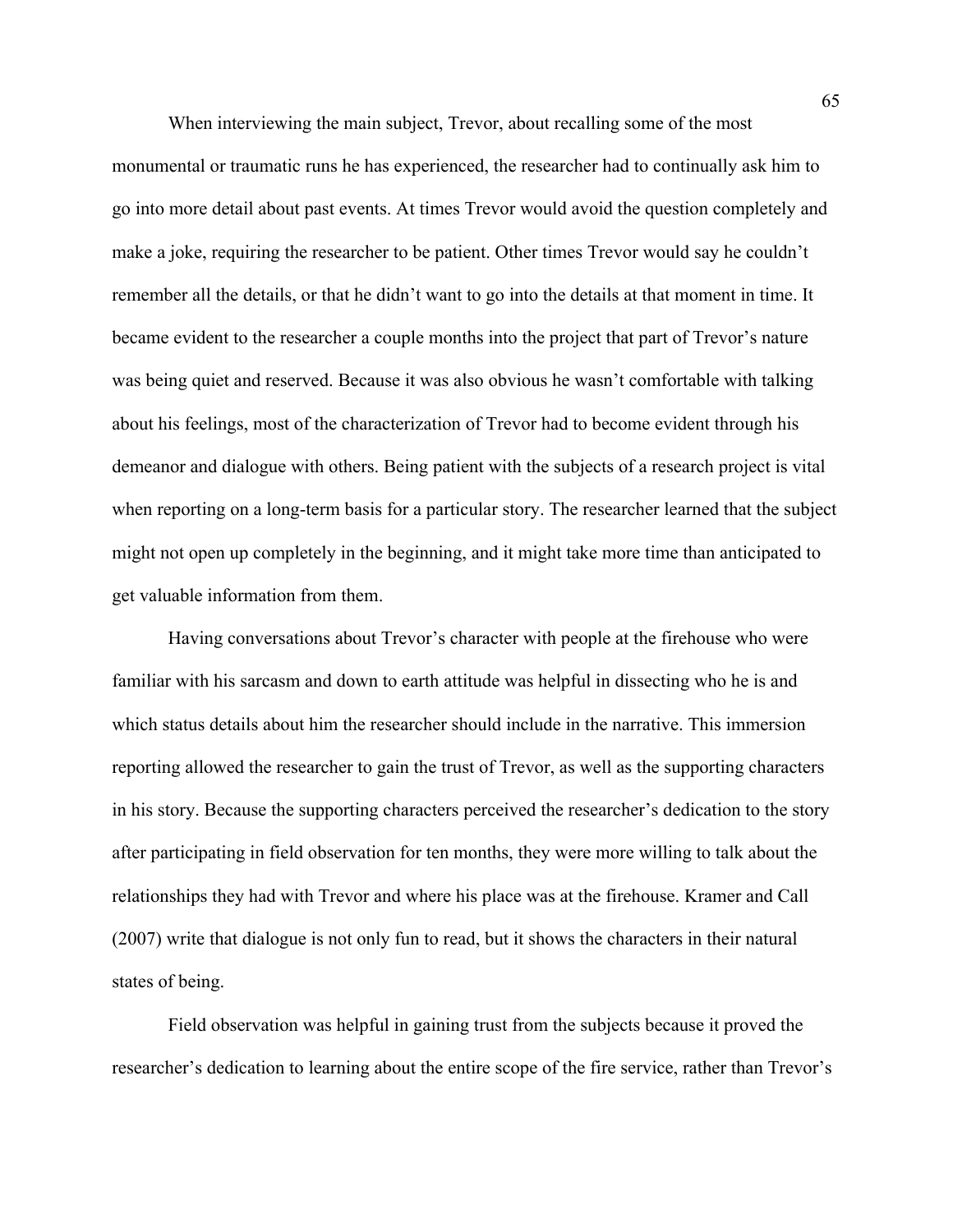journey by itself. The researcher participated in several training exercises with volunteers at the Fire Department of Liberty Township, including washing and replacing hoses on the engine and washing the outside of the firetruck and ambulance. Participating in different forms of training, whether it was physically strenuous or not, was helpful in providing the researcher with firsthand knowledge of the experience of being a volunteer firefighter. Field observation overall provided the researcher with a landscape for writing creatively. Scene-by-scene construction was achieved because the researcher spent so much time as a fly on the wall at the firehouse, taking in the sensory and status details of the event, rather than simply providing a chronicle of events in a certain order.

An important aspect of writing literary journalism is the access the researcher has to the main source or subject of the story. The researcher of this project suggests that any future researchers live in closer proximity to the firehouse in case something critical to the story happens and the researcher needs to be present for first hand field observation. The researcher of this project lived about an hour drive from the location of the firehouse, which was not convenient for instances when something dramatic was going on to observe or record. For example, it would have been more convenient for the researcher to be involved in one of the snow storms in February 2017 rather than attempting to capture the drama of the event from interviewing and second hand storytelling. If present at the scene, the researcher would have been able to capture moments of despair and triumph, as well as witness an entire crew try to save dozens of cars and people that were stranded on the interstate due to the snow storm. Because the firefighters in this narrative tended to avoid talking about anything stressful that went on at the firehouse, it was difficult to catch an authentic essence of the scene that night.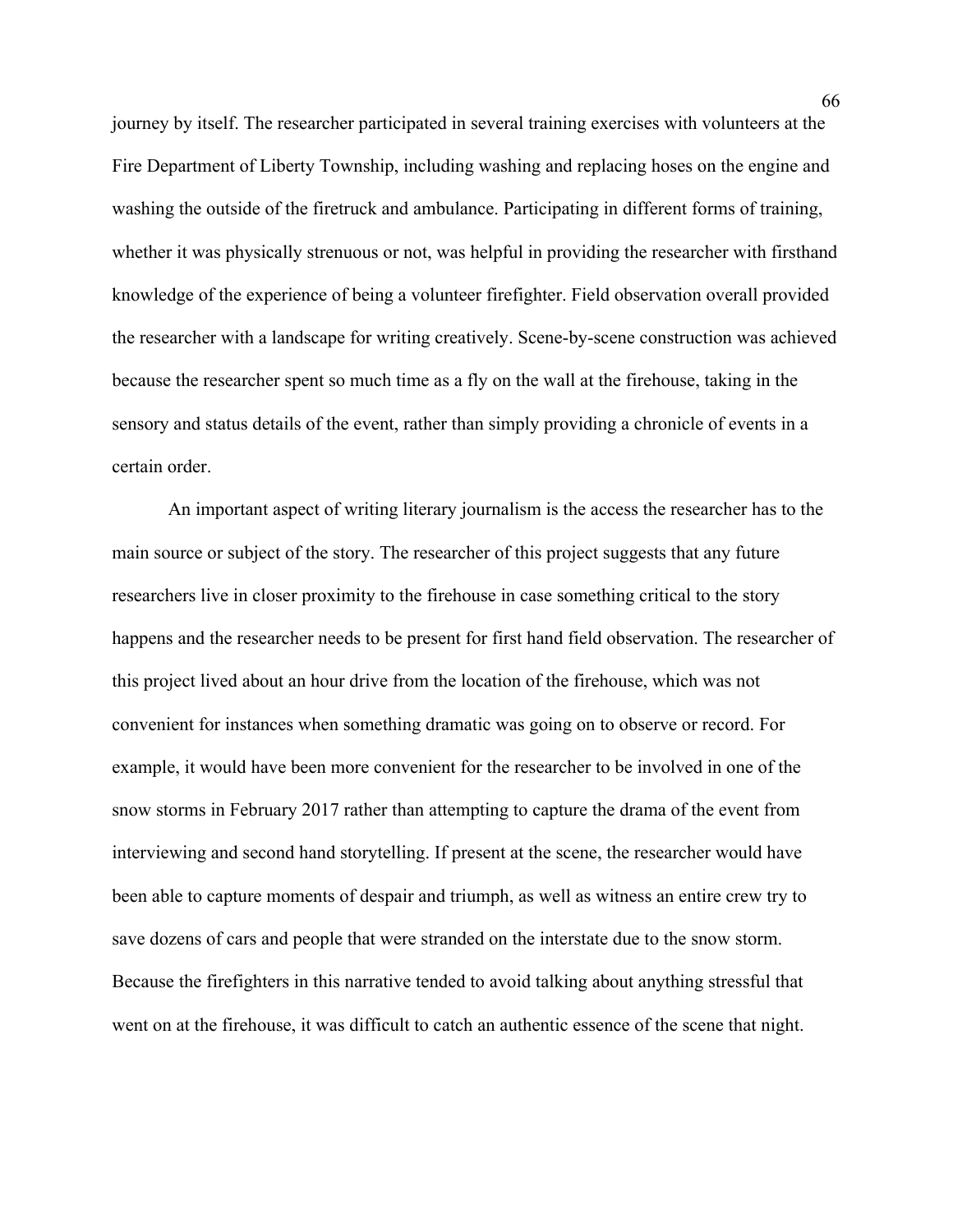Something the researcher struggled with toward the end was not getting too close to the subjects of the story. In Kramer and Call (2007), the author advises to "Live as they do," but also to "Remember, you are not one of them." This advice is important to remember when you are doing ethnographic research because it's so easy to get pulled into the subjects' lives through fellowship and mutual respect for one another. Because a certain level of trust was built, the subjects of the story began asking the researcher to spend time with them outside of the firehouse and areas for field observation. Remaining empathetic to the story, but not intervening in a way that might be inappropriate, is important when embracing the researcher's role as a journalist (Kramer and Call, 2007). Trying to channel the empathy and passion the researcher has for the story can be difficult, but it's important to remain objective and make decisions as a researcher that won't impact the objective of telling the narrative in an honest and compelling way.

Something future researchers should be aware of is the foreign world they are entering when attempting to understand the subculture of volunteer firefighters. Inside jokes, lingo, and methods of communication are completely foreign to anyone outside of the subculture's familiar bubble of existence. Understanding patterns of communication and which questions are okay and inappropriate to ask will allow the researcher to talk more deeply with the subjects of the topic at hand. For example, asking one of the volunteers about the most difficult day of his or her life as a firefighter probably wouldn't be appropriate after just a few days on the job. Some of the volunteers in the narrative have seen things that have changed them psychologically. Bringing up traumatic memories should be dealt with sensitively and after a rapport of trust has been built.

Although time was abundant to complete this narrative from beginning to end, it is important for a researcher to write as much as he or she can about the topic, whether or not those notes will make it into the final story. If the researcher isn't revisiting the events they were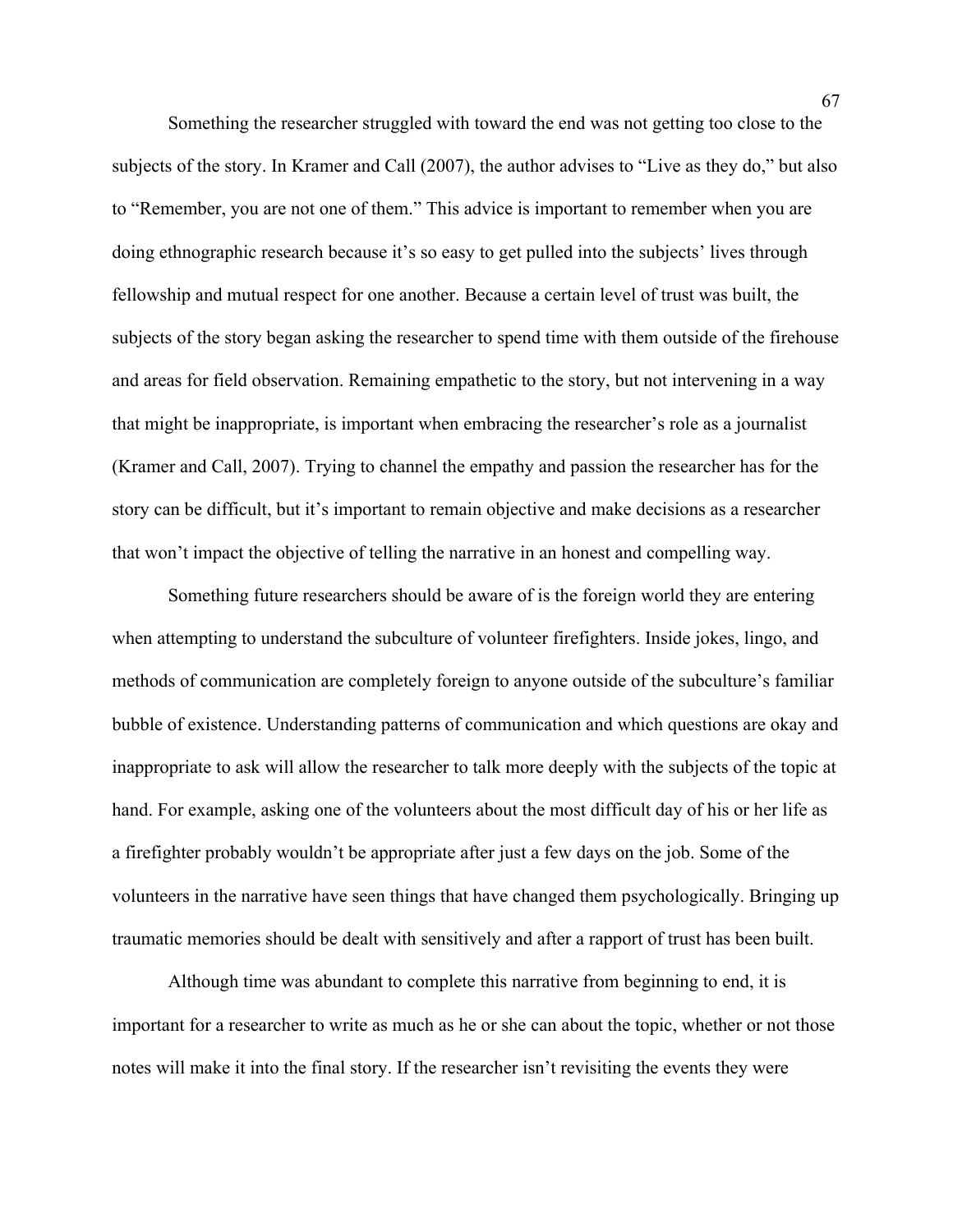present for by writing them down or looking over his or her notes, they might lose a sense of what happened, or how to go about writing about it. Some of the days dragged on while reporting the daily events of the firehouse, but every minute of reporting could have been accounted for by the researcher, whether dramatic events were happening or not. Some days at the firehouse were uneventful, but it was important for the researcher to remember that those mundane routines don't have to be boring to the reader of the narrative if they are given a unique perspective by the writer.

Aside from interviewing and field observation, the collection of secondary research from scholarly journal articles and firefighting statistics was also a driving force of the project, and also helped in preparing the researcher for interviews with subjects. It was helpful for the researcher to know what type of salaries the volunteer firefighters in the area were competing for and how many of those opportunities were available. It also helped understanding that a majority of volunteer firefighters have two or three other jobs that help them provide their family with an income.

Finally, the researcher should always have an open mind to the scene he or she might be walking into. Judgements about cultural differences should be left at the door, especially when attempting to document the culture and life experiences of a subgroup of people. Anything can happen, especially when dealing with emergency responders and traumatic situations. The researcher of this project volunteered to be put in dangerous situations, including going 100 miles per hour down an interstate in the back of an ambulance. The researcher was aware that going on ride alongs could potentially be dangerous, especially knowing the ambulance's drivers were usually rookies and inexperienced at the job. If it seems like the danger might not be worth the story, the researcher should stand back and rely on the second-hand retelling of those stories.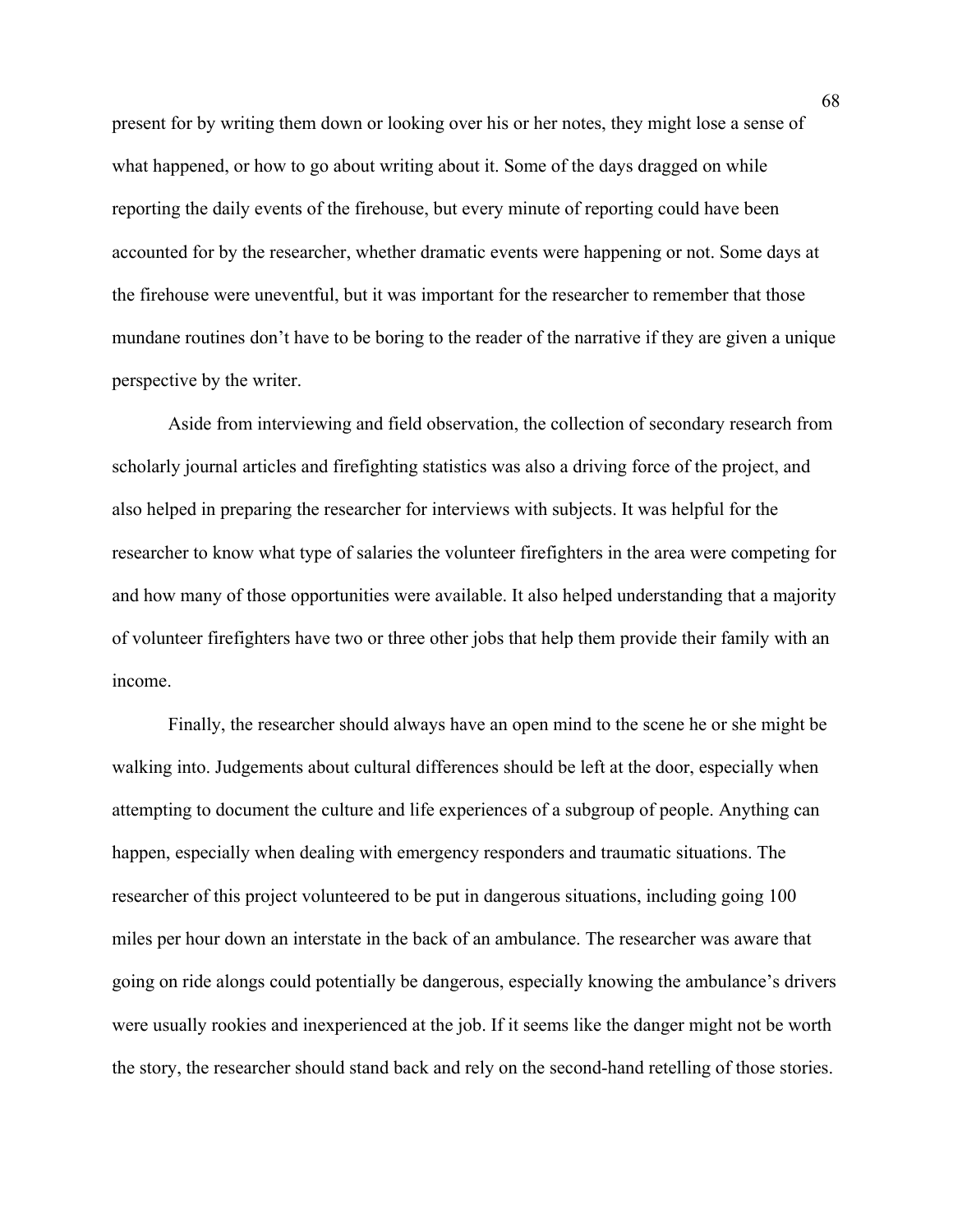## **Outside Evaluation #1**

I. Brief discussion of the evaluator's credentials (knowledge and experience of the subject area)

a) This evaluator began his career as a volunteer firefighter in 1983, much like the project, our fire department was all volunteer serving a community of approximately 3,000 people in a rural area of Vigo County Indiana. I served as a Lieutenant and then Captain and was then elected by its membership to the role of Fire Chief in 1991 where I remained until my retirement at the end of 2016. During this time our agency became a combination fire department with 3 full time staff and underwent a significant change to our funding mechanism and our administrative change allow the position of the fire chief to no longer be elected but appointed, but I remained throughout as a volunteer. Our call volume drastically increased due to our agency becoming an emergency medical provider much like the paper's department, that demand, continued to grow and thus in 2014 became a paramedic ambulance service provider for our community as well as two others, the first agency in Vigo County to do such.

b) My education started out as the Firefighter I/II like all others and many basic certifications were achieved similar to the featured volunteer, but then eventually became focused on management and leadership as by responsibilities grew just as did the department I achieved the level of Advanced Emergency Medical Technician and maintained that throughout my time as a volunteer firefighter, this certification was in recognition that emergency medical services was the predominate role of ours and the nation's fire service.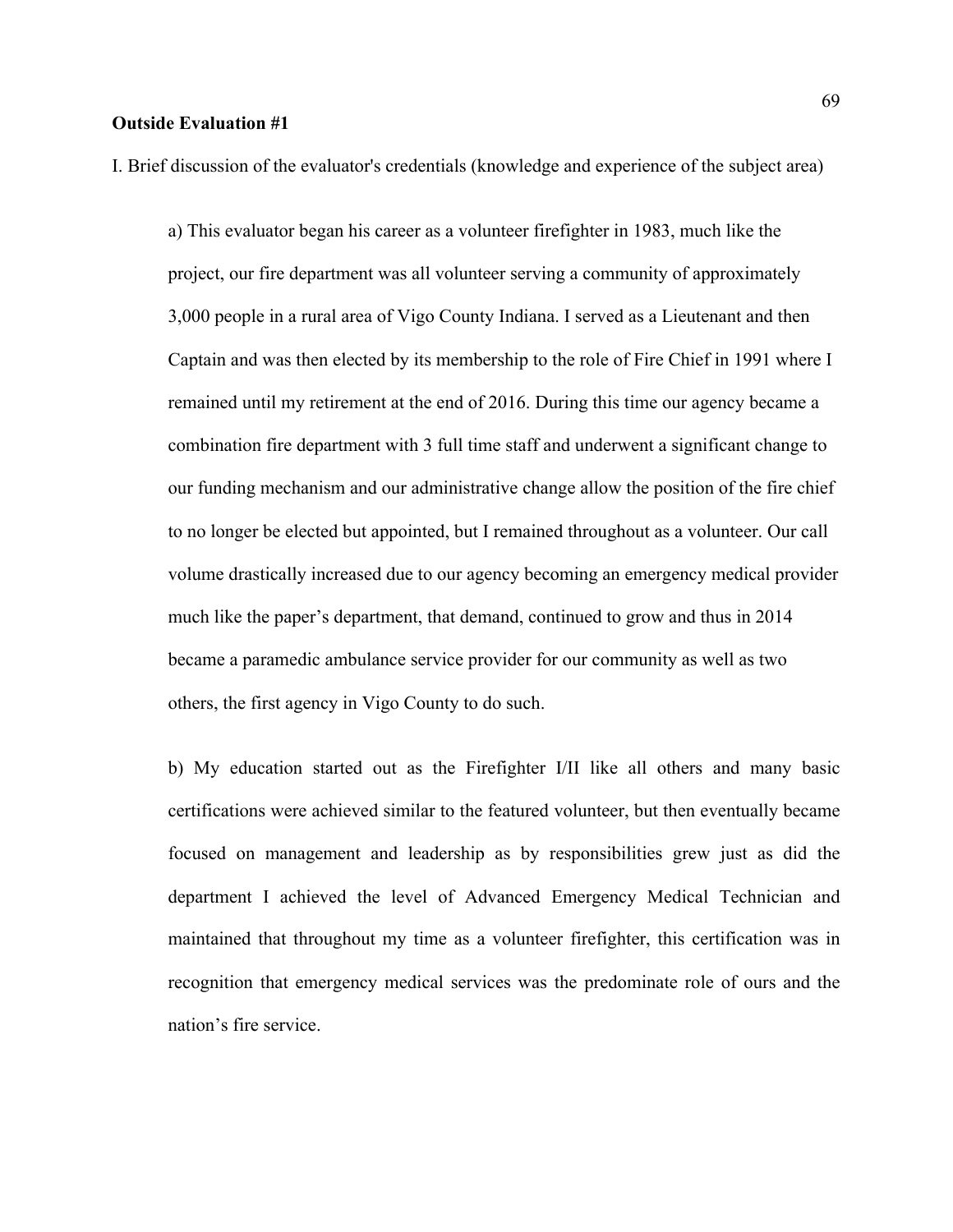c) My other career which remains today is that of a Deputy Sheriff for the Vigo County Sheriff's Office. I have served as a Deputy Sheriff since 1987 and now serve as a Major of Operations. I feel as if I ran parallel careers during this time and never really felt like I wanted to transition to the role of a career firefighter but always felt it was one of my responsibilities as a fire chief to ensure our department provided our volunteers the necessary training, leadership, experience and support should they choose to become career firefighters and I am proud to say that our agency had good success in having many of our volunteers move to the career ranks.

## II. Relationship to the student and subject matter

a) There is no prior relationship to the student for this project. The subject matter relationship is one of 33 years of service in the volunteer and combination fire service.

### III. Evaluation of the topic as appropriate for the creative endeavor

a) I felt that this topic was a great subject for someone to evaluate. As the paper points out the ranks of the career service continue to grow and my experience was that career departments, over the course of time, have turned to recruit those in the volunteer fire service more and more so this topic was of interest to me to see if my experience was supported in this paper which appeared to have been. I felt the change in the recruitment process was due to the improvements of the skill, knowledge and professionalism of the "volunteer" fire service. The paper definitely demonstrates that this volunteer and his department had the necessary skill set and experience that warranted his ability to be hired by a career department. For those agencies, like the department in this paper, now provide this high level of skill and education of the volunteers in large part due to the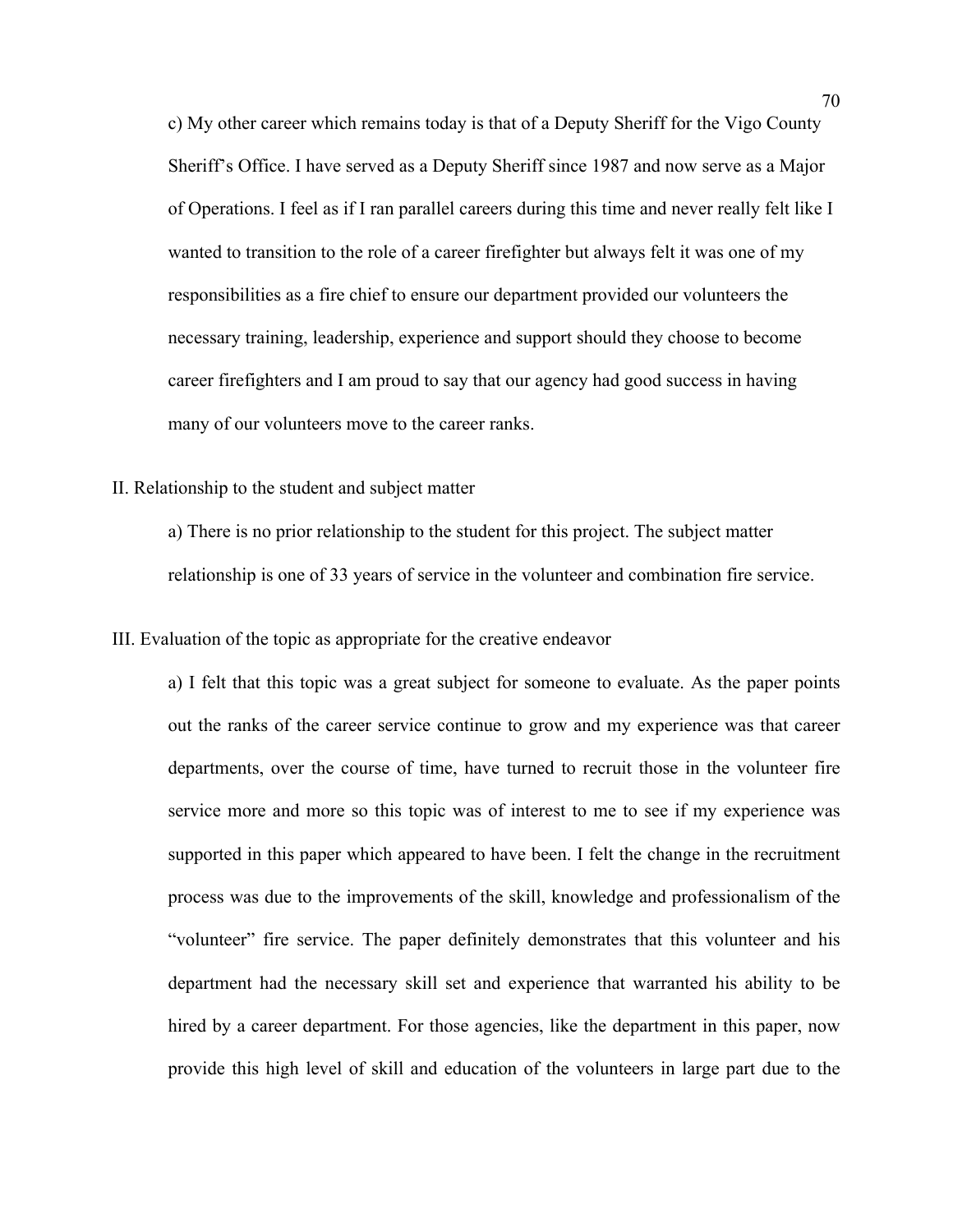facts pointed out in this paper that reference the mandatory training required for all firefighters regardless of status.

b) Members of these organizations, like this agency, are being noticed by the career departments and thus they are hiring those members. The facts presented in this paper point out that the difference between a career and volunteer department's education, skill, and delivery of service are becoming fewer and thus the ability for those volunteers mentioned in this paper are going to have more successful experiences in this transition.

## IV. Evaluation of the student's approach

a) The approach of the student was excellent as the student pointed out the culture of the fire service is unique. The student's reference to the "firehouse culture" was well done as the fire service is difficult to infiltrate as the "brotherhood" of the fire service is ever present and those from outside the brotherhood are often not accepted, the student picked up on this and did a good job in recognizing the difficulty in being able to get those members to talk honesty and opening. The student's approach to gain the trust was vital in order to gather the necessary research of this matter from the firefighters.

V. Evaluation of the body of the project (quality, depth of treatment, coverage)

a) The overall body of the project was good both in depth and coverage. I thought the student did excellent job in providing the overview of the fire service today utilizing the statistics from the NFPA and other sources which is sometimes difficult to gather. I though the comparison of the growth of the career fire service versus the volunteer service provided a good foundation of the paper's overall topic which help set the stage for why this topic is relevant.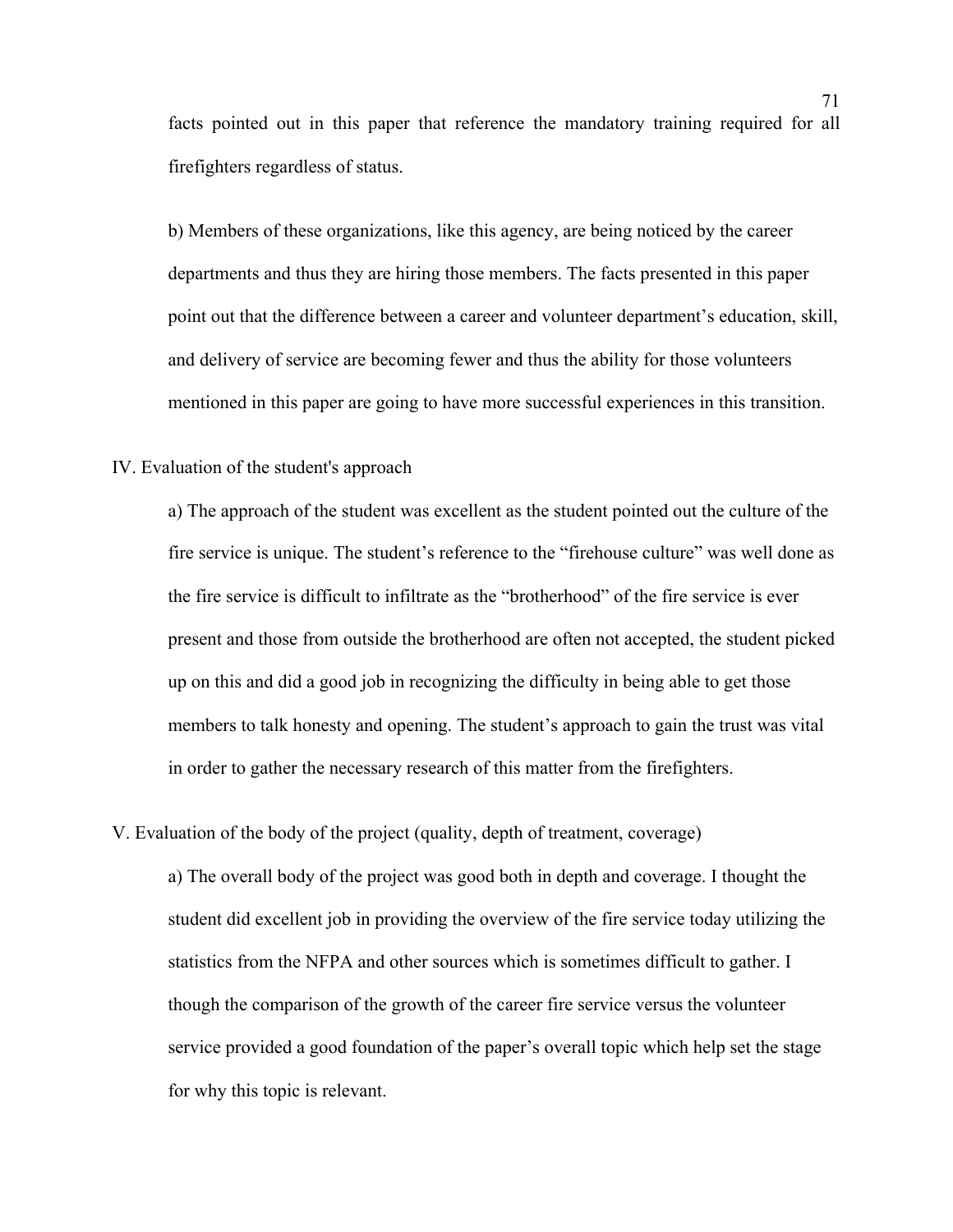VI. Evaluation of the student's work as contributing to the field (body of knowledge)

a) The student's work was very good. I appreciated the efforts that this student went through to both gather the statistical facts of the fire service which are again difficult to gather and understand especially for someone not familiar with the service, but more importantly the time the student spent in trying to truly see inside fire service culture and what are the goals and frustrations of our volunteer firefighters who desire to move to the career ranks. I would offer some ideas of topics that could be explored in future work on this topic to provide additional value to the field.

b) When describing the current status of the nation's fire service a well-respected career fire chief once said the "nations fire service is an emergency medical service provider that occasionally has a fire." The student illustrated this in this paper with both statics about the type of call volume as well as the firefighter being featured talked about this on several occasions and by his decision to go to paramedic school and then that he would be "riding an ambulance "for several years before he got back to an engine. I think that further research on how this shift from "fighting fires" to providing other services such as emergency medical services, has impacted the preparation of volunteers to enter the career fire service and how this shift has impacted the very nature of fire department management at all levels of their recruitment. I believe that the student's comments that this volunteer would increase his chances to become a career firefighter by having a paramedic license if very accurate and could have been explored further. My experience supports his comment completely. It would be interesting to have asked the career departments interviewed what they are looking for in an applicant and compare it to the featured volunteer as well as his perspective to what a career department wants versus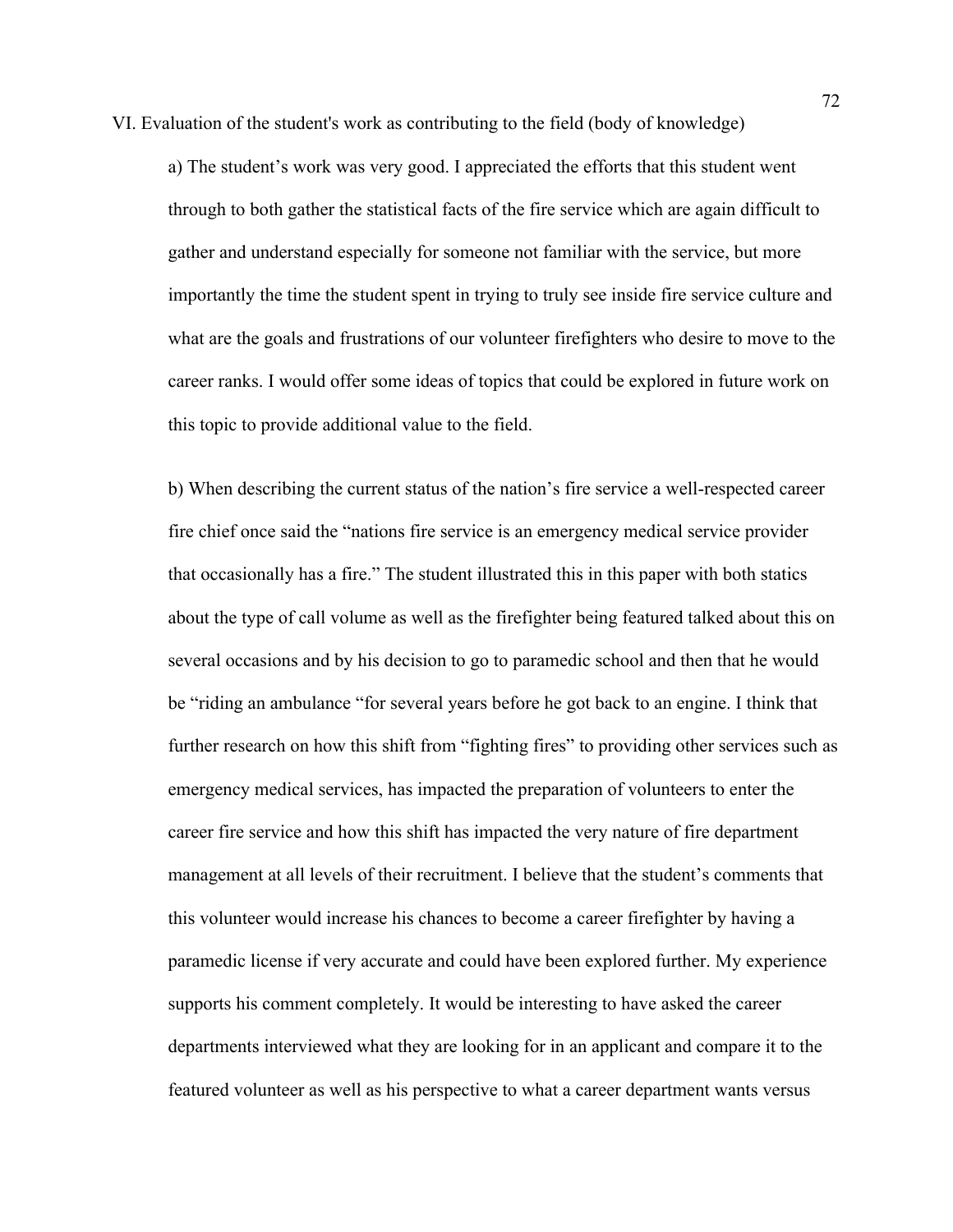what the student could gather from a career department administrator.

c) I think another topic that may be explored would be the impact of financial limitations being placed on fire departments today at all levels and its impact on this transition from volunteer to career. Have career departments begun to hire volunteers because it's less expensive to hire them and train them versus training them from the ground up? Or how have the financial limitations of the volunteer fire service affected their ability to training volunteers and thus provide them more training, skills and abilities to make them more attractive to the career service? This too may provide more info to the field.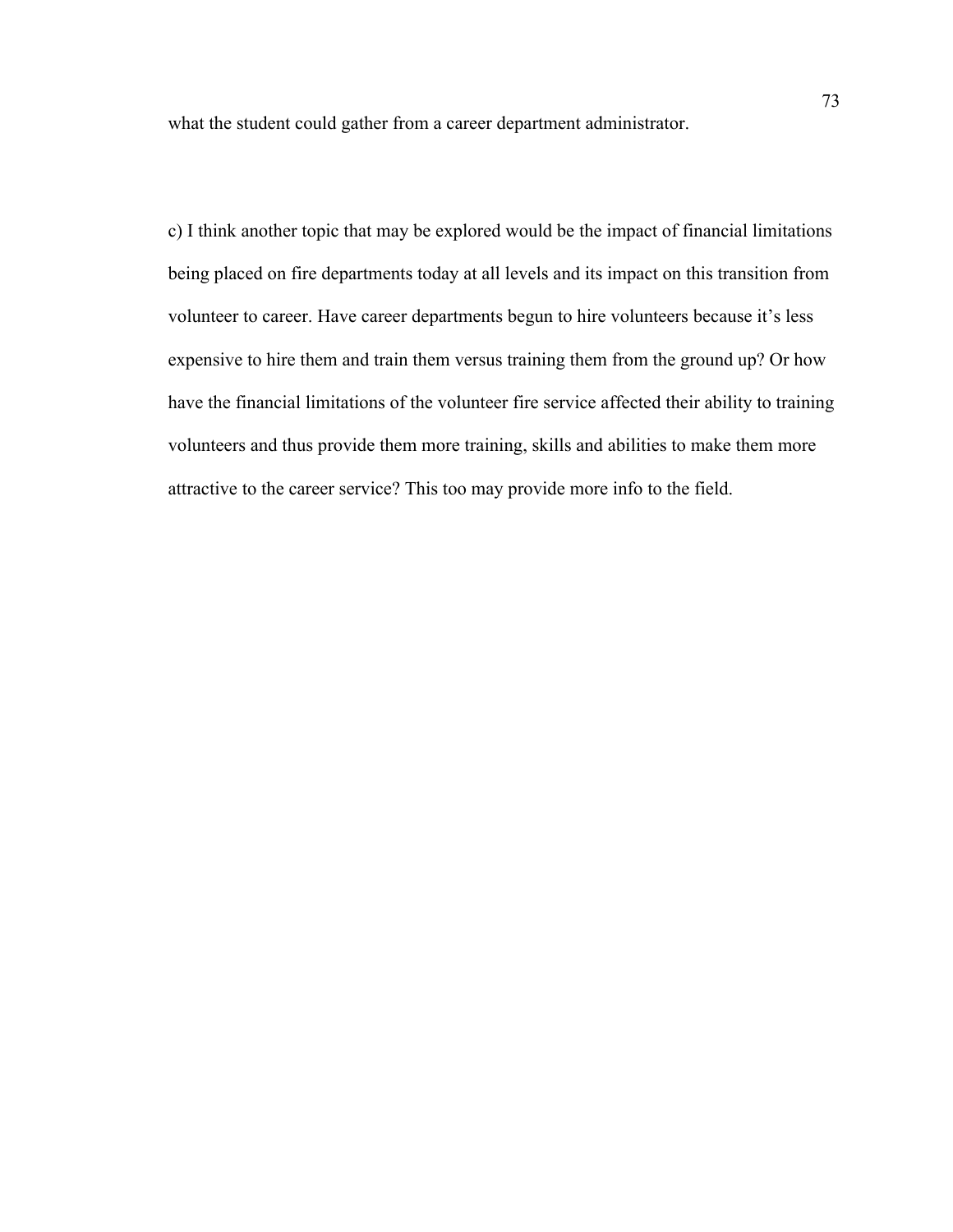## **Outside Evaluation #2**

I. Brief discussion of the evaluator's credentials (knowledge and experience of the subject area)

a) I have taught undergraduate journalism courses for four years and hold a bachelor's degree in English and writing as well as a master's degree in Christian leadership. I am finishing a master's degree in journalism and plan to pursue a Ph.D. in journalism. For 18 years, I have worked as a professional editor and writer and currently advise two online news publications.

b) My husband is a volunteer firefighter, so I am quite familiar with the role the VFD plays in a community as well as the training required.

II. Relationship to the student and subject matter

a) I met Alicia last summer when we briefly worked together at *The Chronicle-Tribune* in Marion. We have stayed in touch via social media. My writing experience and knowledge of the VFD process (as mentioned above) give me unique insight into this project.

III. Evaluation of the topic as appropriate for the creative endeavor

a) Many people are unaware of the goings-on in a fire station. The stresses our firefighters face daily are compounded by personal situations and professional aspirations. Giving readers a look into the life of a volunteer firefighter working hard to pursue a full-time position provides a glimpse into what the men and women protecting our communities experience. From a journalist's perspective, this is both a needed and unique undertaking.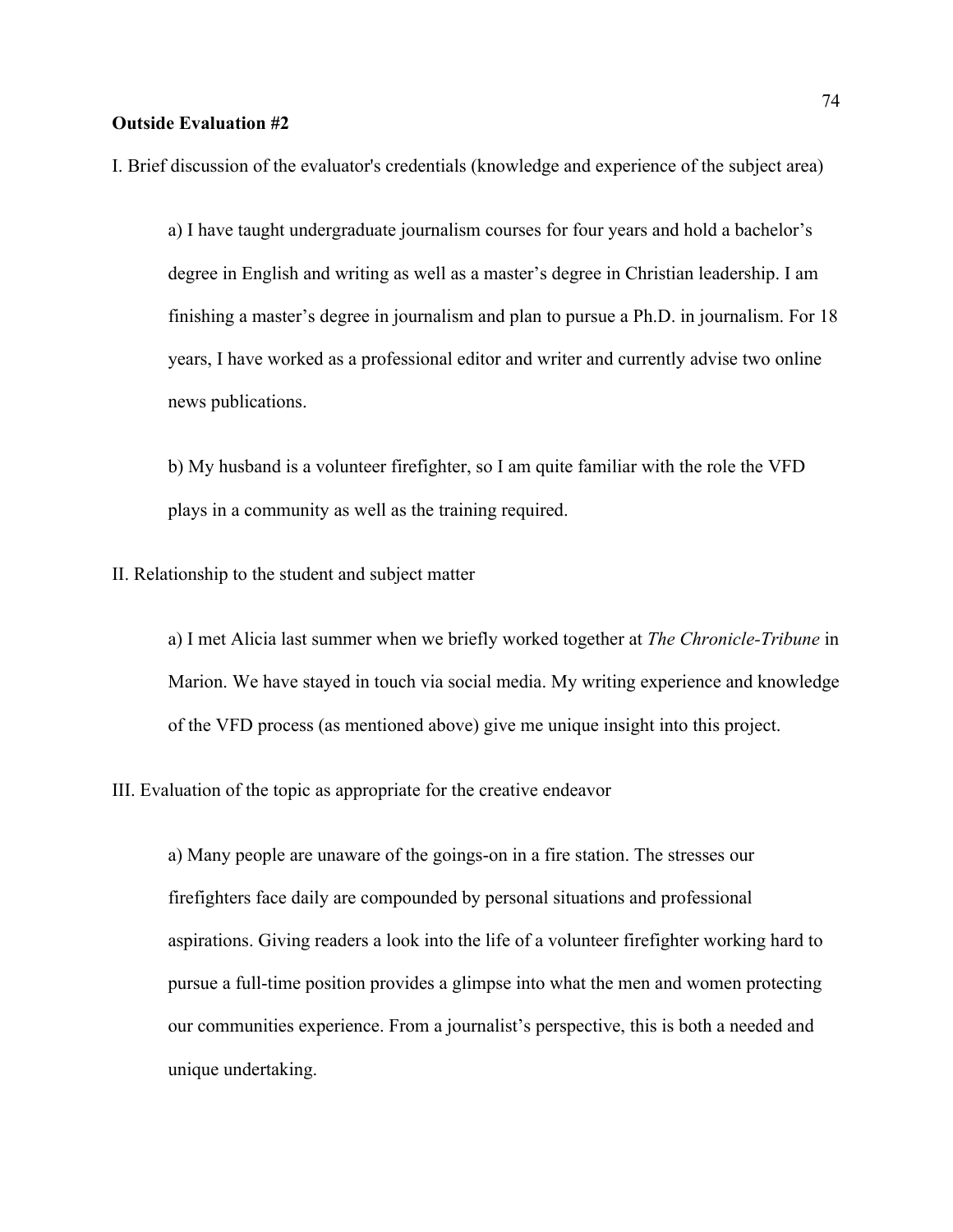IV. Evaluation of the student's approach

a) Spending time with the main subjects over several months provided multiple opportunities to observe and interview. This allowed the student to gain perspective from various angles that gives the reader a more complete picture of the subject's intentions and personality. Careful use of data enhances the information and offers foundational information necessary to allow full understanding of the narrative.

V. Evaluation of the body of the project

a) Quality - This piece is well organized and researched. The student balances observation with interviews and proves she has researched the topic by utilizing relevant data.

b) Depth of treatment - While this piece is not an all-inclusive picture of the subject's life, the elements described give the reader enough information to make educated conclusions about the subject's character. The story is well researched and told as completely as it could be as a piece of narrative journalism.

c) Coverage - The student put herself in harm's way to get this story. She made herself available to observe the subject in action, and that willingness to do whatever it took to get the story paid off. Her descriptions take the reader to the locations described, enabling the reader to be involved and to care about the subjects in the story.

VI. Evaluation of the student's work as contributing to the field (body of knowledge)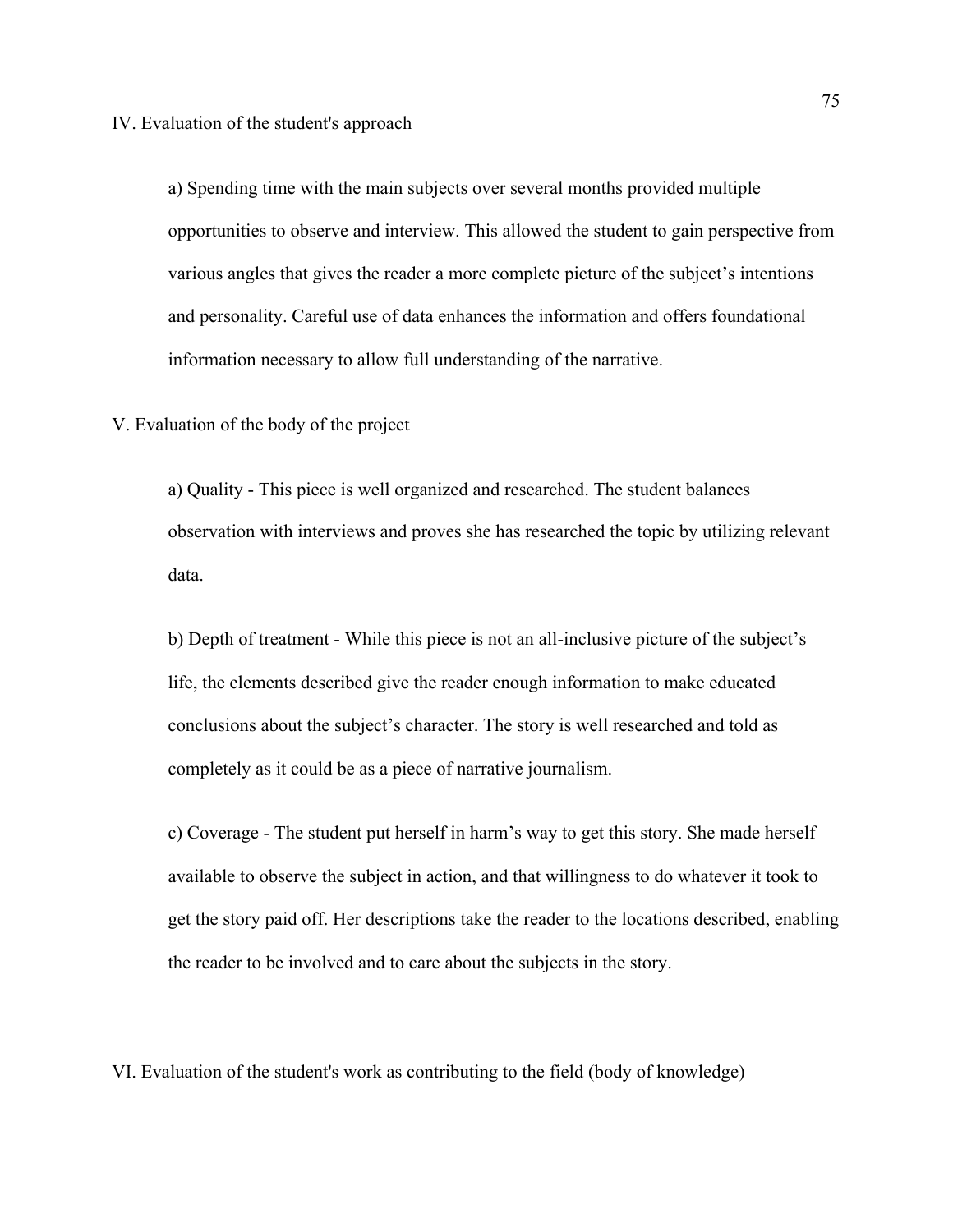a) SPJ has recently published how-to articles and editorials on the lost art of narrative journalism. Creative nonfiction is an invaluable tool to the journalist who knows how to use it. The student has combined journalistic technique with creative nonfiction and elements of fiction story telling. By utilizing data and observation, she creates a narrative that transports the reader to the scenes described and makes the character more than just names on a page. This is an excellent work of both enterprise reporting and narrative journalism.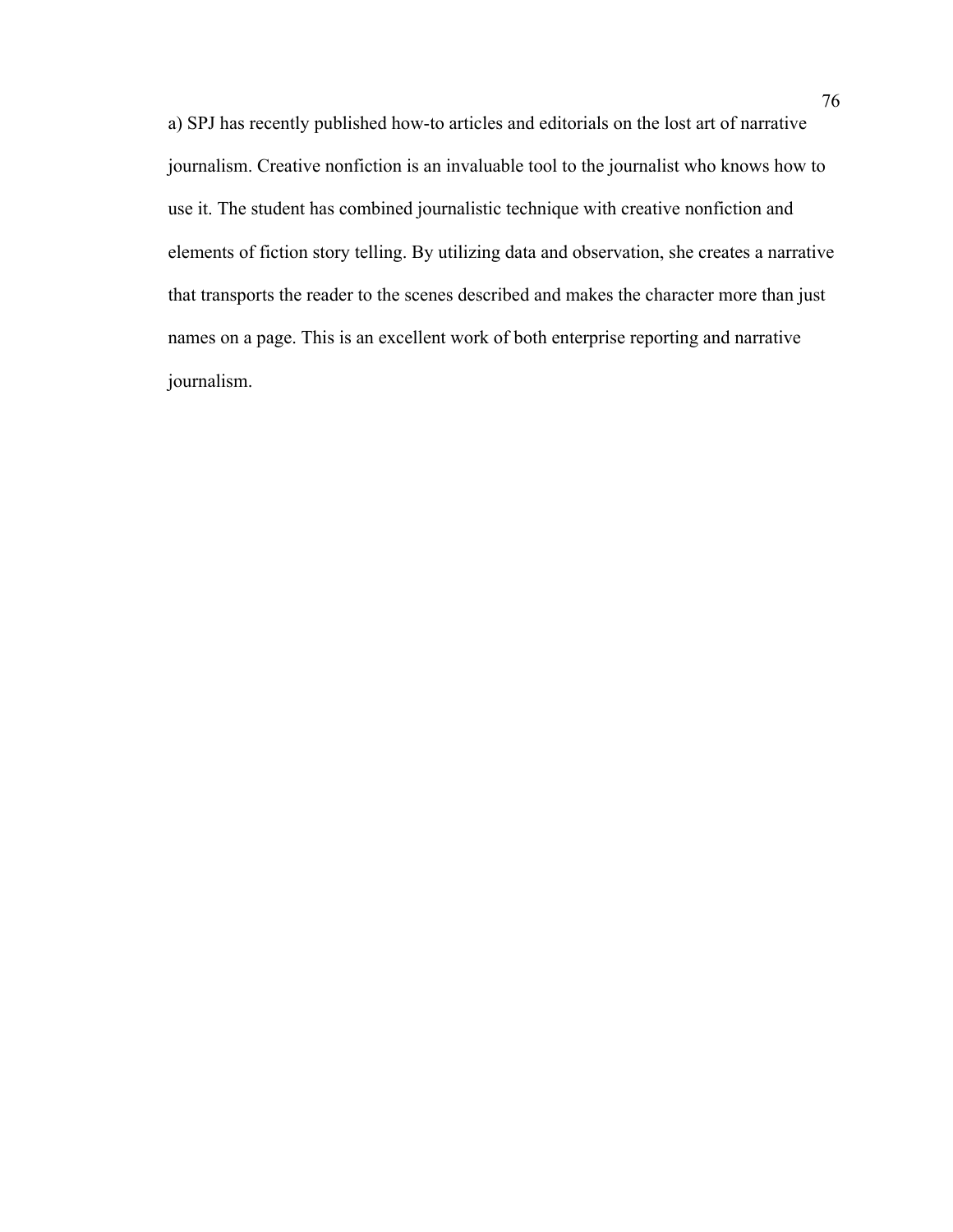## References

- Aucoin, J. (2016). Literary Journalism and the Aesthetics of Experience. *Journalism History*, *42*(2), 116-117.
- Bruner, L. (2003). *Hazelwood Volunteer Fire Department: The First 50 Years.*
- Bureau of Labor Statistics. (2015). Retrieved June 03, 2017, from https://www.bls.gov/ooh/Protective-Service/Firefighters.htm
- Byrne, P. (2009). Blaze a Path into Firefighting. *Career World*, *38*(1), 14-18.
- Capote, T. (1994). *In cold blood: A true account of a multiple murder and its consequences* (1st Vintage International ed.). New York: Vintage Books.
- Chapman, R. (2011). 21st Century Firefighting: Preserving the Volunteer Fire Service. *Fire Engineering*, *164*(8), 12-16.
- Cheney, Theodore A. Rees. *Writing Creative Nonfiction: Fiction Techniques for Crafting Great Nonfiction*. Berkeley, California: Ten Speed Press, 2001
- Clark, R. P. (2012). Keeping It Real: How round characters grown from the seeds of detail. (Cover story). *Writer (Kalmbach Publishing Co.)*, *125*(3), 28-30.
- Finger Jr., R. (2016). Firefighter Training Programs: Do the Skill or Do the Drill. *Fire Engineering*, *169*(4), 71-80.
- Green, A. (2014). A Brief History of Firefighting. *Popular Mechanics*, *191*(2), 110.
- Haigh, C. A. (2015). Climbing the Ladder of Success: Demystifying the Hiring Process. *Fire Engineering*, *168*(8), 47-52.
- Haynes & Stein. (2017) *NFPA's "U.S. Fire Department Profile."* Quincy, MA.
- Kramer, Mark and Wendy Call. *Telling True Stories: A Nonfiction Writers' Guide from the Nieman Foundation at Harvard University.* New York: Penguin Group, 2007.
- Kraut, S. (2014). Constructing and Implementing the Complete Training Program. *Fire Engineering*, *167*(4), 30-34.
- Marsh, C. (2010). Deeper than the Fictional Model. *Journalism Studies*, *11*(3), 295-310. doi:10.1080/14616700903481937
- Massé, Mark. (2002). Literary Journalism: Learning the Basics. *Writer's Digest,* 28-30.